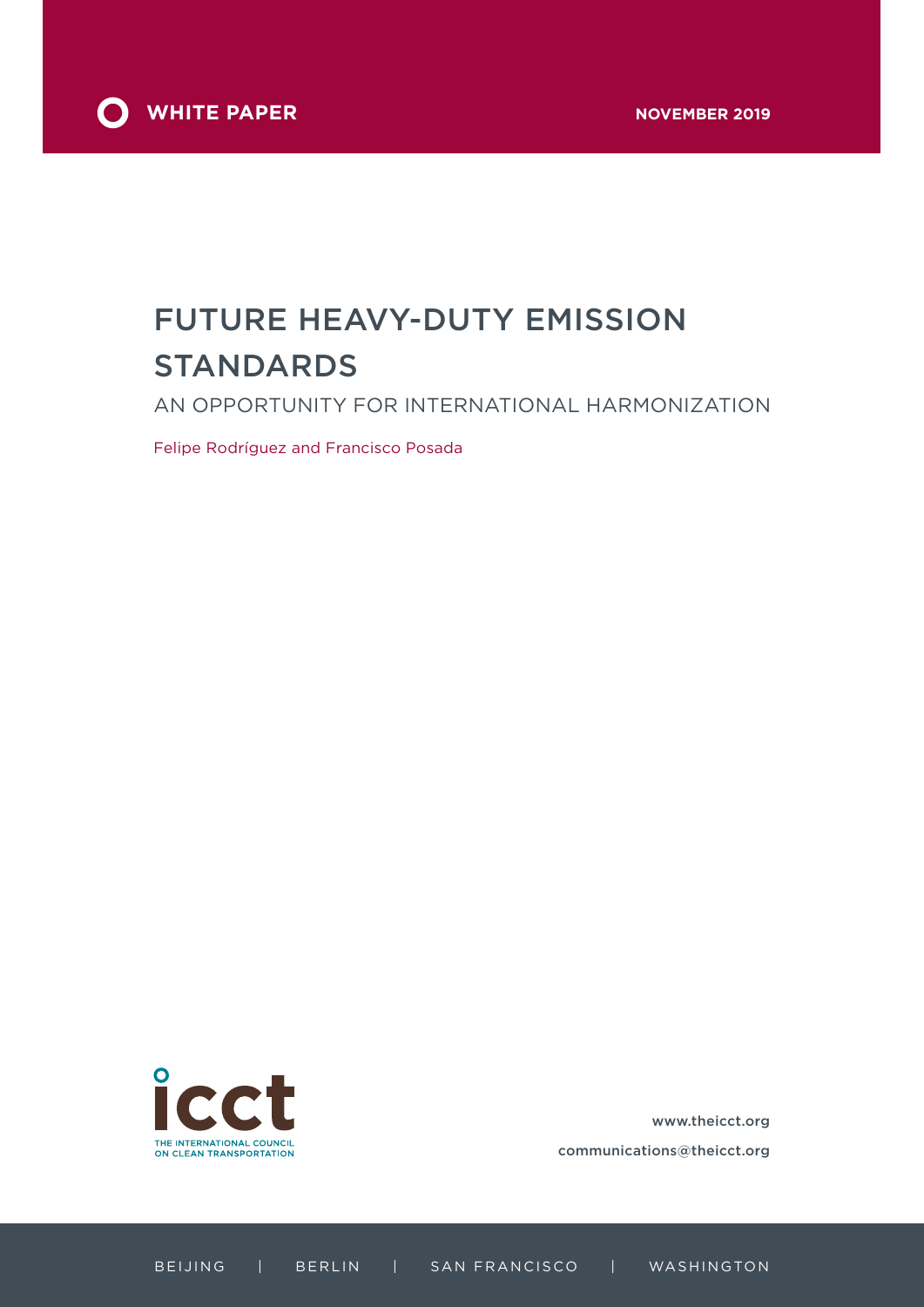## ACKNOWLEDGMENTS

The authors thank all internal reviewers of this report for their guidance and constructive comments, with special thanks to John German, Huzeifa Badshah, and Rachel Muncrief. Funding for this work was generously provided by the European Climate Foundation.

International Council on Clean Transportation 1500 K Street NW, Suite 650 Washington, DC 20005 USA

communications@theicct.org | www.theicct.org | @TheICCT

© 2019 International Council on Clean Transportation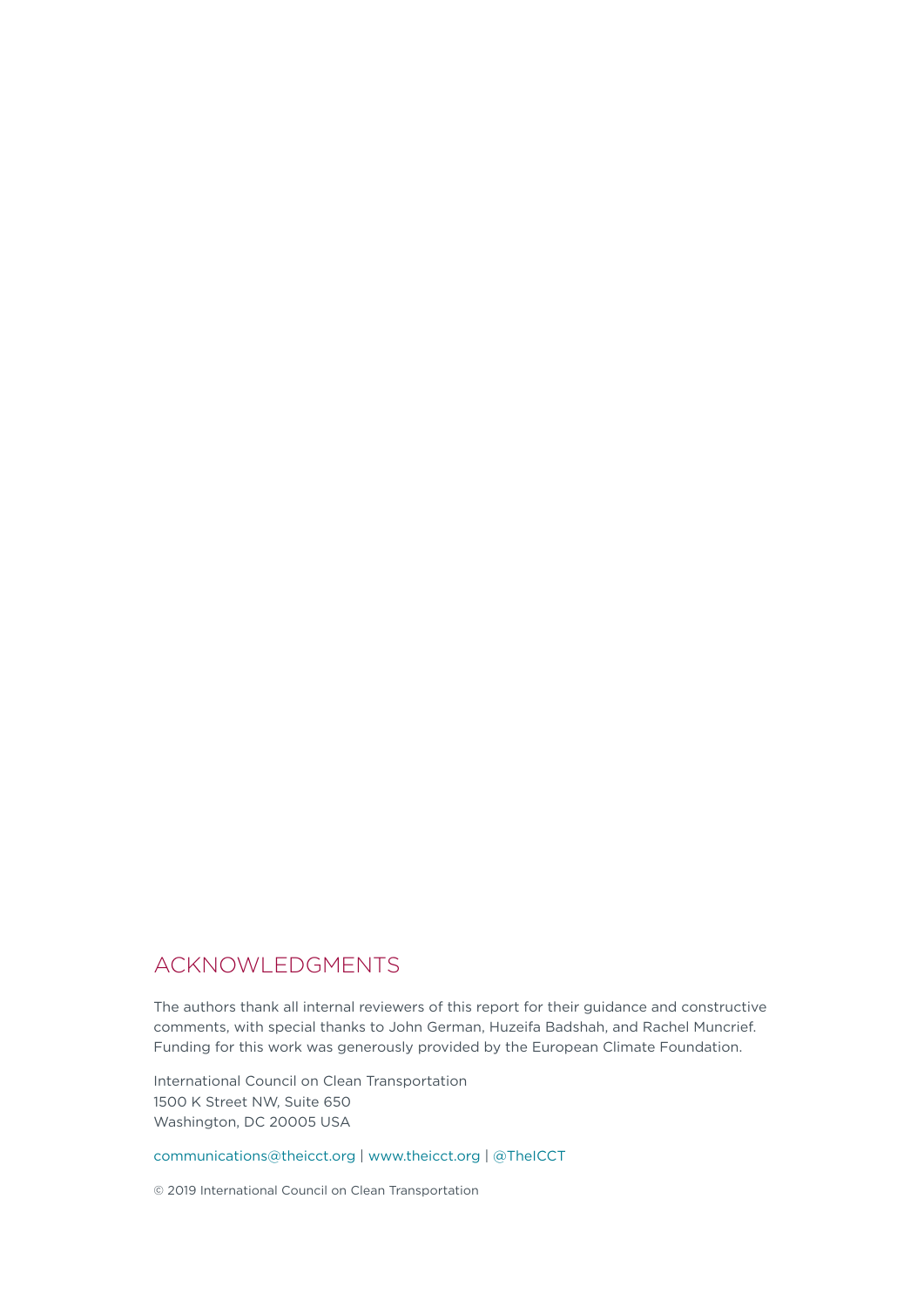## <span id="page-2-0"></span>EXECUTIVE SUMMARY

The European Union and the United States have initiated regulatory processes to update heavy-duty vehicle emission standards.

The parallel development of such new standards in the European Union and the United States provides a good opportunity for harmonization. Given the significant overlap between international manufacturers selling heavy-duty vehicles (HDVs) in both regions, an alignment of regulations would enable synergies in technology development and reduce compliance cost. As most countries around the world follow the U.S. and EU requirements, harmonization of new HDV emission standards would have positive international repercussions.

In this report, the ICCT makes recommendations for the regulatory processes in the European Union and the United States, with an emphasis on harmonizing future HDV emission standards.

The recommendations are summarized in the table below.

**Table 1.** Summary of recommendations for future HDV emission standards

| <b>What to regulate</b> |                                                                                                                                                                                                                                                                                                 |  |  |  |  |  |
|-------------------------|-------------------------------------------------------------------------------------------------------------------------------------------------------------------------------------------------------------------------------------------------------------------------------------------------|--|--|--|--|--|
|                         | • NO <sub>v</sub> limits should be tightened. Commercially available emission controls allow<br>setting lower NO <sub>y</sub> limits than those in place in the European Union and the United<br>States.<br>Focus should be placed on cold-start emissions and low-load operation, tackling the |  |  |  |  |  |
| $\overline{Q}^*$        | measured gap between regulatory emission limits and real-world emission<br>measurements.                                                                                                                                                                                                        |  |  |  |  |  |
|                         | • Emission limits should drive the adoption of technologies that simultaneously reduce<br>NO <sub>v</sub> and CO <sub>2</sub> . Tighter NO <sub>v</sub> limits do not necessarily make it more difficult to comply<br>with CO <sub>2</sub> standards.                                           |  |  |  |  |  |
|                         | • Introduce particle number (PN) limits where they do not exist.                                                                                                                                                                                                                                |  |  |  |  |  |
| PM/PN                   | • Where a PN limit exists, lower the size cutoff for particle counting from 23 nm at least<br>to 10 nm and include volatile and semi-volatile particles.                                                                                                                                        |  |  |  |  |  |
|                         | • Include emissions that occur during the regeneration of the aftertreatment (e.g.,<br>diesel particulate filter or lean NO <sub>v</sub> trap) in on-road ISC tests.                                                                                                                            |  |  |  |  |  |
| <b>SPHOS</b>            | • Introduce stringent certification limits for $CH4$ and $N2O$ where they do not exist.<br>• Monitor $CH_4$ and $N_2O$ emissions during on-road tests.                                                                                                                                          |  |  |  |  |  |
|                         |                                                                                                                                                                                                                                                                                                 |  |  |  |  |  |
|                         | How to regulate it                                                                                                                                                                                                                                                                              |  |  |  |  |  |
|                         | • Not-to-exceed (NTE) methodology should be abandoned in the United States, which<br>should harmonize with the EU moving average window (MAW) methodology.                                                                                                                                      |  |  |  |  |  |
|                         | • All valid windows in the MAW methodology should be used for compliance<br>evaluation.                                                                                                                                                                                                         |  |  |  |  |  |
| In-use test             | Remove the minimum power requirements for the validation of on-road test data.                                                                                                                                                                                                                  |  |  |  |  |  |
|                         | • Urban driving should be prescribed during on-road testing.                                                                                                                                                                                                                                    |  |  |  |  |  |
|                         | • Emissions that occur during filter regeneration should be accounted for.                                                                                                                                                                                                                      |  |  |  |  |  |
|                         | · Cold-start should be properly captured in on-road tests.                                                                                                                                                                                                                                      |  |  |  |  |  |

• In-use data should be made publicly available.

| 1 S.<br>ngine<br>ificatic | • Introduce a low-load cycle for engine certification in addition to the transient and<br>steady-state cycles. The limit should be stringent enough to drive the adoption of<br>technologies targeting low-load and low-speed operation. |
|---------------------------|------------------------------------------------------------------------------------------------------------------------------------------------------------------------------------------------------------------------------------------|
|                           | • Introduce strict idling standards to drive the adoption of technologies for the thern<br>management of the aftertreatment system and for preventing or reducing idling.                                                                |

• Introduce strict idling standards to drive the adoption of technologies for the thermal management of the aftertreatment system and for preventing or reducing idling.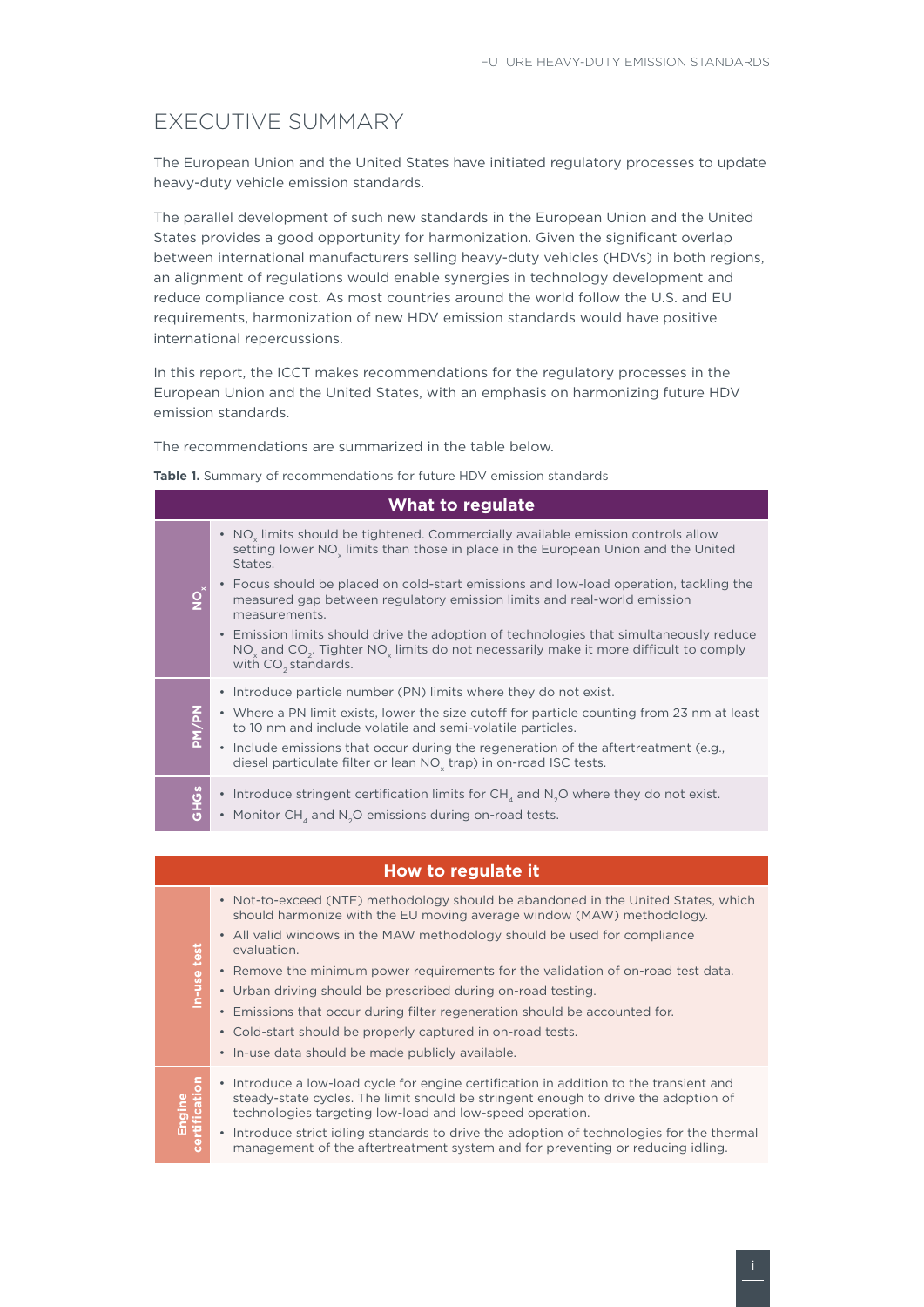|                                        | How to guarantee it                                                                                                                                                                                                                                                                                                                                                                                       |  |  |  |  |  |
|----------------------------------------|-----------------------------------------------------------------------------------------------------------------------------------------------------------------------------------------------------------------------------------------------------------------------------------------------------------------------------------------------------------------------------------------------------------|--|--|--|--|--|
| Durability                             | Extend the definition of useful life for durability demonstration.<br>$\bullet$<br>Establish full useful life testing as the only option for durability demonstration.                                                                                                                                                                                                                                    |  |  |  |  |  |
| rant<br>efec<br>and                    | • Set an emissions warranty program with minimum warranty periods aligned with the<br>useful life definition.<br>• Set an emissions defect tracking and reporting program.                                                                                                                                                                                                                                |  |  |  |  |  |
| On-board diagnostics<br>and monitoring | Harmonize the on-board diagnostics (OBD) requirements of future emission<br>$\bullet$<br>standards.<br>OBD systems should be compatible with inspection and maintenance programs.<br>• Investigate the use of on-board particle sensors to detect diesel particulate filter<br>(DPF) failure as part of OBD requirements.<br>• Introduce on-board monitoring of pollutant emissions and fuel consumption. |  |  |  |  |  |
|                                        | Develop a methodology for fleet screening to identify noncompliant vehicle models.<br>$\bullet$<br>Develop a remote sensing standard and establish a database of measurements.<br>$\bullet$<br>• Strengthen the anti-tampering provisions.                                                                                                                                                                |  |  |  |  |  |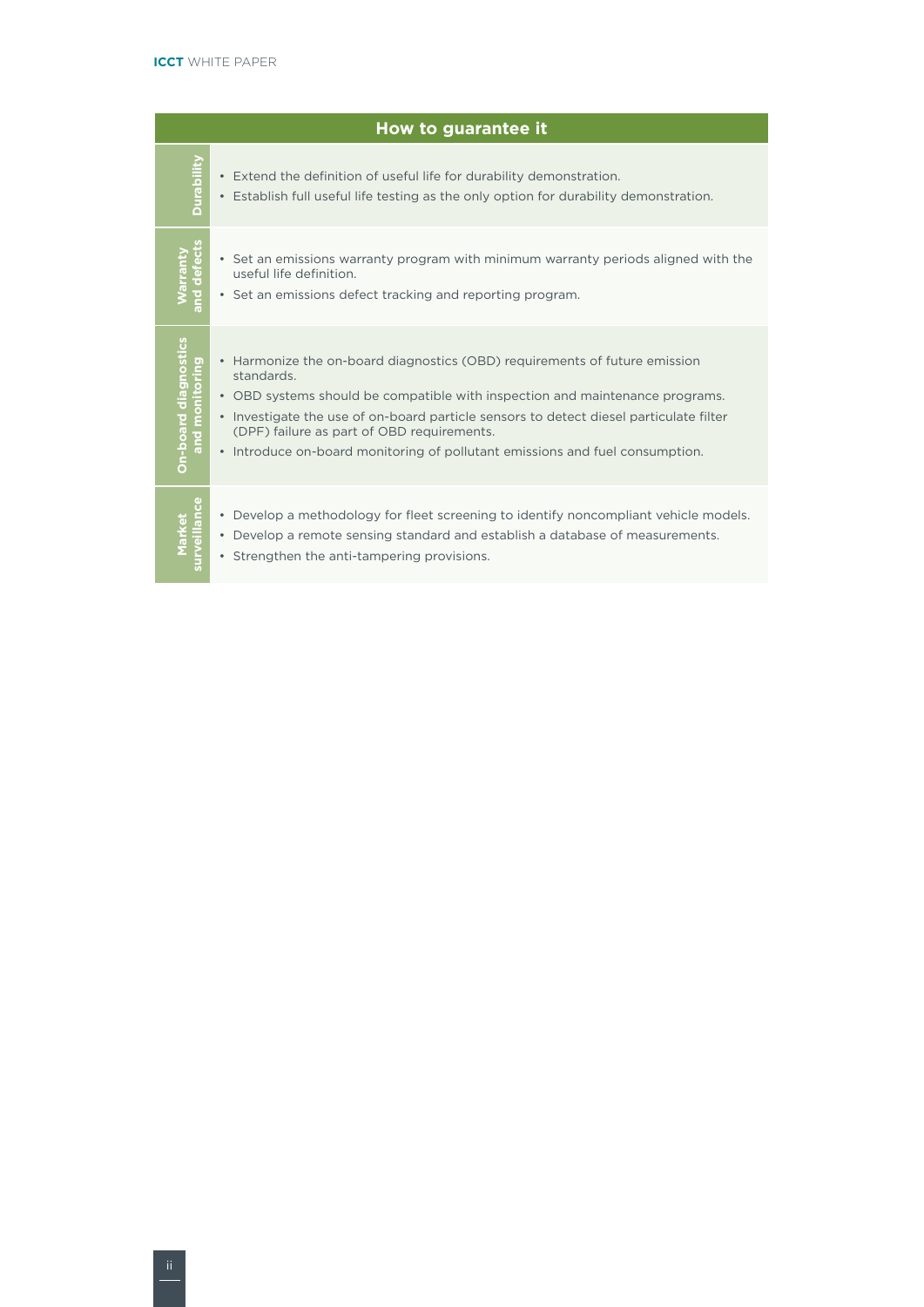## TABLE OF CONTENTS

| How to guarantee it? Provisions to ensure low real-world emissions over useful life  22 |  |  |  |  |
|-----------------------------------------------------------------------------------------|--|--|--|--|
|                                                                                         |  |  |  |  |
|                                                                                         |  |  |  |  |
|                                                                                         |  |  |  |  |
|                                                                                         |  |  |  |  |
|                                                                                         |  |  |  |  |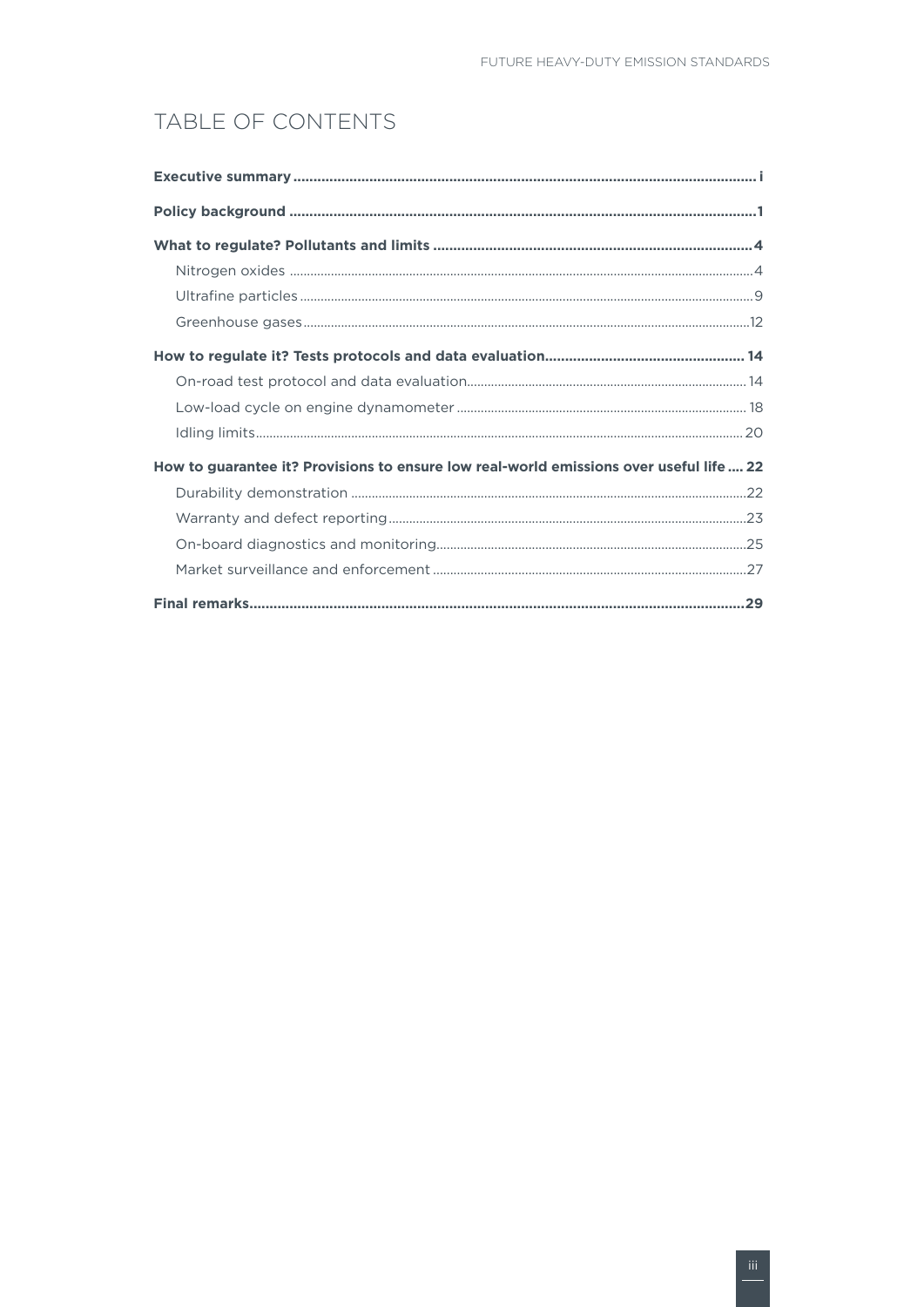## <span id="page-5-0"></span>POLICY BACKGROUND

Air pollution continues to be a major threat to public health. According to the World Health Organization (WHO),<sup>1</sup> exposure to air pollution can cause or aggravate heart and respiratory ailments, such as heart attacks and asthma, can affect the nervous and reproductive systems, and has been linked to cancer, stroke, diabetes, and Alzheimer's disease.

In 2017, 96% of the European Union's urban population was exposed to ground ozone levels in excess of air quality guidelines (AQGs) from WHO and 77% to levels of particulate matter with diameters of less than 2.5 micrometers (PM<sub>25</sub>) above WHO's AQGs.2 In the United States the picture is similar. An estimated 93% of the U.S. urban population lives in cities with ground-level ozone levels higher than WHO's AQGs, and 38% live in cities exceeding WHO's AQG for PM $_{\rm 2.5}$ . $^{\rm 3}$  On-road diesel vehicle emissions were associated with 35,000 premature deaths from  $PM_{25}$  and ozone in the European Union and 9,150 in the United States in 2015.4

Motor vehicle emissions of carbon monoxide (CO), unburned hydrocarbons (HC), nitrogen oxides (NO<sub>x</sub>), and particulates are not only concerning because of the health effects associated with direct exposure to them, but also, and more importantly, because of their role as precursors for the formation of  $PM_{2.5}$  and ground-level ozone. Due to the gap between certified and real-world emissions, heavy-duty vehicles (HDVs) continue to be a major source of NO<sub>x</sub> despite the regulatory efforts of the past decade. HDVs are responsible for more than 70% of NO<sub>v</sub> emissions from on-road transport in California<sup>5</sup> and 40% in the European Union.<sup>6</sup>

Current HDV emission standards date to more than a decade ago in both regions. Euro VI standards7 were adopted in 2009 and were implemented beginning in 2013. The U.S. standards, EPA 2010,<sup>8</sup> were adopted in 2001, started implementation in 2007, and were fully implemented in 2010. California adopted practically identical standards in October 2001. The details of each regulation are shown in Table 2.

Strict control of pollutant emissions from mobile sources is an indispensable tool in the battle against the public health impacts of air pollution. Lowering U.S. HDV NO<sub>v</sub> standards by 90% could avoid 2,100 premature deaths from  $PM_{2.5}$  and 700 deaths from ozone exposure in the U.S. annually in 2040. Similarly, tightening the EU NO<sub>y</sub> limits for all

<sup>1</sup> World Health Organization, *Ambient Air Pollution: A Global Assessment of Exposure and Burden of Disease*, 2016, [http://www.who.int/phe/publications/air-pollution-global-assessment/en/.](http://www.who.int/phe/publications/air-pollution-global-assessment/en/)

<sup>2</sup> European Environment Agency, "Exceedance of Air Quality Standards in Urban Areas," July 3, 2019, [https://](https://www.eea.europa.eu/data-and-maps/indicators/exceedance-of-air-quality-limit-3/assessment-5) [www.eea.europa.eu/data-and-maps/indicators/exceedance-of-air-quality-limit-3/assessment-5](https://www.eea.europa.eu/data-and-maps/indicators/exceedance-of-air-quality-limit-3/assessment-5).

<sup>3</sup> U.S. EPA and Office of Air and Radiation, "Air Quality - Cities and Counties," Data and Tools, US EPA, May 7, 2019,<https://www.epa.gov/air-trends/air-quality-cities-and-counties>.

<sup>4</sup> Susan C. Anenberg, Joshua Miller, Daven K Henze, Ray Minjares, and Pattanun Achakulwisut, "The Global Burden of Transportation Tailpipe Emissions on Air Pollution-Related Mortality in 2010 and 2015," *Environmental Research Letters* 14, no. 9 (September 2019): 094012, [https://doi.org/10.1088/1748-9326/ab35fc.](https://doi.org/10.1088/1748-9326/ab35fc)

<sup>5</sup> California Air Resources Board, "California Air Resources Board Staff Current Assessment of the Technical Feasibility of Lower NOx Standards and Associated Test Procedures for 2022 and Subsequent Model Year Medium-Duty and Heavy-Duty Diesel Engines," Staff White Paper, April 18, 2019, [https://www.arb.ca.gov/](https://www.arb.ca.gov/msprog/hdlownox/white_paper_04182019a.pdf) [msprog/hdlownox/white\\_paper\\_04182019a.pdf.](https://www.arb.ca.gov/msprog/hdlownox/white_paper_04182019a.pdf)

<sup>6</sup> European Commission, "Impact Assessment. Accompanying the Document Proposal for a Regulation of the European Parliament and of the Council Setting CO<sub>2</sub> Emission Performance Standards for New Heavy Duty Vehicles" (Brussels, May 17, 2018), <http://eur-lex.europa.eu/legal-content/EN/TXT/?uri=SWD:2018:185:FIN>.

<sup>7</sup> European Commission, "Commission Regulation (EU) No 582/2011 of 25 May 2011 Implementing and Amending Regulation (EC) No 595/2009 of the European Parliament and of the Council with Respect to Emissions from Heavy Duty Vehicles (Euro VI) and Amending Annexes I and III to Directive 2007/46/EC of the European Parliament and of the Council Text with EEA Relevance. (Consolidated Version)," *Official Journal of the European Union*, no. L 167 (July 22, 2018): 1–168, [https://eur-lex.europa.eu/legal-content/EN/](https://eur-lex.europa.eu/legal-content/EN/TXT/?uri=CELEX:02011R0582-20180722) [TXT/?uri=CELEX:02011R0582-20180722](https://eur-lex.europa.eu/legal-content/EN/TXT/?uri=CELEX:02011R0582-20180722).

<sup>8</sup> U.S. EPA, "40 CFR Parts 69, 80, and 86. Control of Air Pollution From New Motor Vehicles: Heavy-Duty Engine and Vehicle Standards and Highway Diesel Fuel Sulfur Control Requirements; Final Rule," Federal Register / Vol. 66, No. 12, January 18, 2001, [https://www.govinfo.gov/content/pkg/FR-2001-01-18/pdf/01-2.pdf.](https://www.govinfo.gov/content/pkg/FR-2001-01-18/pdf/01-2.pdf)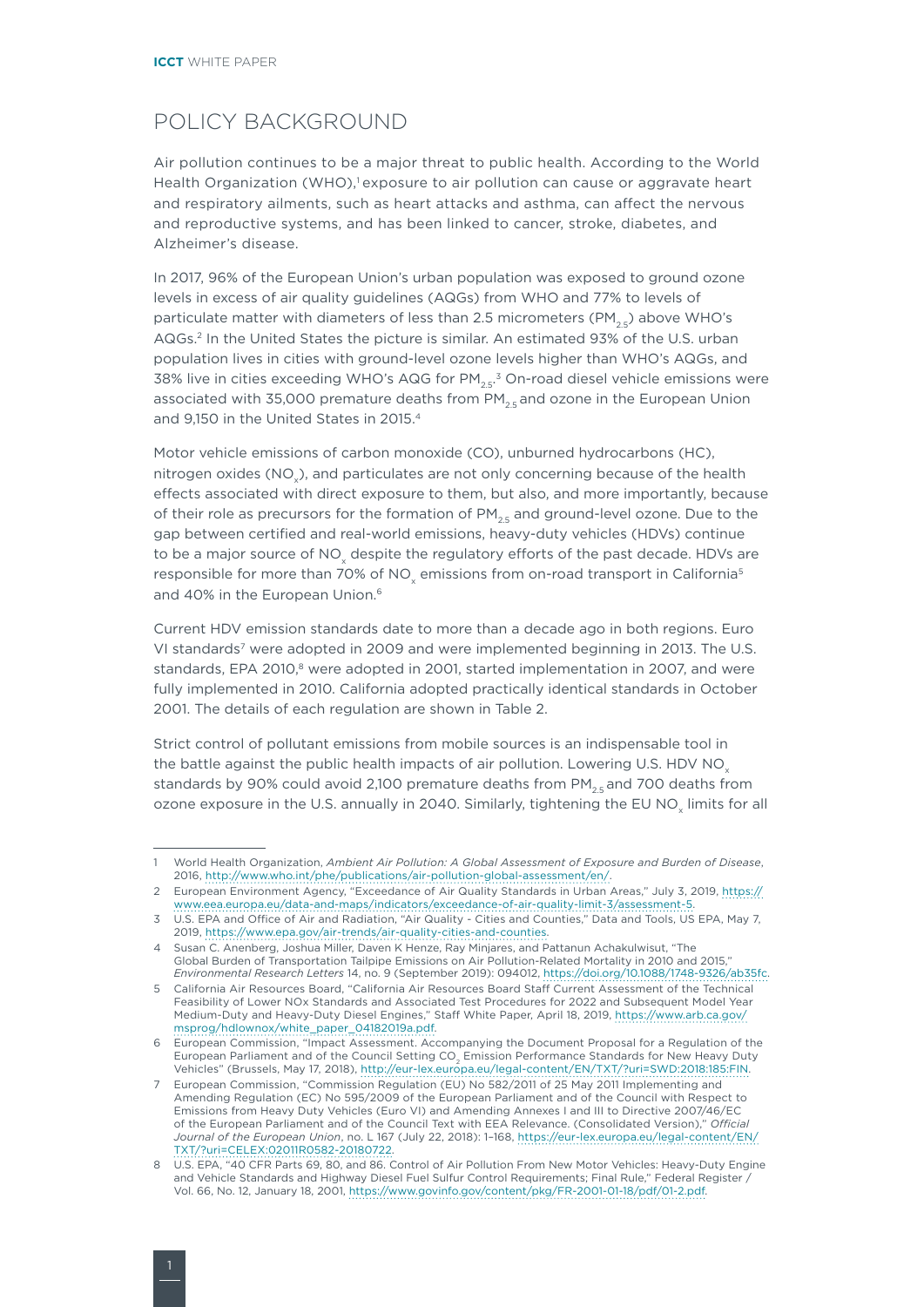diesel on-road vehicles could avoid 7,100 premature deaths from  $PM_{2.5}$  and 800 deaths from ozone exposure annually in 2040.<sup>9</sup>

The preparatory work for formulating a new round of HDV emission standards in the European Union is underway. The post-Euro VI process informally started in 2018 with two separate stakeholder meetings. In 2019, the European Commission contracted a consortium to explore the different regulatory avenues and created the Advisory Group for Vehicle Emission Standards. A regulatory proposal is expected in 2021.

In the United States, California and the federal government have initiated rulemaking. Since the 2013 introduction of its voluntary low-NO<sub>.</sub> standard, the California Air Resources Board (CARB) has been engaged in assessing the technical feasibility of reducing NO<sub>v</sub> certification limits. In 2017, CARB approved the establishment of new HDV emission standards and in-use emission requirements. This enabled CARB staff to move forward to the proposal phase and to conduct the technical assessment required for it. CARB's proposal is tentatively scheduled for board consideration in the first quarter of 2020. At the federal level, the U.S. Environmental Protection Agency (EPA) announced in late 2018 the Cleaner Truck Initiative, a future rulemaking to update HDV emission standards. While the EPA's timeline has not yet been finalized, a regulatory proposal can be expected by the end of 2020.

|                                     | Euro VI                                                                                                                                                           | <b>EPA 2010</b>                                                                                                                                                            |
|-------------------------------------|-------------------------------------------------------------------------------------------------------------------------------------------------------------------|----------------------------------------------------------------------------------------------------------------------------------------------------------------------------|
| <b>Engine duty</b><br>cycles        | <b>World Harmonized Stationary Cycle (WHSC):</b><br>Steady-state, hot-only.<br><b>World Harmonized Transient Cycle (WHTC):</b><br>Transient, cold- and hot-start. | Supplemental Emissions Test (SET): Steady-<br>state, hot-start only.<br><b>Heavy-Duty FTP Transient Cycle (FTP):</b><br>Transient, cold- and hot-start.                    |
| Idling in cycle                     | 17% of total WHTC time                                                                                                                                            | 41% of total FTP time                                                                                                                                                      |
| Mean load of<br>duty cycles         | WHSC: 25% (normalized to full load)<br>WHTC: 24% (normalized to full load)                                                                                        | SET: 55% (normalized to full load)<br>FTP: 24% (normalized to full load)                                                                                                   |
| Cold start test                     | Yes. Weighting is 14% (WHTC only)                                                                                                                                 | Yes. Weighting is 14% (FTP only)                                                                                                                                           |
| NO <sub>v</sub> emissions<br>limit  | WHSC: 0.4 g/kWh (~0.29 g/bhp-hr)<br>WHTC: 0.46 g/kWh (~0.34 g/bhp-hr)                                                                                             | SET: 0.2 g/bhp-hr (~0.27 g/kWh)<br>FTP: 0.2 g/bhp-hr (~0.27 g/kWh)                                                                                                         |
| <b>PM</b> emissions<br>limit        | WHSC 10 mg/kWh (~7.5 mg/bhp-hr)<br>WHTC: 10 mg/kWh (~7.5 mg/bhp-hr)                                                                                               | SET: 10 mg/bhp-hr $(-13 \text{ mg}/kWh)$<br>FTP: 10 mg/bhp-hr (~13 mg/kWh)                                                                                                 |
| <b>PN</b> emissions<br><b>limit</b> | WHSC: $8.0 \times 10^{11}$ g/kWh<br>WHTC: $6.0 \times 10^{11}$ g/kWh                                                                                              | Does not exist                                                                                                                                                             |
| Off-cycle test                      | Yes. NTE engine dyno test.<br>Limit: 0.6 g/kWh (~0.45 g/bhp-hr)                                                                                                   | Yes. NTE engine dyno test.<br>Limit: 0.3 g/bhp-hr (~0.4 g/kWh)                                                                                                             |
| In-use testing<br>program           | In-service conformity (ISC). 3 engines per<br>engine family are tested in first 18 months and<br>then every other year.                                           | Manufacturer-Run HD In-Use Testing program<br>(HDIUT). 5 vehicles per engine family per year.<br>Maximum 25% of engine families. EPA notifies<br>manufacturers in advance. |
| <b>On-road test</b><br>methodology  | PEMS testing with moving average window<br>(MAW) evaluation                                                                                                       | PEMS testing with not-to-exceed (NTE)<br>evaluation                                                                                                                        |
| <b>Durability</b><br>requirements   | 700,000 km (~435,000 miles) for N3 trucks                                                                                                                         | 435,000 miles (~700,000 km) for<br>class 8 trucks                                                                                                                          |
| <b>Emissions</b><br>warranty        | Does not exist                                                                                                                                                    | 5 years or 100,000 miles (~160,000 km)                                                                                                                                     |
| Defect report<br>program            | Does not exist                                                                                                                                                    | Reporting required if an emissions defect<br>exists on 25 or more engines                                                                                                  |
| <b>Implementation</b>               | 2013 new types and 2014 all new vehicles<br>Implementation steps stretch to 2022.                                                                                 | The phase-in was done on a percent-of-sales<br>basis: 50% from 2007 to 2009 and 100% in<br>2010.                                                                           |

**Table 2.** Comparison of Euro VI and EPA 2010 emission standards

<sup>9</sup> Susan C. Anenberg, Joshua Miller, Ray Minjares, Li Du, Daven K. Henze, Forrest Lacey, Christopher S. Malley, et al., "Impacts and Mitigation of Excess Diesel-Related NO<sub>v</sub> Emissions in 11 Major Vehicle Markets," Nature 545, no. 7655 (May 25, 2017): 467–71, <https://doi.org/10.1038/nature22086>.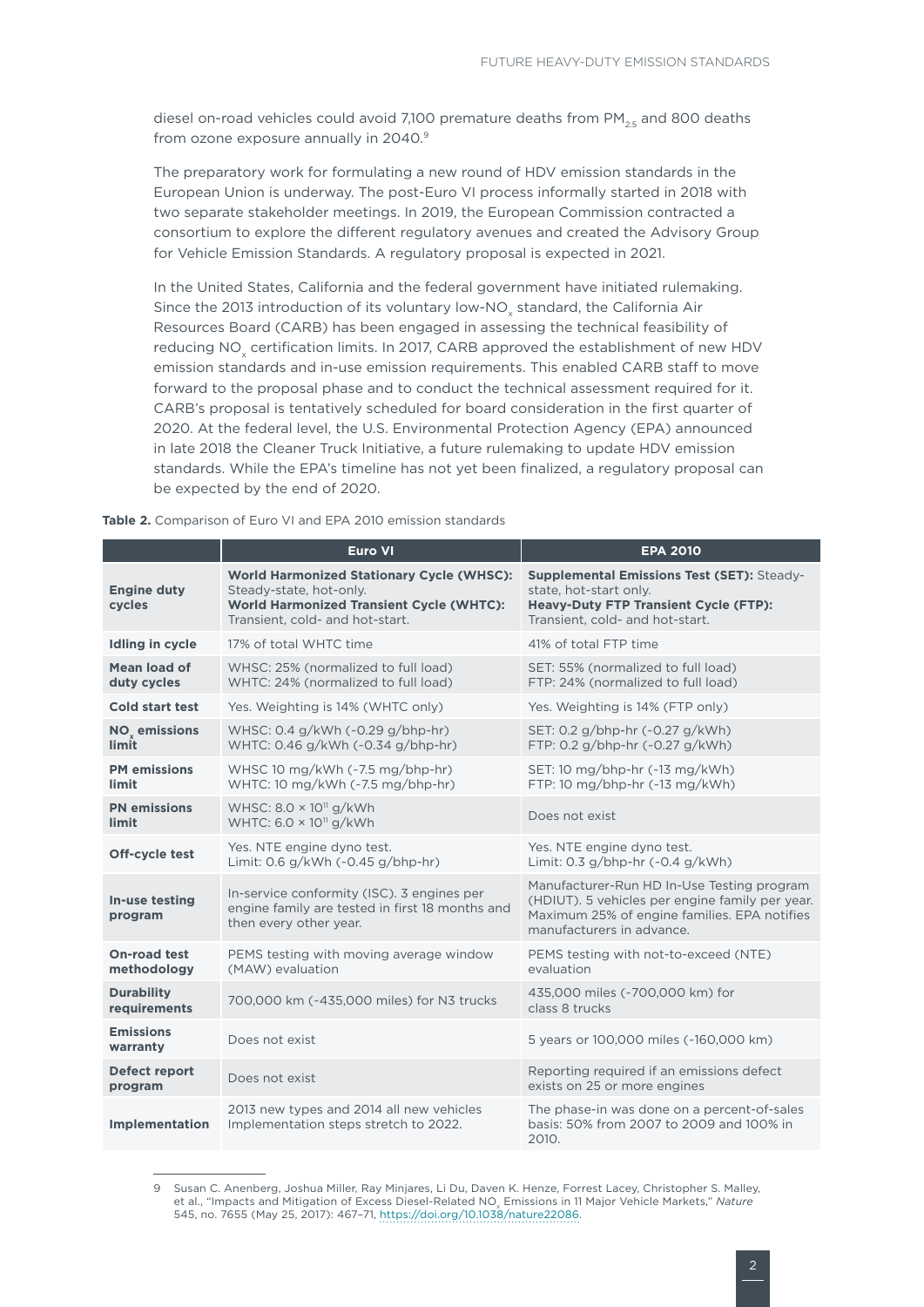Below are recommendations to consider in the European Union and the United States, with an emphasis on harmonizing future HDV emission standards. The report is divided into three sections. The first section provides recommendations on the pollutants to be regulated and the respective limits. Section two presents proposals for improving the way those emissions are measured and evaluated during certification and in-use testing. The third section makes suggestions on how to ensure low real-world emissions over vehicles' useful life.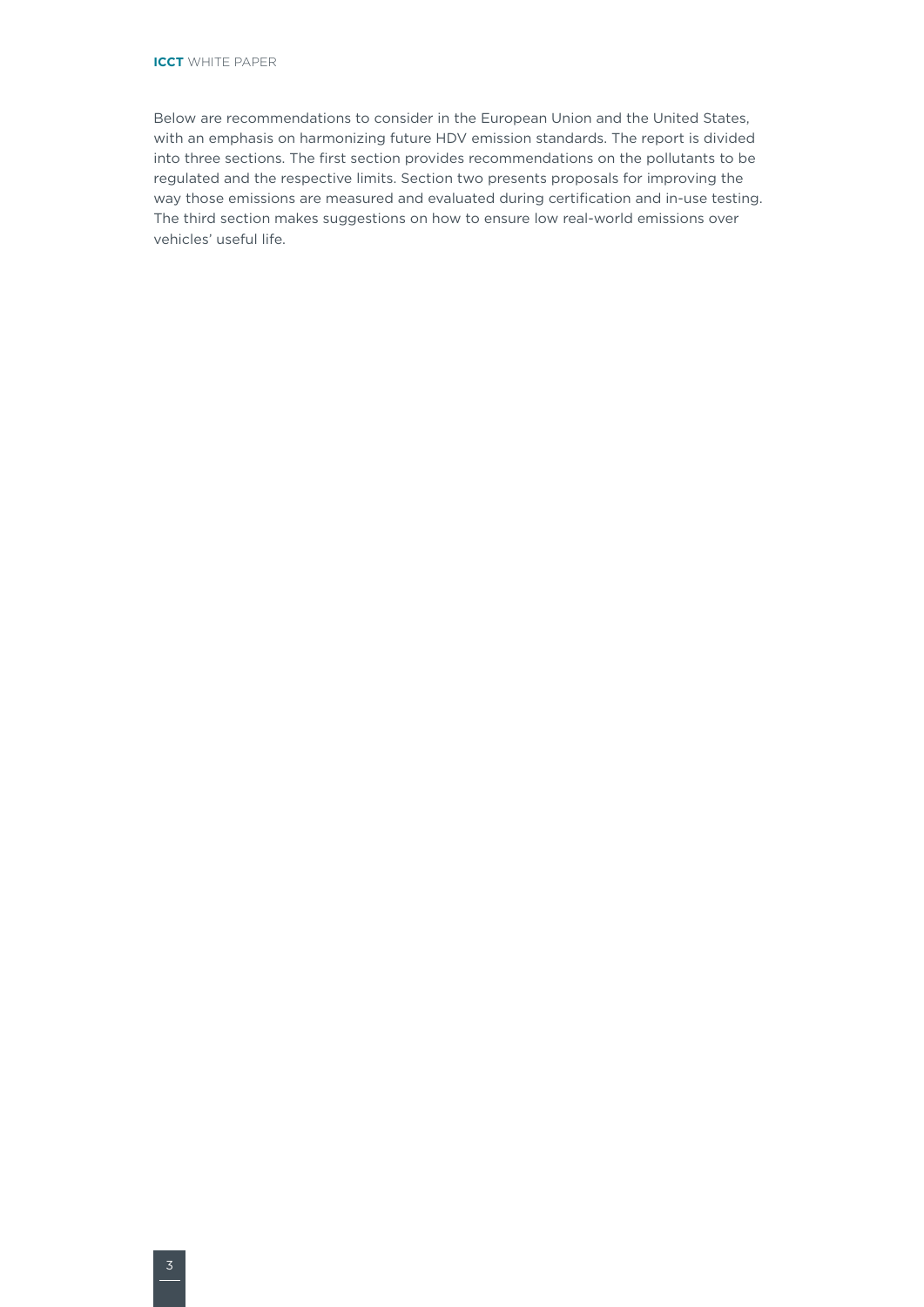## <span id="page-8-0"></span>**WHAT TO REGULATE? POLLUTANTS AND LIMITS**

## **NITROGEN OXIDES**

Current emission standards are based on technology feasibility assessments dating back more than a decade. Recent advances in engine and emissions control technologies enable further reductions in NO<sub>v</sub> emissions from the levels mandated by present-day regulations.

As shown in [Figure 1](#page-8-1), Euro VI standards set a NO<sub>v</sub> limit 0.4 grams per kilowatt-hour (g/ kWh), equivalent to around 0.29 grams per brake horsepower-hour (g/bhp-hr), over the WHSC steady-state cycle, and of 0.46 g/kWh (~0.34 g/bhp-hr) over the WHTC transient cycle. The NO<sub>v</sub> limit set by EPA 2010 is 0.2 g/bhp-hr (~0.27 g/kWh) for both the transient FTP and the steady-state SET cycles. While the emission limits are not directly comparable because of differences in certification test cycles, the technology pathways followed to meet the standards are very similar: Emissions control systems rely on advanced fuel injection and air induction management strategies, exhaust gas recirculation (EGR) and selective catalytic reduction (SCR) for NO<sub>v</sub> control, combined with a diesel particulate filter (DPF) for meeting the particulate emission limits. Still, manufacturers presumably use different calibration strategies reflecting the requirements imposed by on-road in-use testing and by region-specific greenhouse gas (GHG) requirements.



<span id="page-8-1"></span>Figure 1. NO<sub>v</sub> limits for HDV engine certification in the European Union and the United States. Range under discussion for low-NO<sub>v</sub> limits in California is also shown.

While the European Commission, EPA, and CARB have all announced their intentions to update the HDV emission standards, only California has made public the planned regulatory changes and feasibility assessments.10

<sup>10</sup> California Air Resources Board, "CARB Staff Current Assessment of the Technical Feasibility of Lower NO<sub>v</sub> Standards and Associated Test Procedures for 2022 and Subsequent Model Year MD- and HDDEs."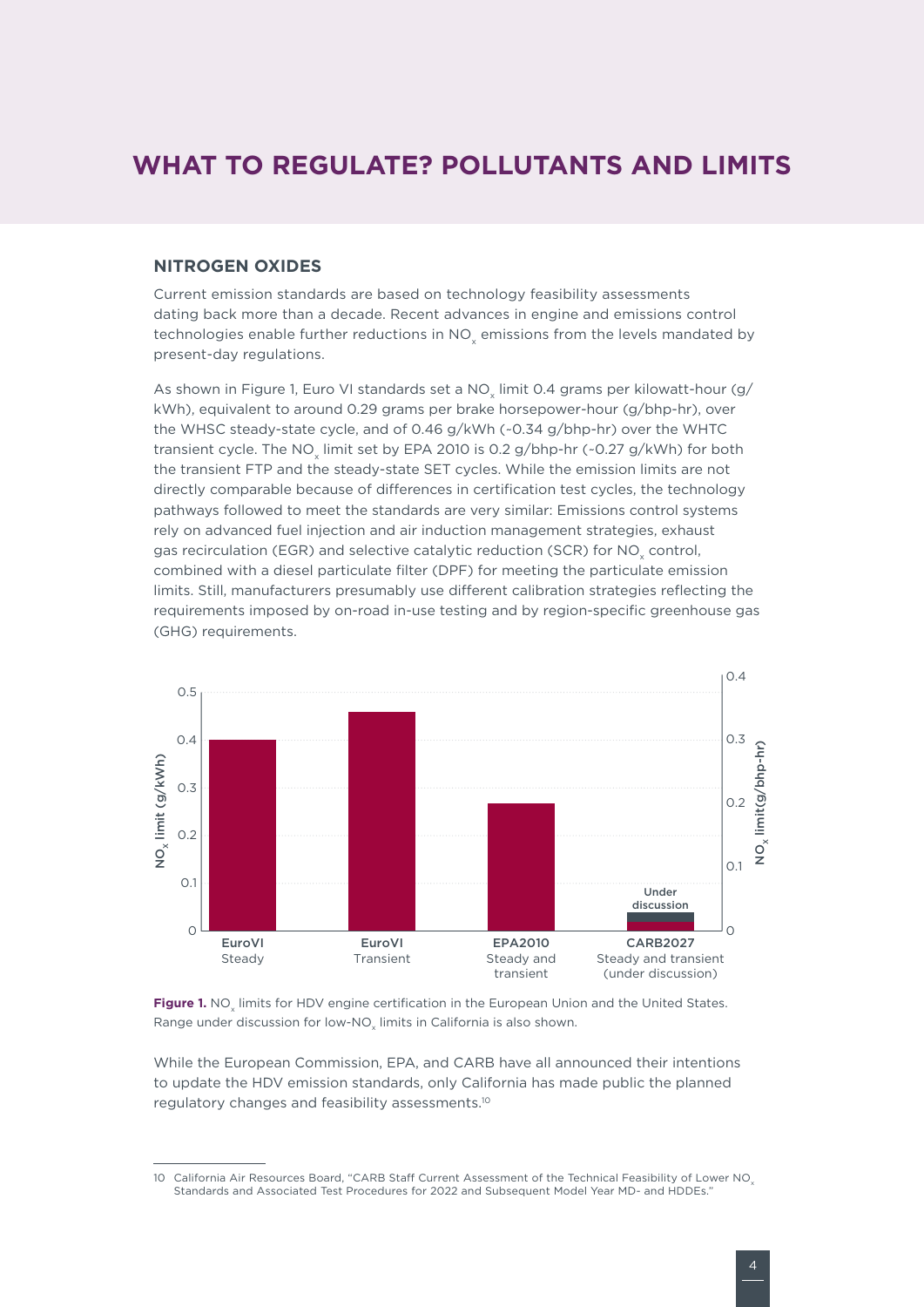CARB currently envisions a two-step approach. In the first phase, applicable from 2024 to 2026, the FTP certification NO<sub>v</sub> limit would be reduced; a low-load cycle (LLC) would be introduced; and idling limits would be made mandatory. The FTP certification limit would drop from 0.2 g/bhp-hr  $(-0.27 \text{ g}/\text{kWh})$  to 0.05 g/bhp-hr  $(-0.07 \text{ g}/\text{kWh})$ . The LLC would cover low-load NO emissions operation, such as idling or urban driving. The limits over the LLC would be 0.2 g/bhp-hr (~0.27 g/kWh), four times the proposed FTP limit. The idling NO<sub>v</sub> emissions limit, currently a voluntary program, would set a mandatory 10 g/hr limit. These requirements are expected to be met without the introduction of any major engine hardware changes, requiring only system calibration and aftertreatment system improvements.<sup>11</sup>

In the second phase, from 2027 onward, CARB plans to introduce more-stringent NO<sub>x</sub> limits. CARB's goal is to reduce NO<sub>v</sub> emissions from HDVs by 90%,<sup>12</sup> which if met would translate to a certification value between 0.015 and 0.030 g/bhp-hr (~0.02 to 0.04 g/ kWh). Complying with these limits is expected to require the introduction of engine hardware upgrades and significant changes to the aftertreatment configuration while still relying on SCR systems as the main emissions control technology.

The technology required to achieve such low levels of NO<sub>v</sub> emissions builds upon the architecture of current emissions control systems. Under the right temperature conditions, a well-designed SCR system can convert NO, with more than 99% efficiency. Low exhaust temperatures, however, like those found during cold-start and extended low-load and idling operation, can significantly reduce the SCR conversion efficiency. As a result, emission rates during urban driving are much higher than in other vehicle operation modes. Thus, technology interventions are necessary to reduce emissions under these conditions. Table 3 summarizes the technologies that would enable meeting future low NO<sub>v</sub> limits.

Since HDVs must also make mandatory  $CO<sub>2</sub>$  reductions, the impact of the different technologies on CO<sub>2</sub> emissions is qualitatively presented in Table 3. The table also categorizes the different technologies according to their main function. Reducing tailpipe NO<sub>y</sub> can be achieved by lowering NO<sub>y</sub> concentration at the inlet of the SCR, warming up the SCR as quickly as possible, maintaining the SCR temperature, or increasing SCR conversion efficiency.

<sup>11</sup> California Air Resources Board, "Heavy-Duty Low NO<sub>v</sub> Program. Proposed Heavy-Duty Engine Standards," in *Public Workshop to Discuss Potential Changes to the Heavy-Duty Engine and Vehicle Emission Standards, Test Procedures, Warranty, and Other Related Heavy-Duty Programs.*, 2019, [https://ww2.arb.ca.gov/our](https://ww2.arb.ca.gov/our-work/programs/heavy-duty-low-nox/heavy-duty-low-nox-meetings-workshops)[work/programs/heavy-duty-low-nox/heavy-duty-low-nox-meetings-workshops](https://ww2.arb.ca.gov/our-work/programs/heavy-duty-low-nox/heavy-duty-low-nox-meetings-workshops).

<sup>12</sup> California Air Resources Board, "Mobile Source Strategy," May 2016, [https://ww3.arb.ca.gov/planning/](https://ww3.arb.ca.gov/planning/sip/2016sip/2016mobsrc.pdf) [sip/2016sip/2016mobsrc.pdf](https://ww3.arb.ca.gov/planning/sip/2016sip/2016mobsrc.pdf).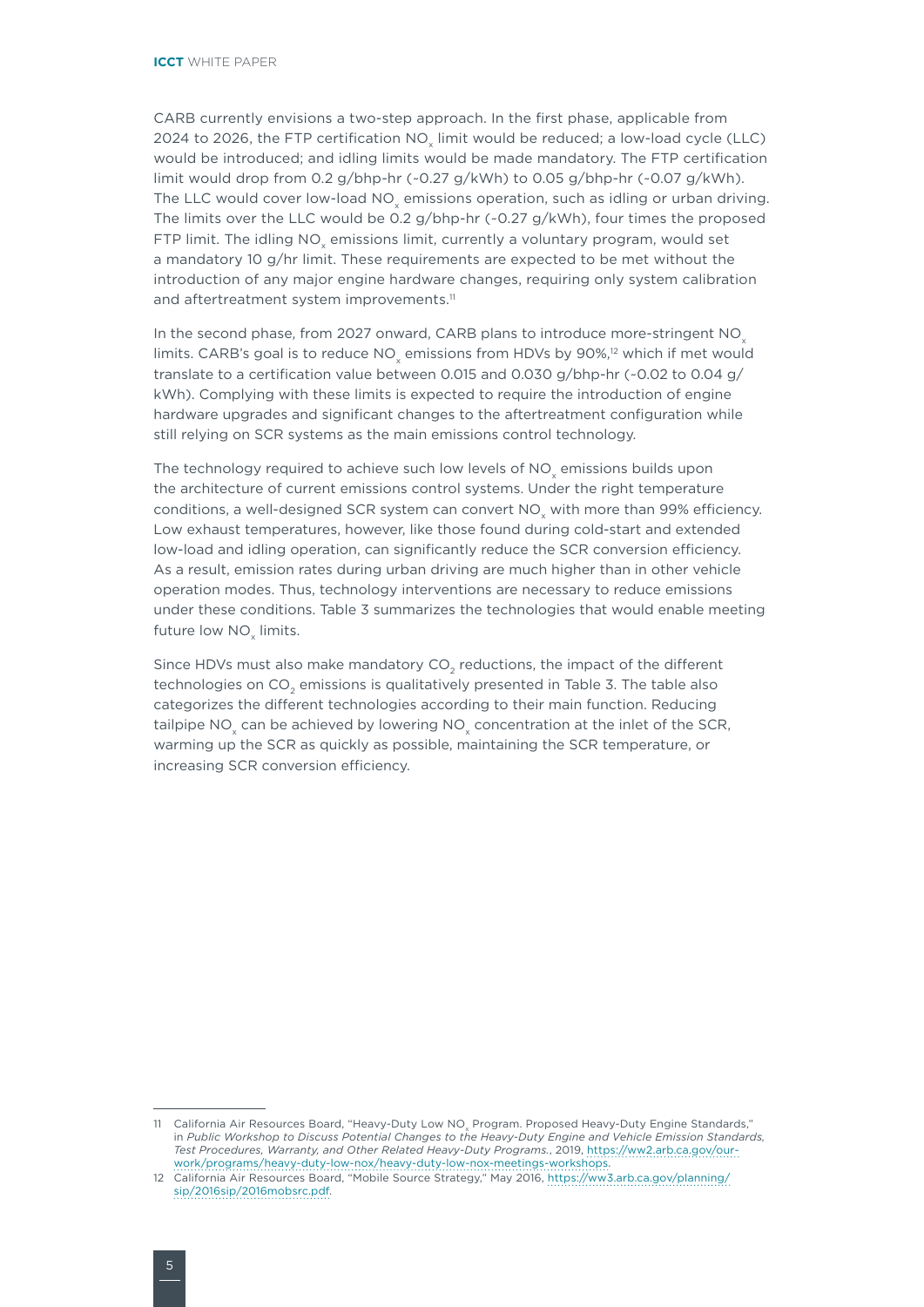## **Table 3.** Technologies available to meet future low-load cycle and idling  $NO<sub>x</sub>$  standards

|                                    |                                      | <b>Short description</b>                                                                                                   | <b>Impact</b><br>on $CO2$ /<br><b>GHG</b> | Low NO <sub>.</sub><br>into SCR | Fast<br>warm-up           | <b>Stay</b><br>warm | High<br>conv.<br>efficiency |
|------------------------------------|--------------------------------------|----------------------------------------------------------------------------------------------------------------------------|-------------------------------------------|---------------------------------|---------------------------|---------------------|-----------------------------|
|                                    | Air gap insulated<br>manifold        | Insulates the exhaust manifold and reduces heat<br>losses before the SCR inlet during cold-start                           |                                           |                                 | X                         |                     |                             |
|                                    | <b>Cylinder</b><br>deactivation      | Deactivating cylinders at low loads increases<br>exhaust temperatures of the firing cylinders                              |                                           |                                 | $\mathsf{X}$              | X                   |                             |
|                                    | <b>Dual urea dosing</b>              | Improves NO <sub>x</sub> conversion in high load operation and<br>enables the use of closed-coupled SCRs                   |                                           |                                 |                           |                     | X                           |
|                                    | <b>Ducted fuel</b><br>injection      | Eliminates trade-off between soot and NO <sub>x</sub> ,<br>allowing higher EGR rates and less-frequent DPF<br>regeneration |                                           | $\mathsf{X}$                    |                           |                     |                             |
|                                    | <b>EGR</b><br>(backpressure)         | Exhaust gases recirculation (EGR) reduces $NOx$<br>formation during combustion by diluting the<br>intake air               |                                           | $\mathsf{X}$                    |                           |                     |                             |
|                                    | <b>EGR pumps</b>                     | Allows accurate control of EGR rates and eliminates<br>the increase in backpressure to drive the EGR flow                  |                                           | $\mathsf{X}$                    |                           |                     |                             |
|                                    | <b>Coolers bypasses</b>              | Bypassing hardware with high thermal inertia<br>reduces heat losses upstream of the SCR<br>during cold-start               |                                           |                                 | $\mathsf{x}$              |                     |                             |
| ENGINE TECHNOLOGIES                | <b>Electric boosting</b>             | Electric motors built into the turbo<br>improve transient response reducing NO <sub>v</sub> peaks.<br>48V required.        |                                           |                                 | $\mathsf{X}$              |                     |                             |
|                                    | <b>Fast idle</b>                     | Accelerates warm-up by increasing the flow of<br>hot exhaust gases in cold-start                                           |                                           |                                 | X                         |                     |                             |
|                                    | Mild-hybrid<br>(48 Volts)            | Increases exhaust temperatures (higher<br>engine load), improves transient NO <sub>v</sub> , and<br>enables other measures |                                           | $\mathsf{X}$                    | X                         | X                   |                             |
|                                    | Post / late<br>injection             | Increases the exhaust temperature and reduces<br>engine-out NO <sub>x</sub> at the cost of higher fuel consumption         |                                           | X                               | X                         | X                   |                             |
|                                    | Stop/start                           | Prevents cooling of the SCR during idle by stopping<br>the flow of cool exhaust gases. 48V required.                       |                                           |                                 |                           | $\mathsf{x}$        |                             |
|                                    | <b>Variable valve</b><br>actuation   | Enables temperature management by early exhaust<br>valve opening, intake valve closing modulation                          |                                           |                                 | X                         | $\mathsf{x}$        |                             |
|                                    | <b>Burner</b>                        | Burns additional fuel in the exhaust and increases<br>exhaust temperature at the inlet of the SCR                          |                                           |                                 | X                         | X                   |                             |
|                                    | Closed-coupled<br><b>SCR</b>         | By positioning an SCR unit close to the engine,<br>significantly faster warm-up is possible                                |                                           |                                 | X                         |                     |                             |
|                                    | <b>Electric catalyst</b><br>heating  | Accelerates warm-up and ensures operating<br>temperature independent of engine load                                        |                                           |                                 | X                         | X                   |                             |
|                                    | <b>Heated urea</b><br>dosing         | Enables urea dosing at lower temperatures without<br>formation of deposits in the SCR inlet                                |                                           |                                 | X                         |                     | X                           |
| <b>AFTERTREATMENT TECHNOLOGIES</b> | <b>Improved SCR</b><br>chemistries   | Improved formulations increase the NO <sub>v</sub><br>performance at low temperatures and reduce<br>$N_{0}$ O formation    |                                           |                                 | $\boldsymbol{\mathsf{X}}$ |                     | X                           |
|                                    | <b>Larger SCR</b><br>volume          | Larger SCR volumes can increase conversion<br>efficiency but require more thermal management                               |                                           |                                 |                           |                     | $\pmb{\mathsf{X}}$          |
|                                    | Passive NO <sub>y</sub><br>adsorbers | Trap $NOx$ during cold-start and release it once the<br>SCR is warm enough. Require periodic regeneration.                 |                                           | $\pmb{\chi}$                    |                           |                     |                             |
|                                    | <b>SCR on DPF</b><br>(SCRF)          | Integrating the SCR into the DPF substrate<br>enables faster warm-up as it puts the SCRF<br>closer to the engine           |                                           |                                 | $\pmb{\mathsf{X}}$        |                     |                             |
|                                    | <b>Seventh injector</b>              | Injects fuel directly in the exhaust which is oxidized<br>by the DOC increasing the exhaust temperature                    |                                           |                                 | X                         | X                   |                             |

 $\blacklozenge$  : Better CO<sub>2</sub>/GHG performance.  $\blacktriangleright$  : No impact on CO<sub>2</sub>/GHG performance.  $\blacklozenge$  : Worse CO<sub>2</sub>/GHG performance.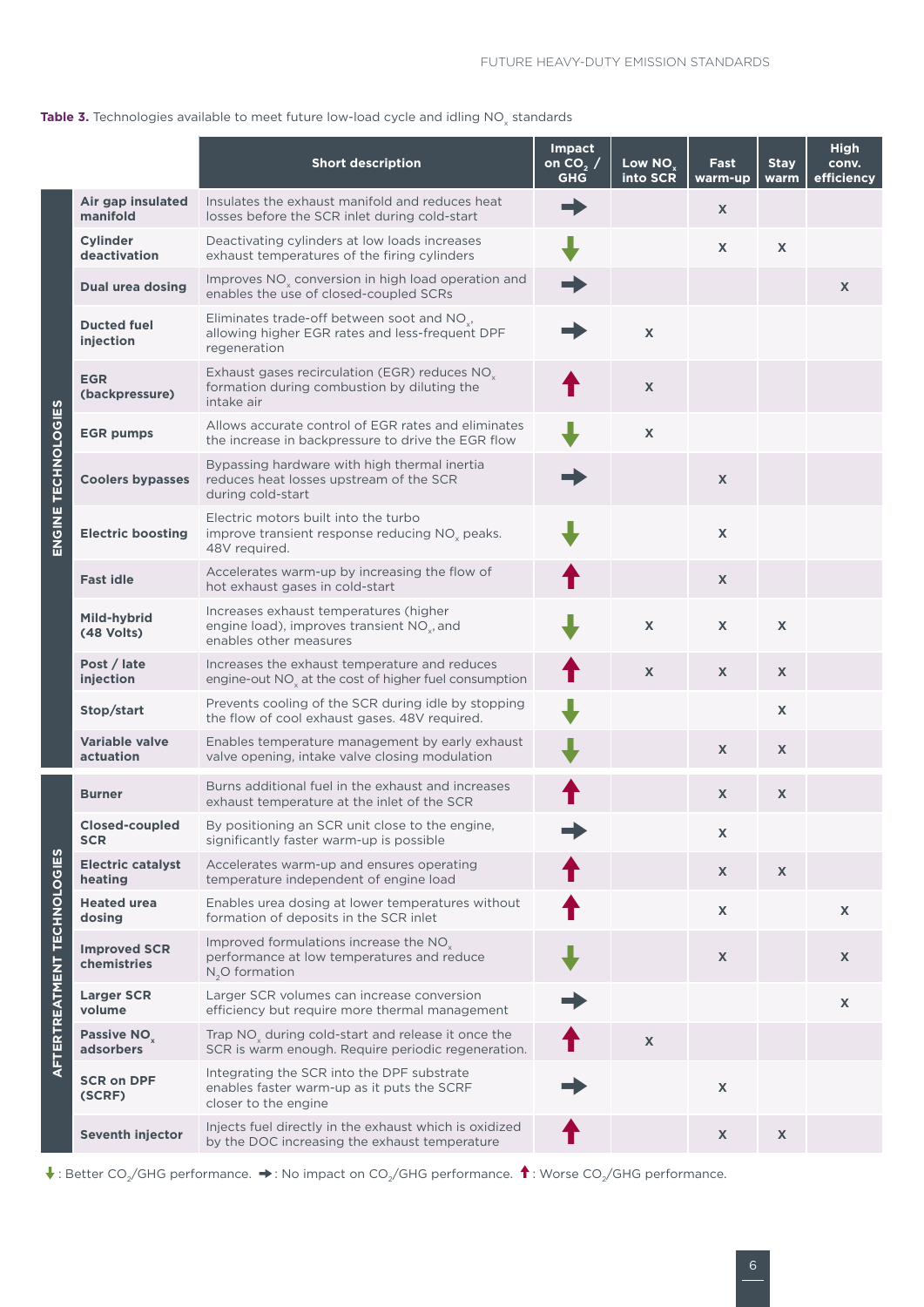The Southwest Research Institute (SwRI), an independent, nonprofit research organization based in San Antonio, Texas, investigated<sup>13</sup> the use of passive  $NO<sub>x</sub>$ adsorbers to reduce cold-start emissions, fuel burners to achieve a rapid warm-up of the SCR system, and SCR coating of DPF to improve thermal behavior. On a system aged to full useful life, researchers achieved 0.034  $q/b$ hp-hr (~0.046  $q/kWh$ ) of NO emissions over the composite FTP cycle<sup>14</sup> and 0.036 g/bhp-hr (~0.048 g/kWh) over the composite WHTC.<sup>15</sup> The findings show that even on equipment near its end of life, the technologies can significantly lower NO<sub>v</sub> emissions to the levels required to meet the proposed new CARB standards for 2024.

In a subsequent phase of the study currently underway, SwRI is considering several aftertreatment system configurations. The common denominator among them is the use of a closed-coupled, low-temperature formulation SCR catalyst in addition to the larger SCR in the traditional aftertreatment module. Furthermore, the demonstrator engine features cylinder deactivation and EGR bypass for rapid warm-up and strategies for maintaining the temperature of the emissions control system. Recent results by SwRI put the NO emissions levels achievable by this configuration at 0.018 g/bhp-hr (~0.024  $g/kWh$ ) over the composite FTP cycle.<sup>16</sup> The findings show that the technologies can reduce NO<sub>v</sub> emissions to the levels proposed by CARB for 2027. However, the impact of aging has not yet been assessed on this configuration.

The Manufacturers of Emission Controls Association (MECA) tested tailpipe NO<sub>v</sub> emissions over the composite FTP cycle of current emissions control systems and modeled the impact of additional technologies to further reduce NO<sub>v</sub> emissions.<sup>17</sup> MECA's engine testing demonstrated that commercially available SCR formulations in a traditional aftertreatment system can yield tailpipe NO emissions over the hot-start FTP of close to 0.02 g/bhp-hr (~0.03 g/kWh). MECA's modeling work included the effect of in-cylinder thermal management, an advanced cold-start calibration, and advanced ammonia slip catalyst. The modeling results suggest that currently available emissions control systems with the traditional DOC-DPF-SCR architecture with a single urea injector can achieve 0.02 g/bhp-hr (~0.03 g/kWh) over the composite FTP. This would allow a sufficient compliance margin to meet CARB's proposed NO<sub>v</sub> limits for 2024 (0.05 g/bhp-hr / ~0.07 g/kWh) over the composite FTP.

<sup>13</sup> Christopher Sharp, Cynthia C. Webb, Dr. Cary Henry, Gary Neely, Sankar Rengarajan, Jayant Sarlashkar, Bryan Zavala Bryan Zavala et al., "Achieving Ultra Low NO<sub>x</sub> Emissions Levels with a 2017 Heavy-Duty On-Highway TC Diesel Engine and an Advanced Technology Emissions System," in *SAE WCX 2017*, 2017, [https://ww3.arb.](https://ww3.arb.ca.gov/research/veh-emissions/low-nox/sae_congress-2017-01-0954-956-958_presentation_sharp.pdf) [ca.gov/research/veh-emissions/low-nox/sae\\_congress-2017-01-0954-956-958\\_presentation\\_sharp.pdf](https://ww3.arb.ca.gov/research/veh-emissions/low-nox/sae_congress-2017-01-0954-956-958_presentation_sharp.pdf).

<sup>14</sup> The cycles are run as both cold- and hot-start tests. The composite results are obtained by using a weighing factor of 1/7 and 6/7 for the cold- and hot-start results, respectively.

<sup>15</sup> Ibid.

<sup>16</sup> Gary Neely, Christopher Sharp, Matthew S. Pieczko, and James E. McCarthy, "Simultaneous NO<sub>v</sub> and CO<sub>2</sub> Reduction for Meeting Future CARB Standards Using a Heavy Duty Diesel CDA-NVH Strategy" (SAE COMVEC, Indianapolis, IN, 2019).

<sup>17</sup> MECA, "Technology Feasibility For Model Year 2024 Heavy-Duty Diesel Vehicles In Meeting Lower NO<sub>x</sub> Standards" (Manufacturers of Emission Controls Association, June 2019), [http://www.meca.org/resources/](http://www.meca.org/resources/MECA_MY_2024_HD_Low_NOx_Report_061019.pdf) [MECA\\_MY\\_2024\\_HD\\_Low\\_NOx\\_Report\\_061019.pdf.](http://www.meca.org/resources/MECA_MY_2024_HD_Low_NOx_Report_061019.pdf)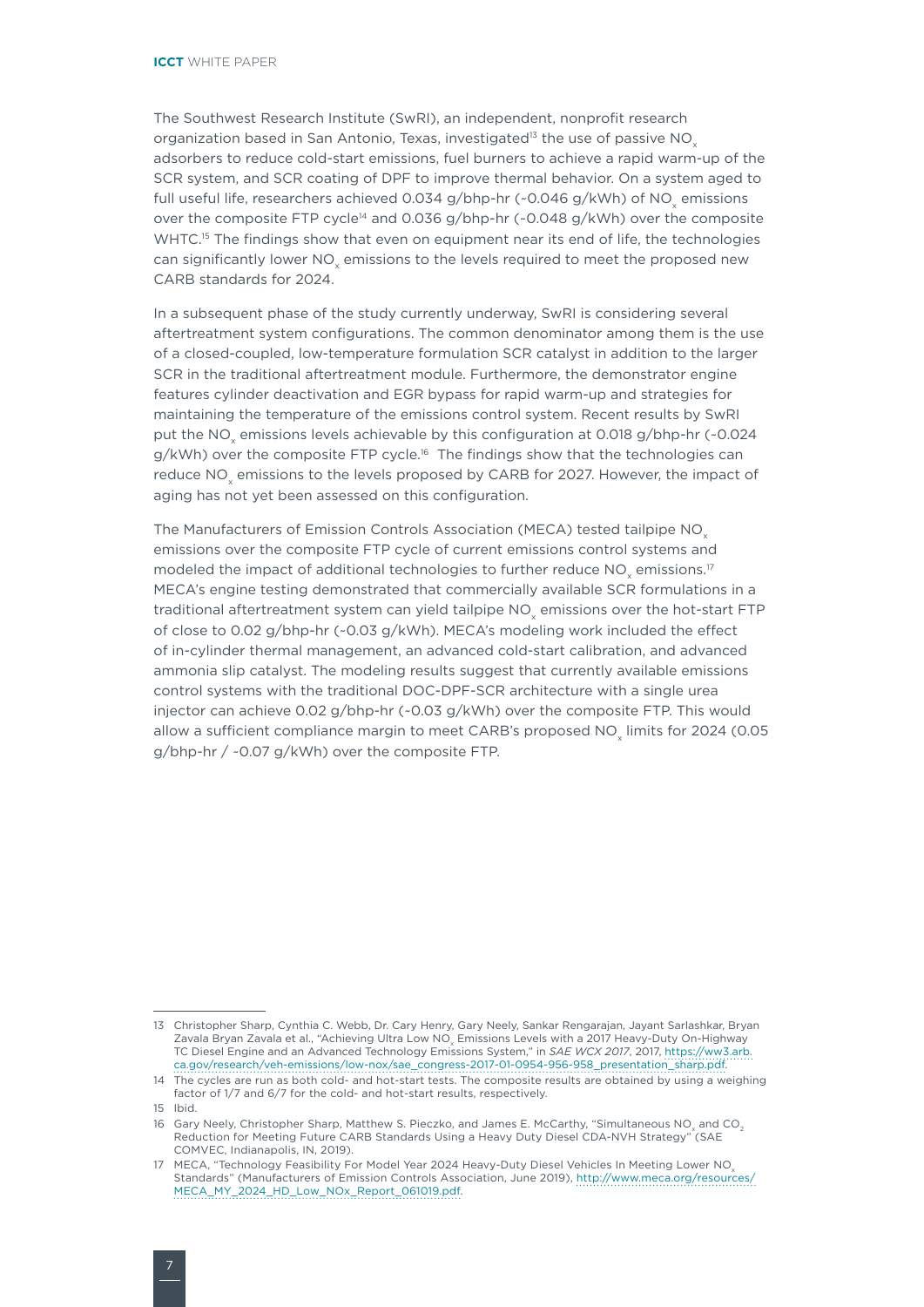Other research organizations such as TNO;<sup>18</sup> engineering service providers such as AVL,<sup>19</sup> FEV,<sup>20</sup> and IAV;<sup>21</sup> and emissions control manufacturers such as Corning,<sup>22</sup> BASF,<sup>23</sup> Johnson Matthey,<sup>24</sup> Umicore,<sup>25</sup> and Tenneco<sup>26</sup> have also identified several possible aftertreatment architectures to meet future low NO<sub>v</sub> emission standards.

### **Recommendations**

Commercially available emission controls allow setting lower NO<sub>x</sub> limits than those in place in the European Union and the United States. Emission limits should force the adoption of technologies that control NO<sub>v</sub> emissions under all driving conditions with a focus on cold-start emissions and low-load operation. Since technologies that simultaneously reduce  $NO<sub>x</sub>$  and  $CO<sub>2</sub>$  are commercially available, tighter limits do not jeopardize compliance with  $CO<sub>2</sub>$  standards. We offer the following recommendations:

- » **Tighten NO<sub>v</sub> limits:** Future NO<sub>v</sub> limits should force the adoption of technologies currently available and accelerate the commercialization of those under development. Emission levels of no more than 0.036 g/bhp-hr (~0.048 g/kWh) over the composite WHTC and FTP cycles have already been demonstrated in the United States using off-the-shelf technologies. The impact of additional engine technologies and aftertreatment configurations is currently being studied in detail. Preliminary results indicate that NO<sub>v</sub> emission levels below 0.02 g/bhp-hr (~0.03 g/ kWh) over the composite FTP can be achieved.
- » **Focus should be placed on cold-start emissions and low-load operation:** Future NO<sub>v</sub> standards should tackle the measured gap between regulatory emission limits and real-world emission measurements. Those technologies would address the most challenging operational conditions for real-world NO<sub>y</sub> control: cold-start emissions, low-load operation, and improving the thermal management of the aftertreatment system
- » **Emission limits should drive the adoption of technologies that simultaneously reduce NO<sub>x</sub> and CO<sub>2</sub>:** Opposition to the introduction of more-stringent NO<sub>x</sub> limits is often presented in the form of a false dichotomy: Lower NO<sub>x</sub> means higher  $CO<sub>2</sub>$ . The discussion above shows that many technologies exist that can simultaneously reduce  $NO<sub>x</sub>$  and  $CO<sub>2</sub>$  emissions, and many more can reduce  $NO<sub>x</sub>$  without increasing CO<sub>2</sub>. Moreover, the applications of rapid warm-up and stay-warm strategies are limited to cold-start and low-load operation. Under highway conditions—like those used for CO<sub>2</sub> certification of most HDVs in both markets—exhaust temperatures are higher, and no additional technologies are needed to achieve low NO<sub>v</sub> emissions. Therefore, future low NO<sub>y</sub> limits will have little negative impact on the ability of

<sup>18</sup> Xander Seykens, Frank Kupper, Paul Mentink, and Sudarshan Ramesh, "Towards Ultra-Low NO. Emissions within GHG Phase 2 Constraints: Main Challenges and Technology Directions," in *SAE Technical Paper*, 2018, 2018-01–0331, <https://doi.org/10.4271/2018-01-0331>.

<sup>19</sup> Mario de Monte, "SCR Control Strategies With Multiple Reduction Devices For Lowest NO<sub>v</sub> Emissions," in *SAE 2018 Heavy-Duty Diesel Emissions Control Symposium*, 2018.

<sup>20</sup> Mufaddel Dahodwala, Satyum Joshi, Erik W. Koehler, Michael Franke, and Dean Tomazic, "Strategies for Meeting Phase 2 GHG and Ultra-Low NO<sub>y</sub> Emission Standards for Heavy-Duty Diesel Engines," SAE *International Journal of Engines* 11, no. 6 (April 3, 2018): 1109–22, [https://doi.org/10.4271/2018-01-1429.](https://doi.org/10.4271/2018-01-1429)

<sup>21</sup> Vadim Strots and Reza Rezaei, "Technology Approaches for Meeting Future Emission Requirements for Commercial Vehicles," in *SAE 2018 Heavy-Duty Diesel Emissions Control Symposium*, 2018.

<sup>22</sup> Timothy Johnson, "HD Regulations, Engine, and Exhaust After-Treatment Technology Trends," in *SAE 2018 Heavy-Duty Diesel Emissions Control Symposium*, 2018.

<sup>23</sup> Ansgar Wille and Martin Kalwei, "Meeting Future Heavy Duty On-Road Emission Legislations – Catalyst Component And System Development," in *SAE 2018 Heavy-Duty Diesel Emissions Control Symposium*, 2018. 24 Andrew Newman, "High Performance Heavy Duty Catalysts For Global Challenges Beyond 2020," in *SAE* 

*<sup>2018</sup> Heavy-Duty Diesel Emissions Control Symposium*, 2018. 25 Andreas Geisselmann and Andrea De Toni, "Improvements in Low Temperature DeNO<sub>v</sub> of HDD Systems," in

*SAE 2018 Heavy-Duty Diesel Emissions Control Symposium*, 2018.

<sup>26</sup> Thomas Miller Harris, Kristoffer Mc Pherson, Reza Rezaei, David Kovacs, Hendrik Rauch, and Yinyan Huang, "Modeling of Close-Coupled SCR Concepts to Meet Future Cold Start Requirements for Heavy-Duty Engines," in *SAE Technical Paper*, 2019, <https://doi.org/10.4271/2019-01-0984>.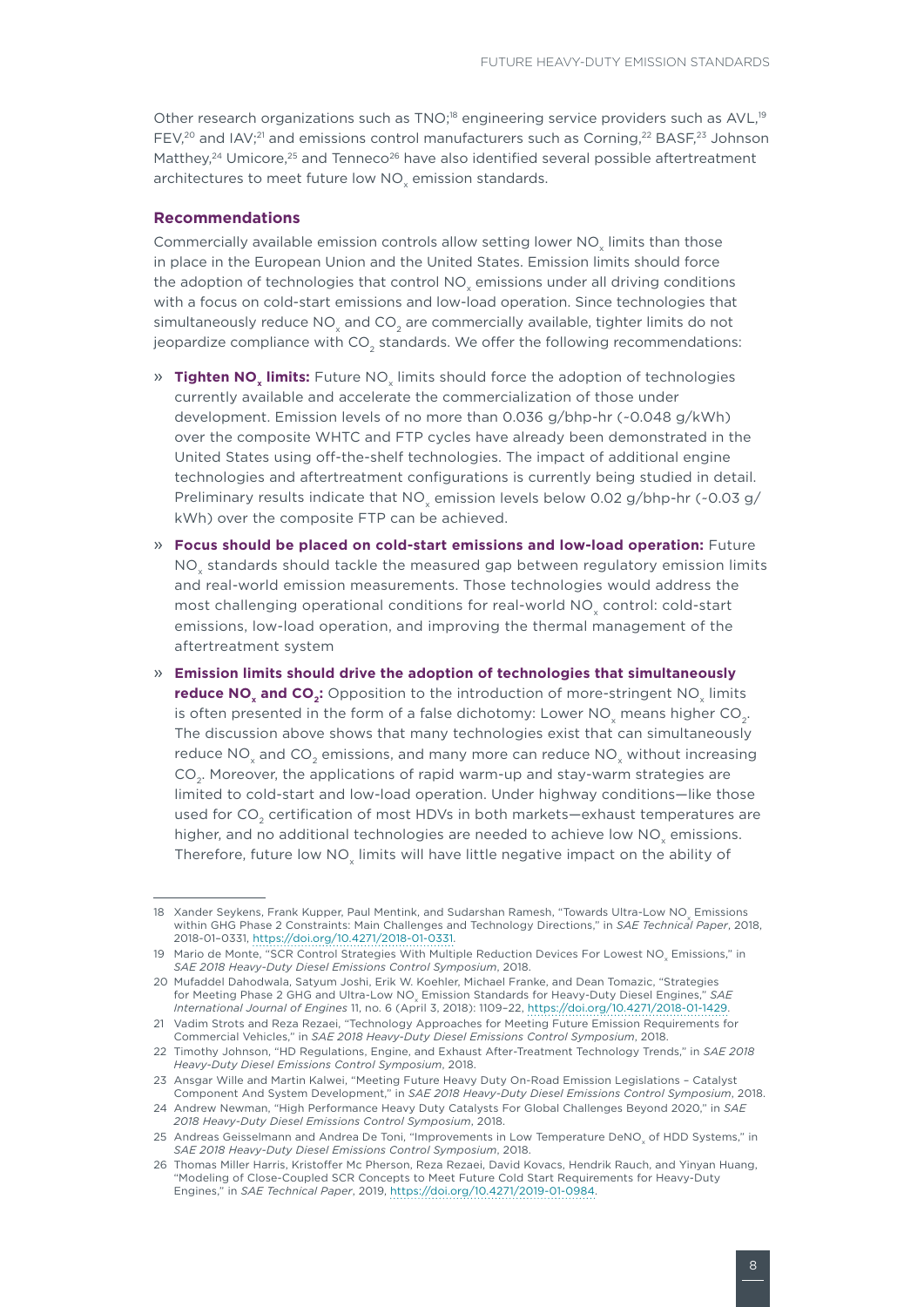<span id="page-13-0"></span>manufacturers to meet mandatory  $CO<sub>2</sub>$  reductions. Furthermore, future low NO<sub>x</sub> standards can incentivize the adoption of technologies that simultaneously reduce NO<sub>y</sub> and CO<sub>2</sub> emissions, creating synergies between both regulations.

## **ULTRAFINE PARTICLES**

Exposure to primary ultrafine particles are of particular concern because they are most likely to be deposited within the human body. They also have a large surface-to-volume ratio, which appears to be correlated with the biological activity of particles within the body.27 Particles smaller than 100 nm—such as those produced during combustion—are much more likely to be captured within the human body,<sup>28</sup> where they can cause damage. Particle deposition efficiency rapidly increases as the particles become smaller and smaller, as shown in [Figure](#page-13-1) 2.29



<span id="page-13-1"></span>**Figure 2.** Mathematical model of particle deposition via nasal breathing in the whole lung (total), nose, pharynx and larynx (head), tracheobronchial airways, and alveolar region in healthy adults. Note: Adapted from U.S. EPA (2014).

The particulate emission limits of current standards in the European Union and the United States are intended to force the use of the best available technology for reducing particulate mass (PM) and particulate number (PN) emissions from diesel engines: Wall-flow particulate filters.

Euro VI standards set a PM limit of 10 mg/kWh (~7.5 mg/bhp-hr) applicable to both the stationary and transient cycles. This represents a 50% reduction relative to the previous standard, Euro V, which did not effectively force DPFs into the HDV market. To ensure

<sup>27</sup> Richard W. Baldauf, Robert B. Devlin, Peter Gehr, Robert Giannelli, Beth Hassett-Sipple Heejung Jung,Giorgio Martini et al., "Ultrafine Particle Metrics and Research Considerations: Review of the 2015 UFP Workshop," *International Journal of Environmental Research and Public Health* 13, no. 11 (November 2016), [https://doi.](https://doi.org/10.3390/ijerph13111054) [org/10.3390/ijerph13111054.](https://doi.org/10.3390/ijerph13111054)

<sup>28</sup> Coarse particles, generally larger than 2.5 micrometers (μm), readily deposit in the head's nasal, pharyngeal, and laryngeal passages through impaction. Fine particles, 100 nm to 2.5 μm, are primarily deposited by sedimentation in bronchioles and alveoli. Ultrafine particles, smaller than 100 nm, are deposited by sedimentation and diffusion in the head and lung airways.

<sup>29</sup> U.S. EPA, "Particle Pollution Exposure," Collections and Lists, September 15, 2014, [https://www.epa.gov/](https://www.epa.gov/pmcourse/particle-pollution-exposure) [pmcourse/particle-pollution-exposure](https://www.epa.gov/pmcourse/particle-pollution-exposure).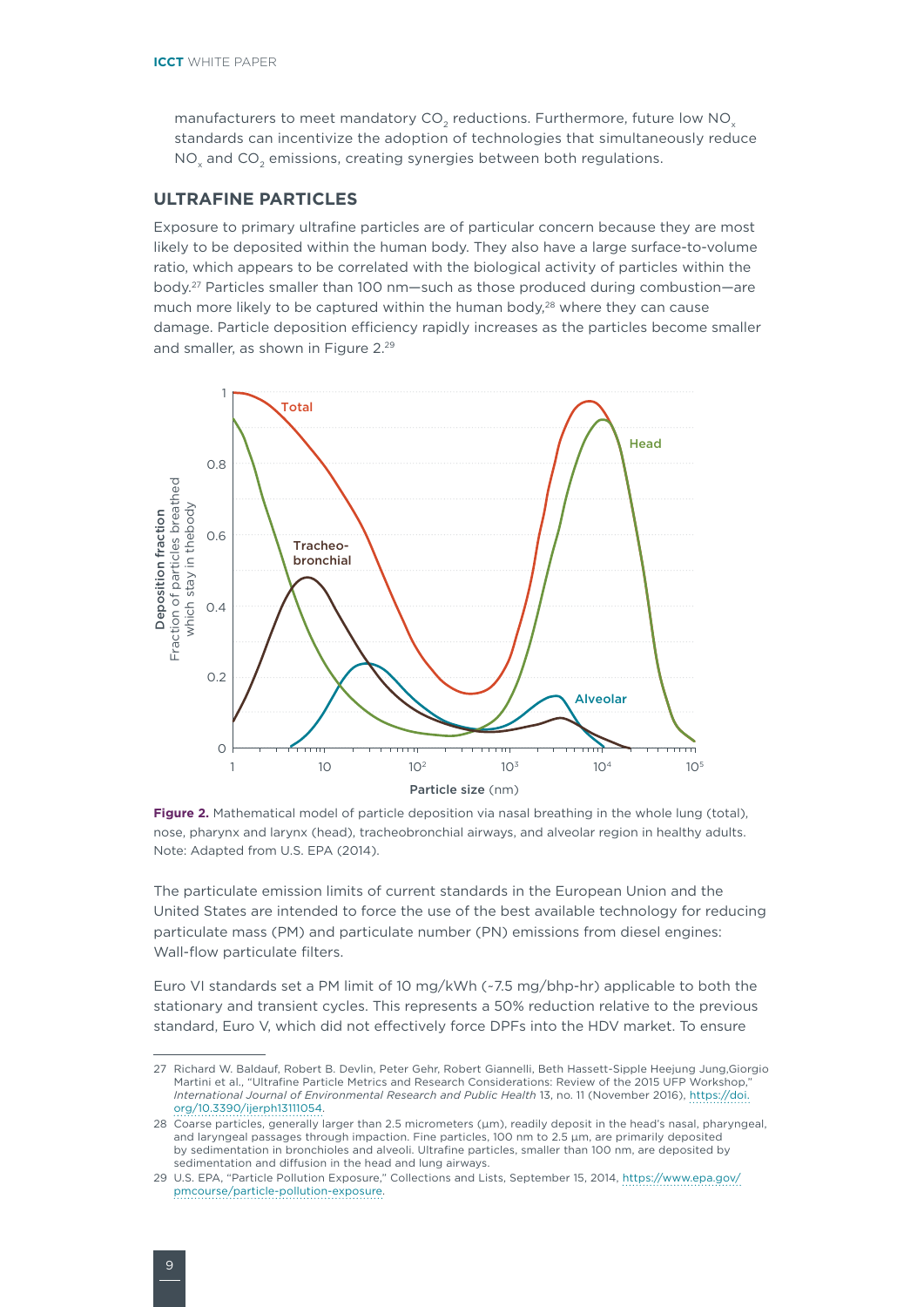that DPFs are used in emission control systems, Euro VI standards also include a particle number (PN) limit of 8.0×10<sup>11</sup> #/kWh over the WHSC cycle and of 6.0×10<sup>11</sup> #/kWh over the WHTC. EPA 2010 standards set a PM limit of 10 mg/bhp-hr (~13 mg/kWh) over both the stationary and transient cycles, but do not set any PN requirements.

In its latest assessment, CARB considers lowering the PM standard to 5 mg/bhp-hr (~6.5 mg/kWh) to maintain the reductions achieved in PM emissions and to prevent DPFs with higher porosity and lower backpressure but with lower filtration efficiency from becoming mainstream.30

While current standards already force the application of DPFs, the following paragraphs present support for the introduction of stringent PN standards as part of any future HD emission standards.

During the development of the Particle Measurement Programme of the United Nations Economic Commission for Europe, the European Commission's Joint Research Centre carried out assessments to understand the correlation between the PM and PN emissions of HDV engines. The results are shown in [Figure 3](#page-14-0).



<span id="page-14-0"></span>**Figure 3.** Comparison of solid PN (larger than 23 nm) and PM emissions for different vehicle technologies. The dotted lines show the legislation limits for the European Union and the United States. Dashed lines represent the approximate correlation between PN and PM for non-DPF engines. Adapted from Giechaskiel et al. (2010) and Giechaskiel et al. (2012).

<sup>30</sup> California Air Resources Board, "CARB Staff Current Assessment of the Technical Feasibility of Lower NO<sub>v</sub> Standards and Associated Test Procedures for 2022 and Subsequent Model Year MD- and HDDEs."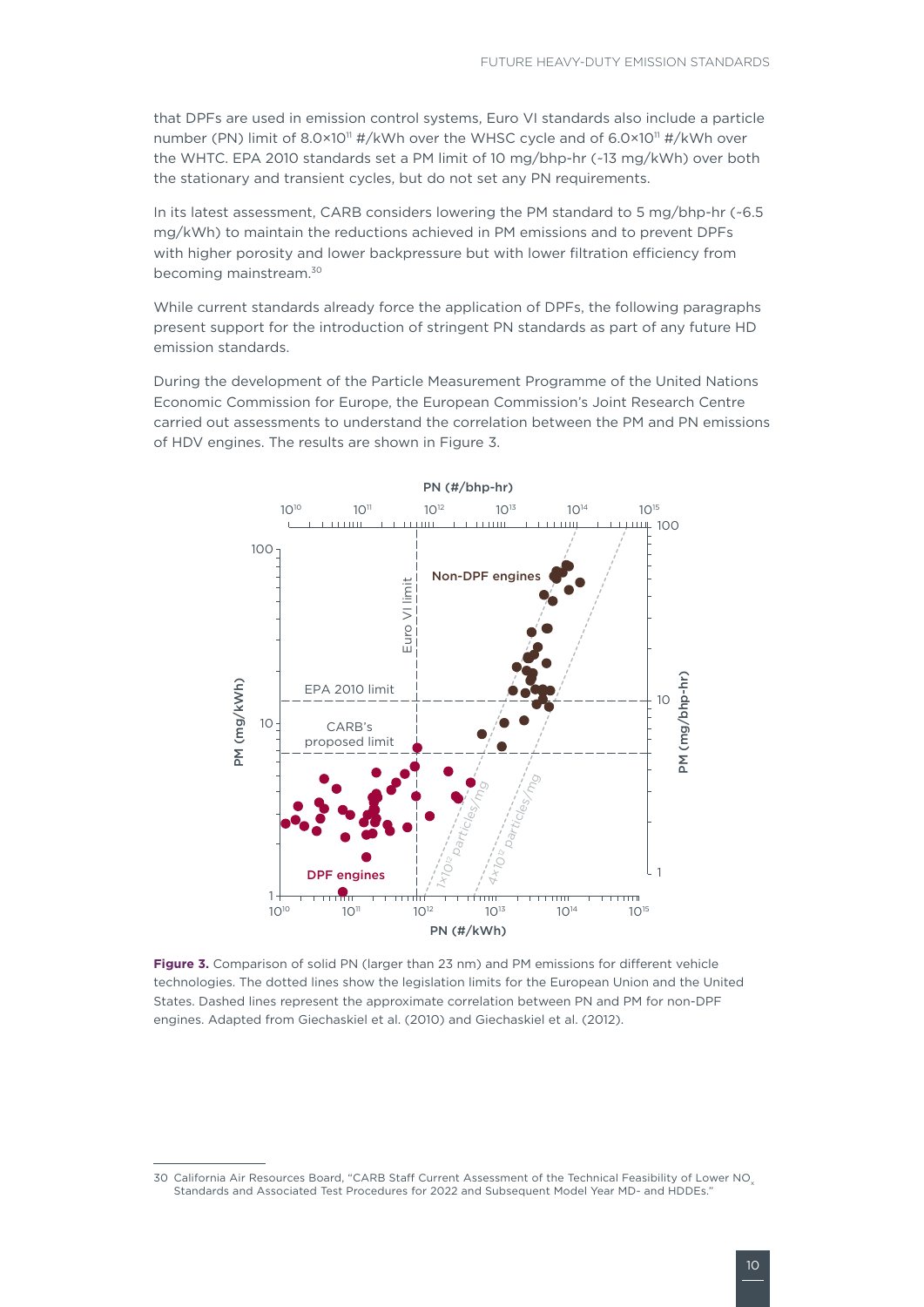As the figure shows, there is a relatively strong correlation between PM and PN emissions of non-DPF engines.<sup>31</sup> However, the correlation is lost for engines equipped with DPFs. Compliance with the Euro VI PN limit would ensure compliance with the EPA 2010 PM limit, but the converse does not hold. While EPA 2010 PM standards allow the use of DPFs with higher porosities, the PN limit of Euro VI standards requires high filtration efficiencies across a wider range of particle sizes and does not provide such flexibility.

In-use verification of emissions performance is a fundamental element of standards. In the United States, the heavy-duty in-use test program sets limits for PM emissions over the not-to-exceed (NTE) protocol (see section *On-road test protocol and data evaluation*). In the European Union, with the future implementation of Euro VI-Step E in 2021, PN emissions will be subject to on-road in-service conformity (ISC) testing.

Portable emissions measurement system (PEMS) for PM and PN on-road tests have already been developed and validated for regulatory purposes.<sup>32</sup> Still, on-road measurement of PN emissions is orders of magnitude more sensitive than PM and enables a better assessment of absolute DPF filtration efficiency. Consequently, DPF durability issues can be identified more accurately.

Research carried out in the United States<sup>33</sup> and the European Union<sup>34</sup> shows that the solid PN emissions of unfiltered natural gas engines are five to 50 times higher than those of diesel engines equipped with DPFs, depending on the duty cycle. PN limits are a useful tool to drive exhaust filters on gasoline and natural gas engines that emit copious amounts of ultrafine particles but have no trouble complying with PM limits because of the small size and mass of those particles. Euro VI-Step E, with its PN ISC requirements, is expected to force exhaust filters on natural gas HDV engines.

### **Recommendations**

PN is a better suited metric for regulating particulate emissions. Current PN regulations leave a significant fraction of PN emissions unregulated and have significant room for improvement. EU standards exclude all volatile and semi-volatile particles, solid particles smaller than 23 nm, and particles emitted during the regeneration of particulate filters. These unregulated particles can have detrimental health effects due to the biological interactions of primary<sup>35</sup> and secondary particles when inhaled. We offer the following recommendations:

» **Introduce PN limits where they do not exist:** A stringent PN standard should form part of future HDV emission standards in the United States. Particle filters

Imad A. Khalek, Huzeifa Badshah, Vinay Premnath, and Rasto Brezny, "Solid Particle Number and Ash Emissions from Heavy-Duty Natural Gas and Diesel w/SCRF Engines," in *SAE Technical Paper*, 2018, [https://](https://doi.org/10.4271/2018-01-0362) [doi.org/10.4271/2018-01-0362](https://doi.org/10.4271/2018-01-0362).

<sup>31</sup> Barouch Giechaskiel, Martin Cresnoverh, Herwig Jörgl, and Alexander Bergmann, "Measurement of Automotive Nonvolatile Particle Number Emissions within the European Legislative Framework: A Review," *Aerosol Science and Technology* 46, no. 7 (July 1, 2012): 719–49, [https://doi.org/10.1080/02786826.2012.6](https://doi.org/10.1080/02786826.2012.661103) [61103](https://doi.org/10.1080/02786826.2012.661103); Barouch Giechaskiel et al., "Calibration and Accuracy of a Particle Number Measurement System," *Measurement Science and Technology* 21, no. 4 (April 1, 2010): 045102, [https://doi.org/10.1088/0957-](https://doi.org/10.1088/0957-0233/21/4/045102) [0233/21/4/045102](https://doi.org/10.1088/0957-0233/21/4/045102).

<sup>32</sup> Barouch Giechaskiel, Tero Lahde, Ricardo Suarez-Bertoa, Michael Clairotte, Theodoros Grigoratos, Alessandro Zardini, Adolfo Perujo, and Giorgio Martini, "Particle Number Measurements in the European Legislation and Future JRC Activities," *Combustion Engines*, December 2018, [https://doi.org/10.19206/CE-](https://doi.org/10.19206/CE-2018-301)[2018-301](https://doi.org/10.19206/CE-2018-301).

<sup>33</sup> Tianyang Wang, David C. Quiros, Arvind Thiruvengadam, Saroj Pradhan, Shaohua Hu, Tao Huai, Eon S. Lee, and Yifang Zhu, "Total Particle Number Emissions from Modern Diesel, Natural Gas, and Hybrid Heavy-Duty Vehicles During On-Road Operation," *Environmental Science & Technology* 51, no. 12 (June 20, 2017): 6990– 98, <http://doi.org/10.1021/acs.est.6b06464>.

<sup>34</sup> Barouch Giechaskiel, "Solid Particle Number Emission Factors of Euro VI Heavy-Duty Vehicles on the Road and in the Laboratory," *International Journal of Environmental Research and Public Health* 15, no. 2 (February 9, 2018): 304,<https://doi.org/10.3390/ijerph15020304>.

<sup>35</sup> Primary particles are those emitted directly by vehicles. Secondary particles are those formed from primary particles and other gaseous pollutants through complex atmospheric processes.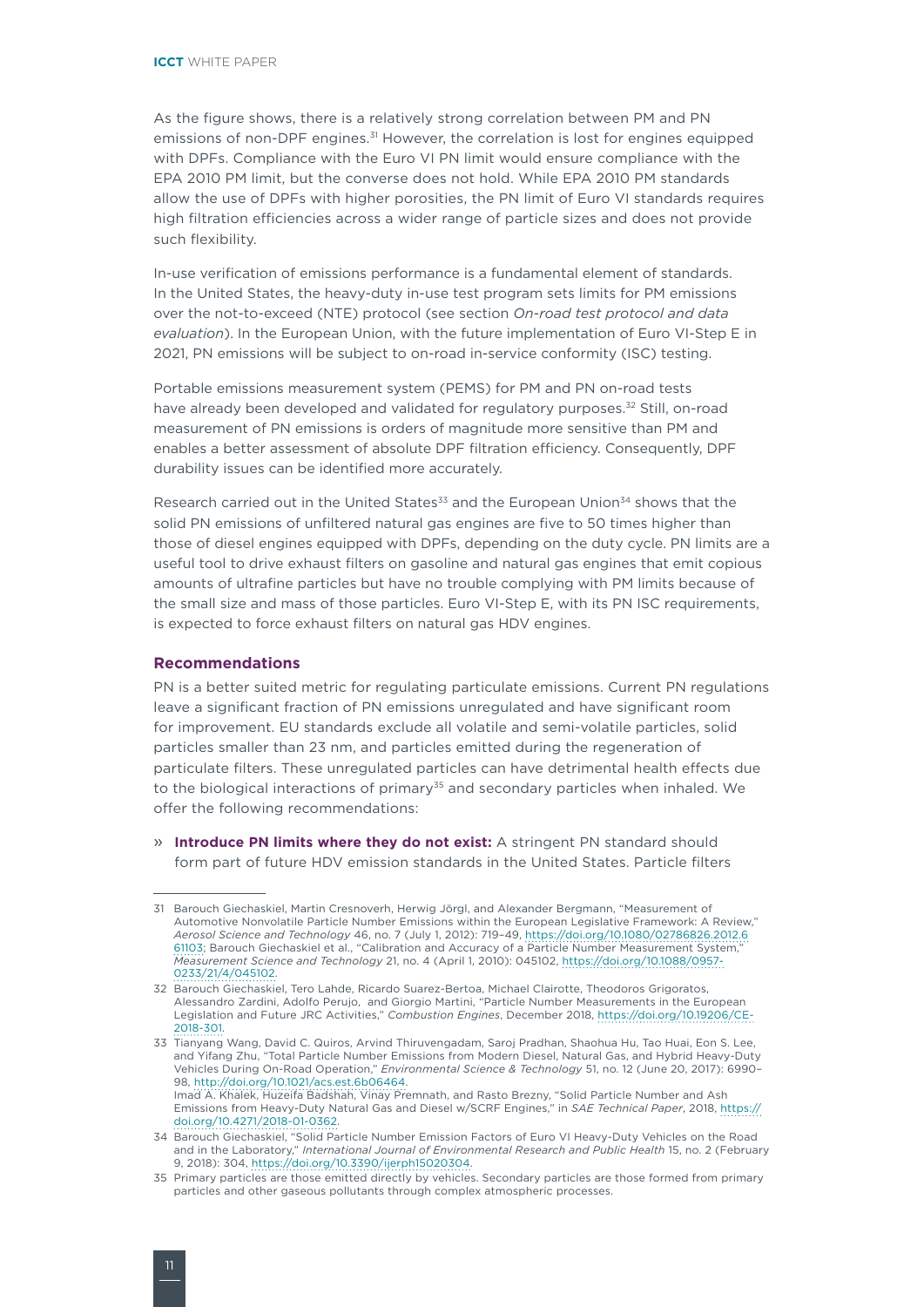<span id="page-16-0"></span>that reduce PN emissions in a wide size spectrum are available; there is no technology barrier to meeting PN emission limits with the DPF technology currently. Measurement protocols for PN already exist and have been validated. A PN requirement provides several advantages over PM standards alone: (1) They safeguard against increases in particle emissions from higher porosity filters, (2) allow the early identification in on-road tests of filter durability issues, and (3) drive the adoption of filters on engines with low PM emissions but whose emissions are still hazardous because of the small size of the particles.

- » **Lower the size cutoff for particle counting from 23 nm at least to 10 nm and include volatile and semi-volatile particles, if a PN limit already exists:** Lowering the size threshold from 23 nm to 10 nm for solid particles is possible without large investment costs or significant modifications to existing measurement systems. As particle counting techniques continue to evolve, measuring in the sub-10 nm range is likely to be feasible. On the other hand, the current particle counting methodologies do not allow a robust and repeatable measurement of nonsolid particles. Future standards can enable the inclusion of volatile and semi-volatile particles by developing the right regulatory framework and forcing the development of a suitable methodology.
- » **Include emissions that occur during the regeneration of the aftertreatment in onroad ISC tests:** Emissions that occur during periodic aftertreatment regeneration such as in DPFs or lean NO<sub>x</sub> traps are currently excluded from on-road in-service conformity tests in the European Union. U.S. provisions set requirements that allow the inclusion of regeneration events during in-use testing. In practice, however, those requirements are rarely met (see the *[On-road test protocol and](#page-18-1)  [data evaluation](#page-18-1)* section below). Regeneration events can be a significant source of particle and other pollutant emissions. Such events and their frequency of occurrence should be properly captured during on-road in-use tests.

## **GREENHOUSE GASES**

Methane (CH,) and nitrous oxide (N<sub>2</sub>O) are powerful greenhouse gases (GHGs) that can be found in significant quantities in the exhaust of motor vehicles. The 20-year global warming potentials (GWPs) of these two species, reflecting how much more heat is trapped by them compared to carbon dioxide  $(CO<sub>2</sub>)$  in a 20-year time horizon, are 86 for CH<sub>4</sub> and 268 for N<sub>2</sub>O. Because of the relatively short atmospheric lifetime of CH<sub>4</sub> (~12) years) but the long atmospheric lifetime of N<sub>2</sub>O (~120 years), the 100-year GWP of CH<sub>4</sub> decreases to 34, but the GWP for  $N_2O$  is higher at 298.

 $CH<sub>4</sub>$  emissions are a result of incomplete combustion in HDV natural gas engines; diesel engines produce negligible  $CH<sub>A</sub>$  emissions. Because  $CH<sub>A</sub>$  is a relatively stable molecule, catalytic converters are less effective at oxidizing  $CH<sub>4</sub>$  than other longerchained hydrocarbons.

N<sub>2</sub>O, on the other hand, is formed inside the emission control systems of both natural gas and diesel HDV engines. During the catalytic reduction of NO<sub>v</sub> to nitrogen, N<sub>2</sub>O forms as an intermediate, unwanted product.

Diesel and lean natural gas engines equipped SCR systems can produce N<sub>2</sub>O at temperatures around 250°C through the decomposition of ammonium nitrates. At temperatures above 500 $^{\circ}$ C, the primary mechanism for N<sub>2</sub>O formation is NH<sub>2</sub> oxidation in the ammonia slip catalysts (ASC). Innovative SCR formulations can reduce N<sub>2</sub>O formation at low temperatures. At high temperatures, improved dosing strategies and model-based SCR control can reduce excess ammonia being oxidized in the ASC.36

<sup>36</sup> MECA, "Technology Feasibility For Model Year 2024 Heavy-Duty Diesel Vehicles In Meeting Lower NO<sub>v</sub> Standards<sup>'</sup>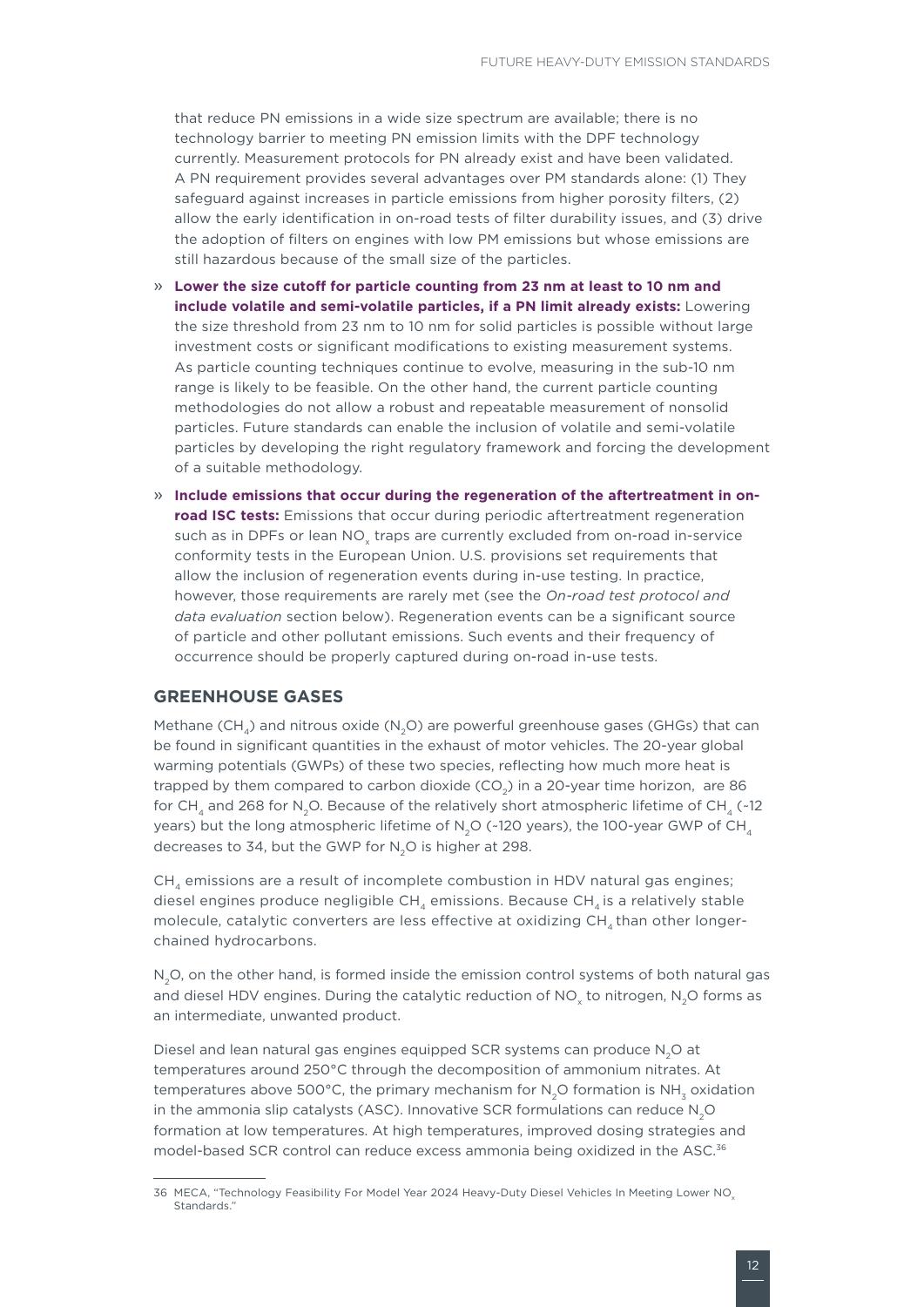N<sub>2</sub>O is also formed in the three-way catalysts (TWC) of stoichiometric natural gas and gasoline engines. At high-enough temperatures, the TWC is effective in reducing NO directly to nitrogen. However, at lower temperatures, an alternative reaction pathway takes place forming N<sub>2</sub>O as an intermediate product. The composition of the TWC-the loading of rhodium, platinum, and palladium—can be adjusted to reduce N<sub>2</sub>O formation.

In the United States, the EPA introduced limits for CH<sub>4</sub> and N<sub>2</sub>O emissions of HDVs in 2011 as part of the first phase of GHG standards. While the EPA initially considered an N<sub>2</sub>O limit of 0.05 g/bhp-hr (~0.07 g/kWh), the final standards were set at 0.10 g/bhp-hr (~0.134 g/kWh) measured over the composite heavy-duty FTP cycle.<sup>37</sup> The limit for CH<sub>4</sub> was set at the same level of 0.1 g/bhp-hr (~0.134 g/kWh). These limits were left in place for the second phase of the regulation adopted in 2016.

The current European provisions cover CH, emissions only from natural gas engines with a limit of 0.5 g/kWh (~0.37 g/bhp-hr). No limit exists for  $N_2O$ .

Real-world emissions of N<sub>2</sub>O from a Euro V HDVs shows N<sub>2</sub>O emissions from 0.063 to 0.139 g/kWh.<sup>38</sup> PEMS tests on Euro VI HDVs show N<sub>2</sub>O emission values between 0.05 and 0.07  $g/kWh$ .<sup>39</sup> Tests performed by the Institute of Transport Economics (TØI) and the VTT Technical Research Centre of Finland found high emissions of N<sub>2</sub>O in some Euro VI vehicles. In a specific case, N<sub>2</sub>O emissions between 0.6 and 0.9  $g/km$  were measured, equivalent to approximately 30% of the direct CO<sub>2</sub> emissions, reflecting its high GWP.<sup>40</sup>

## **Recommendations**

 $CH<sub>4</sub>$  and N<sub>2</sub>O emissions can both be found in non-negligible amounts in the exhaust of HDVs. Because both species have a strong global warming potential, their contribution to the climate impact of HDVs should receive closer examination. We offer the following recommendations:

- » **Introduce stringent certification limits for CH<sub>4</sub> and N<sub>2</sub>O, if they do not exist: Future** HDV emission standards should include stringent limits for  $CH<sub>4</sub>$  and N<sub>2</sub>O. While in the United States these limits are set by the GHG regulation, the regulatory process in the European Union should allow the tightening of the current CH<sub>4</sub> limit and the introduction of an N<sub>2</sub>O limit, at least at the level adopted in the United States.
- » Monitor CH<sub>4</sub> and N<sub>2</sub>O emissions during on-road tests: Tighter in-use NO<sub>y</sub> limits of future emission standards can lead to increased in-use emissions of N<sub>2</sub>O from diesel engines and  $CH_4$  from natural gas engines. Pilot tests<sup>41</sup> using portable systems show that CH<sub>4</sub> and N<sub>2</sub>O measurements can be performed in on-road tests. Future standards should enable the inclusion of these GHGs in the in-use test protocols and force the development of a robust measurement methodology.

<sup>37</sup> U.S. EPA and U.S. DOT, "Greenhouse Gas Emissions Standards and Fuel Efficiency Standards for Mediumand Heavy-Duty Engines and Vehicles," Federal Register / Vol. 76, No. 179 (Environmental Protection Agency and Department of Transportation, September 15, 2011), [https://www.gpo.gov/fdsys/pkg/FR-2011-09-15/](https://www.gpo.gov/fdsys/pkg/FR-2011-09-15/pdf/2011-20740.pdf) [pdf/2011-20740.pdf.](https://www.gpo.gov/fdsys/pkg/FR-2011-09-15/pdf/2011-20740.pdf)

<sup>38</sup> Ricardo Suarez-Bertoa, Pablo Mendoza-Villafuerte, Pierre Bonnel, Velizara Lilova, Leslie Hill, Adolfo Perujo and Covadonga Astorga, "On-Road Measurement of NH<sub>2</sub> and N<sub>2</sub>O Emissions from a Euro ' Heavy-Duty Vehicle," *Atmospheric Environment* 139 (August 2016): 167–75, [https://doi.org/10.1016/j.](https://doi.org/10.1016/j.atmosenv.2016.04.035) [atmosenv.2016.04.035.](https://doi.org/10.1016/j.atmosenv.2016.04.035)

<sup>39</sup> Pablo Mendoza-Villafuerte, Ricardo Suarez-Bertoa, Barouch Giechaskiel, Francesco Riccobono, Claudia Bulgheroni, Covadonga Astorga, and Adolfo Perujo, "NO<sub>x</sub>, NH<sub>3</sub>, N<sub>2</sub>O and PN Real Driving Emissions from a Euro VI Heavy-Duty Vehicle. Impact of Regulatory on-Road Test Conditions on Emissions," *Science of The Total Environment* 609 (December 31, 2017): 546–55, <https://doi.org/10.1016/j.scitotenv.2017.07.168>.

<sup>40</sup> Rolf Hagman and Astrid Helene Amundsen, "Emissions from Vehicles with Euro 6/VI Technology - Test Phase 2," December 2013, [https://www.toi.no/publications/emissions-from-vehicles-with-euro-6-vi](https://www.toi.no/publications/emissions-from-vehicles-with-euro-6-vi-technology-test-phase-2-article32442-29.html)[technology-test-phase-2-article32442-29.html.](https://www.toi.no/publications/emissions-from-vehicles-with-euro-6-vi-technology-test-phase-2-article32442-29.html)

<sup>41</sup> See footnotes 38 and 39.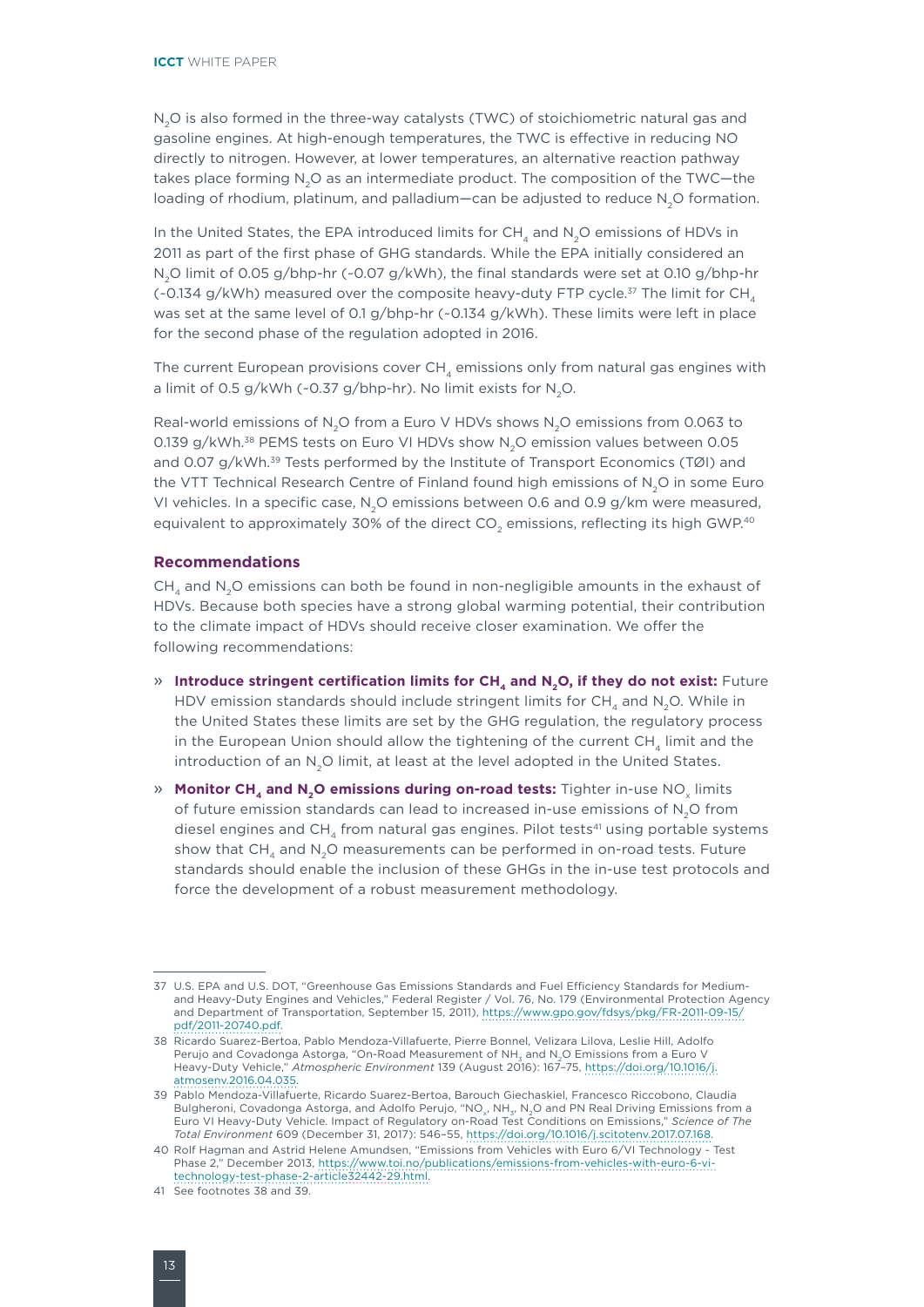## <span id="page-18-0"></span>**HOW TO REGULATE IT? TESTS PROTOCOLS AND DATA EVALUATION**

## <span id="page-18-1"></span>**ON-ROAD TEST PROTOCOL AND DATA EVALUATION**

In-use testing using PEMS is a central element of the emission standards in the European Union and the United States. Yet, there are fundamental differences in the testing requirements, boundary conditions, test protocols, and data evaluation methodologies used in EU and U.S. programs. Table 4 present a summary of the key elements of the HD in-use programs in the European Union and the United States.

**Table 4.** Comparison of HD in-use programs in the European Union and the United States

<span id="page-18-2"></span>

| Euro VI                                                                                                                                                                                                                               | <b>EPA 2010</b>                                                                                                                            |  |  |  |
|---------------------------------------------------------------------------------------------------------------------------------------------------------------------------------------------------------------------------------------|--------------------------------------------------------------------------------------------------------------------------------------------|--|--|--|
| In-service conformity program (ISC).<br>Manufacturers perform the testing<br>according to ISC provisions.                                                                                                                             | Manufacturer-run in-use testing program<br>for heavy-duty diesel engines (HDIUT).<br>Manufacturers perform the testing.                    |  |  |  |
| 3 engines per engine family are tested.<br>First test at 18 months with minimum of<br>25,000 km and then every two years.<br>Testing allowed up to useful life.                                                                       | 5 vehicles per engine family per year.<br>Maximum 25% of engine families. No<br>mandated frequency. Testing allowed up<br>to useful life.  |  |  |  |
| Moving average window (MAW). 90% of<br>valid windows below the in-use limits.<br>Invalid test if less than 50% of windows<br>are valid or if no urban-only window is<br>left after deleting the 10% worst NO <sub>y</sub><br>windows. | Not-to-exceed (NTE) evaluation. 90% of<br>valid NTE events (see Table 5) below the<br>in-use limits.                                       |  |  |  |
| $CO/HC/CH_{a}/NO_{y} = 1.5 \times WHTC$                                                                                                                                                                                               | $HC/NO_x/PM = 1.5 \times FTP + PENS$ margin                                                                                                |  |  |  |
|                                                                                                                                                                                                                                       | $CO = 1.25 \times FTP + PENS$ margin                                                                                                       |  |  |  |
| approval demonstration.                                                                                                                                                                                                               | "Normal loads" as they pertain to the<br>actual usage of the vehicle                                                                       |  |  |  |
| 30%/25%/45% (Urban/Rural/Motorway)<br>for HDVs over 12 tonnes (N3). Urban,<br>rural, and motorway definition agreed<br>with approval authority prior to testing.                                                                      | Not specified. "Normal driving" without<br>any predetermined speed or time<br>distribution rules.                                          |  |  |  |
| Long enough to complete 4 to 8 times<br>the work performed during the WHTC                                                                                                                                                            | Not specified                                                                                                                              |  |  |  |
| Partially. Evaluation in Euro VI-Step E<br>starts at $T_{\text{colast}} = 30^{\circ}$ C. No cold soak.                                                                                                                                | No.                                                                                                                                        |  |  |  |
|                                                                                                                                                                                                                                       | Temperature: < $100^{\circ}F$ ( $\sim$ < $38^{\circ}C$ )                                                                                   |  |  |  |
| <b>Pressure:</b> $< 82.5kPa$ $\left(\frac{1}{2}5.577 \text{ ft}$ elevation)                                                                                                                                                           | <b>Elevation:</b> $<$ 5,500 ft ( $\sim$ 83 kPa of<br>pressure)                                                                             |  |  |  |
| If regeneration occurs during testing, the<br>manufacturer can request the trip to be<br>voided.                                                                                                                                      | Regeneration data can be included under<br>very strict conditions. In practice, data<br>during regeneration is excluded.                   |  |  |  |
|                                                                                                                                                                                                                                       | $PN = 1.63 \times WHTC$<br>10% to 100% for ISC. 50-60% for type-<br><b>Temperature:</b> $-7$ to $38^{\circ}$ C ( $-19$ to $100^{\circ}$ F) |  |  |  |

The U.S. heavy-duty in-use testing program (HDIUT) follows the not-to-exceed (NTE) protocol for compliance evaluation. Under the NTE test protocol, HDVs are driven under normal operating conditions and the emissions are continuously measured. A vehicle is deemed compliant if the average emissions of at least 90% of all valid NTE events are below the NTE limit, determined by calculating the average emissions of valid NTE events that occurred during testing. A valid NTE event takes place when a set of several boundary conditions, shown in [Table 5](#page-19-0), are met for at least 30 consecutive seconds.

The EU in-service conformity (ISC) program follows the moving average window (MAW) evaluation method. Under the MAW method, mass emissions are calculated for subsets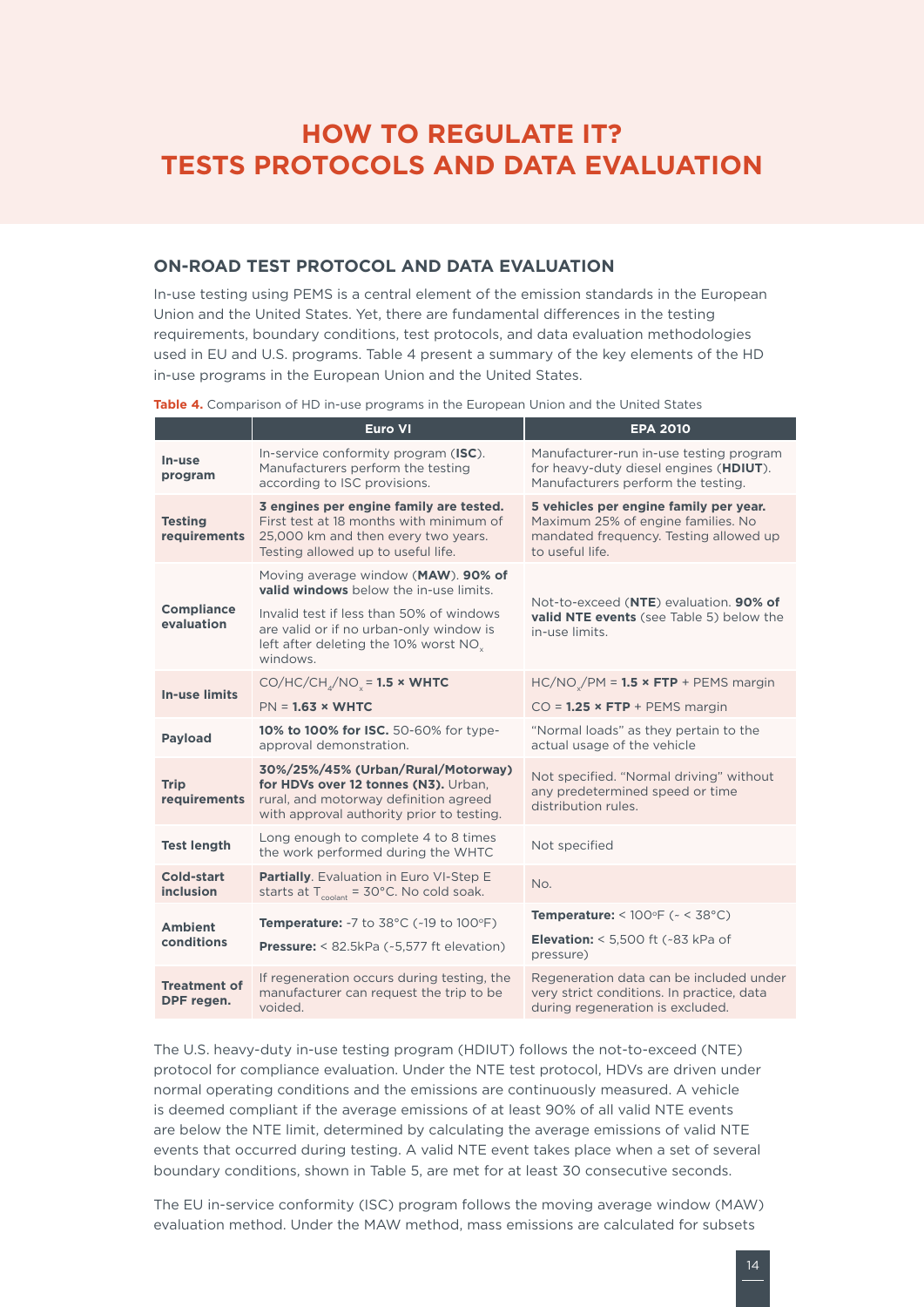of a complete data set, called windows. The window size is defined by the work, or  $CO<sub>2</sub>$ emissions, over the window, which must be equal to the WHTC work, or  $CO<sub>2</sub>$ . A vehicle is deemed compliant if the average emissions of at least 90% of all valid windows are below the ISC limit. The conditions for valid windows are shown in [Table 5](#page-19-0).

<span id="page-19-0"></span>**Table 5.** Comparison of boundary conditions for valid windows (EU) and NTE events (U.S.)

| The following conditions must be met for at least 30<br><b>consecutive seconds</b> , for a valid NTE event:                                                          |
|----------------------------------------------------------------------------------------------------------------------------------------------------------------------|
| • Engine speed must be greater than a given engine<br>speed (called $n_{15}$ ) defined from the engine full load                                                     |
| • Engine torque must be greater than or equal to 30%                                                                                                                 |
| • Engine power must be greater than or equal to 30%                                                                                                                  |
| • Intake temperature must be greater than a function                                                                                                                 |
| • Coolant temperature must be greater than a<br>function of intake pressure $(*60°C / 140°F)$                                                                        |
| • Exhaust gas temperature has to be above 250°C                                                                                                                      |
| • If a regeneration event takes place, the NTE event<br>duration requirement increases significantly from the<br>30 seconds required in the absence of regeneration. |
|                                                                                                                                                                      |

As shown in the table above, the validity requirements of the U.S. NTE methodology are more numerous and set narrower constraints than in the EU MAW method. The exclusions mandated by the NTE methodology significantly reduce the portion of the test data used for compliance evaluation. An in-depth analysis<sup>42</sup> of HDIUT data made publicly available by the EPA is shown in [Figure 4](#page-19-1).



<span id="page-19-1"></span>**Figure 4.** Fraction of PEMS test duration constituting valid NTE events for 160 PEMS tests. Each dot represents a single PEMS test that includes at least one NTE event. Bars represent the average time spent in NTE events by manufacturer. The red dashed line is the average time spent in NTE events of all 160 PEMS tests. Adapted from Badshah et al. (2019).

<sup>42</sup> Huzeifa Badshah, Francisco Posada, and Rachel Muncrief, *Current State of NO<sub>x</sub> Emissions from In-Use Heavy Duty Diesel Vehicles in the U.S.*, (ICCT: Washington, DC, 2019), [www.theicct.org/publications/nox-emissions](www.theicct.org/publications/nox-emissions-us-hd-diesel-vehicles)[us-hd-diesel-vehicles](www.theicct.org/publications/nox-emissions-us-hd-diesel-vehicles)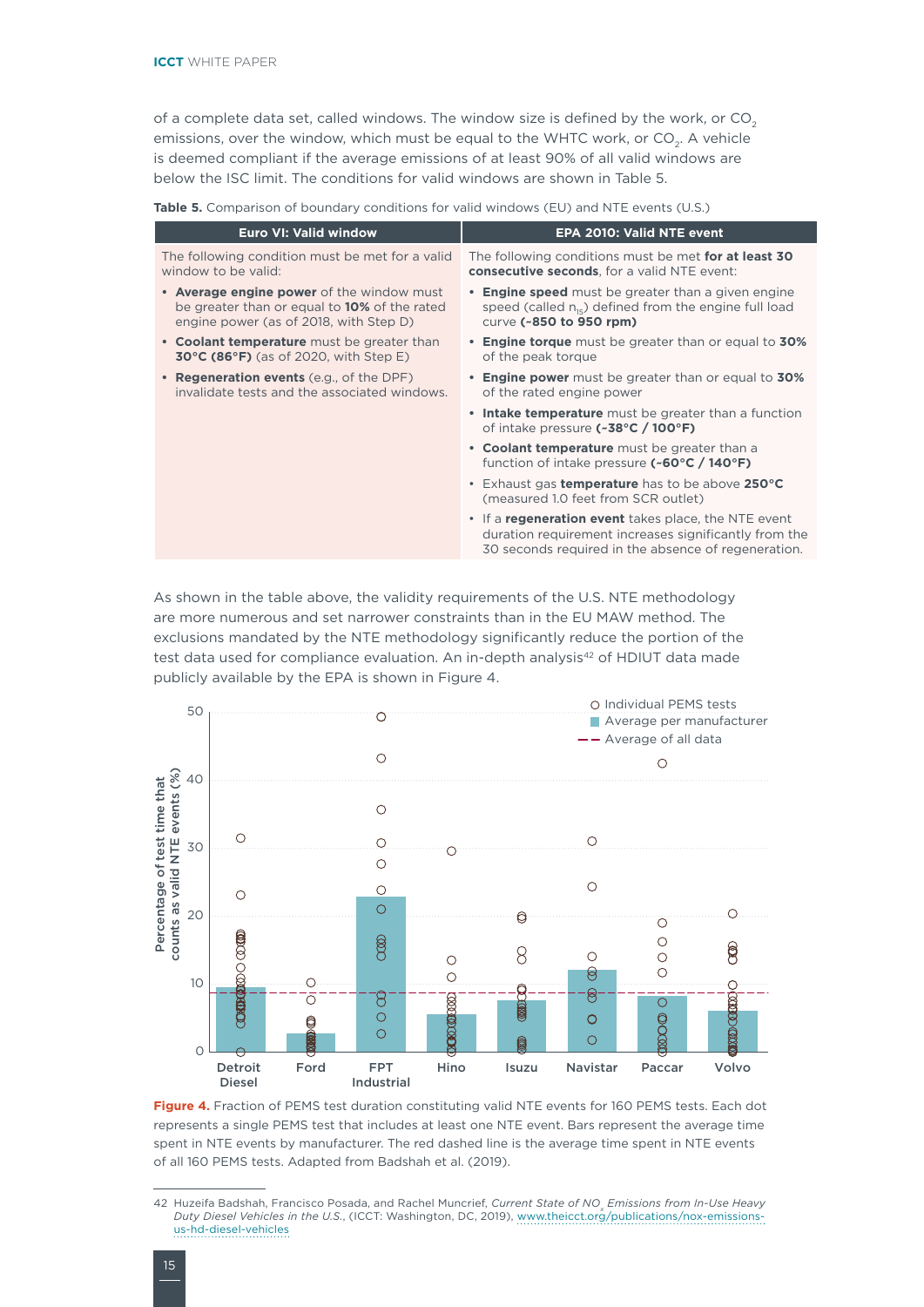On average, the total amount of time spent in valid NTE events was approximately 9% of the total test time. As a consequence, the average NO<sub>v</sub> emissions over valid NTE events of 0.18 g/bhp-hr (~0.24 g/kWh) were approximately 60% lower than the emissions over the complete tests including idle, which averaged across all data sets amounted to 0.42 g/bhp-hr (~0.56 g/kWh).

The drawbacks of the NTE method become even clearer when looking at urban NOx emissions, defined as those occurring at less than 25 mph (40 km/h). The application of the NTE boundary conditions for compliance evaluation (see [Table](#page-19-0) 5) typically eliminates all data obtained under urban driving. Consequently, the NTE methodology provides virtually no regulatory oversight of urban emissions. The analysis of the HDIUT data made public by the EPA shows that average urban NO emissions, defined as those occurring at speeds less than 25 mph (40 km/h), range approximately from 1 to 1.2 g/bhp-hr (~1.3 to 1.6 g/kWh) across all datasets (95% confidence interval). [Figure](#page-20-0) 5 shows the average NO<sub>v</sub> emissions across all data sets for different speed regimes for the complete in-use tests and for the complete tests excluding idle.



<span id="page-20-0"></span>**Figure 5.** Average NO<sub>c</sub> emissions differentiated by vehicle speed. Error bars represent the 95% confidence interval. Adapted from Badshah et al. (2019).

In light of the limitations of the NTE methodology, California has announced its intention of abandoning the NTE protocol and moving toward the MAW method. The Euro VI's MAW approach does not have the numerous exclusions of the NTE method, enabling evaluation of a much greater proportion of in-use data, especially at low-load and idling conditions. CARB's current assessment<sup>43</sup> includes the use of Euro VI-Step  $D<sup>44</sup>$  methodology, that is without the inclusion of cold-start emissions, for the period 2024–2026, and power threshold window validity of 10% minimum.

<sup>43</sup> California Air Resources Board, "CARB Staff Current Assessment of the Technical Feasibility of Lower NO<sub>v</sub> Standards and Associated Test Procedures for 2022 and Subsequent Model Year MD- and HDDEs."

<sup>44</sup> Euro VI standards were implemented in five steps. Step A implemented for new types in 2013, step B in 2014, step C in 2016, step D in 2018, and step E in 2021. The implementation steps differ in the OBD requirements (full phase-in from step C onward), the power threshold for validating windows in the ISC test (20% for steps A, B and C, and 10% for steps D and E), and the inclusion of cold-start (step E).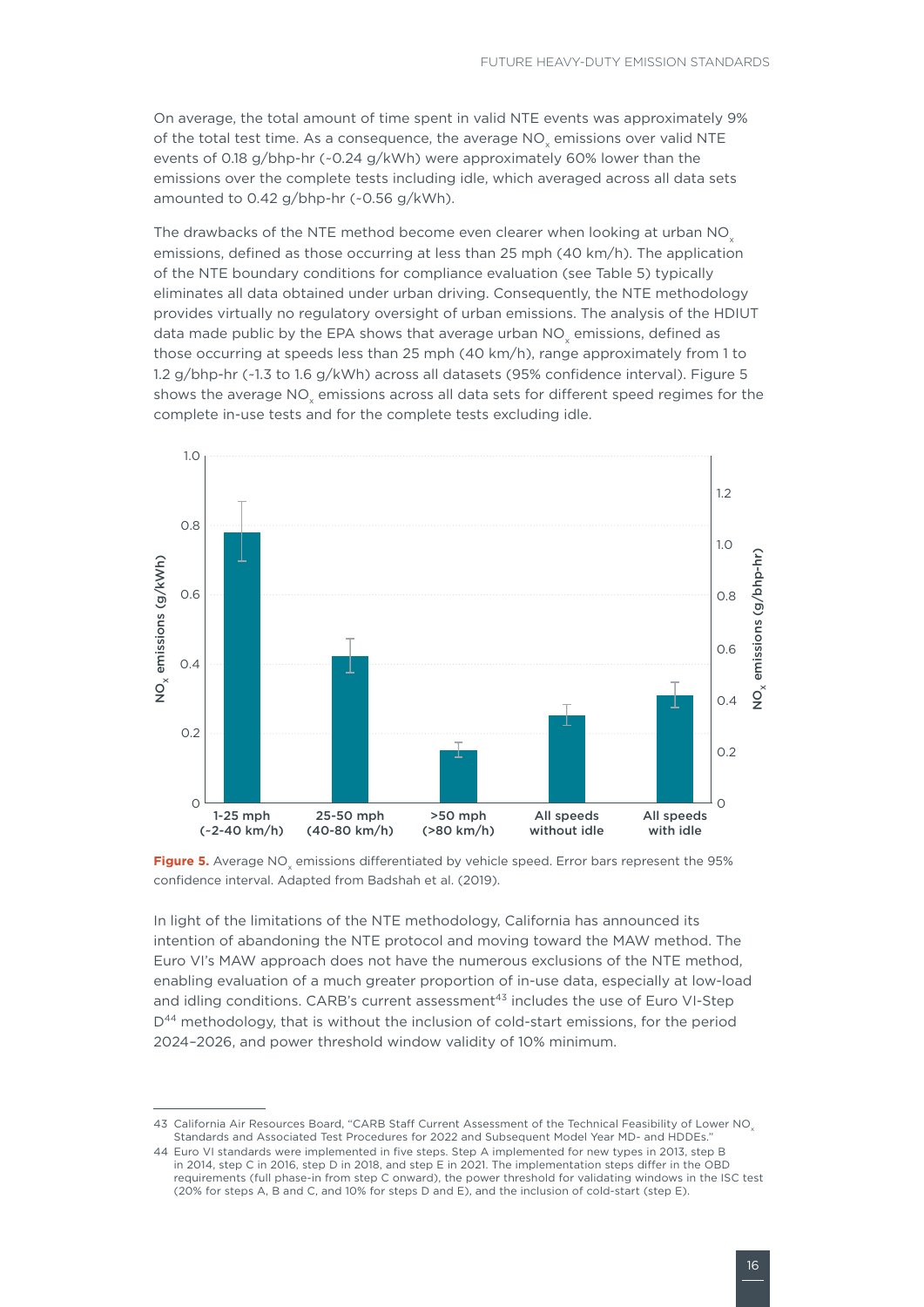From 2027 onward, CARB plans to include cold-start emissions, remove the 10% power threshold requirement (see [Table 5](#page-19-0)) to allow windows with any average power to become valid,45 and tighten the criteria to pass the in-use test by requiring a higher percentage of windows to be below the in-use limit.<sup>46</sup>

CARB will not introduce trip requirements, as done in the European Union, and will maintain its requirements on the number and frequency of in-use tests (see [Table 4](#page-18-2)). For the 2024-and-beyond requirements, PEMS trips are expected to generate three hours of valid data as the minimum to be considered valid trips.

### **Recommendations**

The alignment of in-use test protocols creates a big opportunity for the harmonization of calibration and emissions control technology deployment.

The NTE methodology has several limitations that render it an inadequate method for the evaluation of in-use tests. The MAW methodology used in the European Union results in a more representative evaluation of in-use emissions and should be adopted in the United States as well. Still, a small number of modifications to the Euro VI MAW method are needed. We offer the following recommendations:

- » **100% of valid windows should be used for compliance evaluation:** The Euro VI MAW methodology establishes that only 90% of the windows must be below the inuse limit to be in compliance. Given that the size of each window is comparable to the WHTC, it is justifiable to include all windows in the evaluation.
- » **Remove the minimum power requirements for window validity:** Urban operation is characterized by low load and low speed. Setting minimum power requirements for valid windows disincentivizes the development of technologies aimed at reducing  $\overline{\mathsf{NO}}_\mathsf{x}$  emissions in urban conditions. The data evaluation should go down to idle.
- » **Urban driving should be prescribed during on-road testing:** While in-use testing should occur under the normal driving route of the test vehicle and should not be constrained to speed or time distribution rules, a minimum distance of urban driving should be mandated as part of in-use testing requirements. Urban driving represents a sizable portion of HDV operation and emissions. As has been demonstrated with PEMS data from a wide range of U.S. and EU HDVs, urban NO<sub>x</sub>. emissions are much higher than the average values over the complete trip. Thus, low-speed urban driving, typically at less than 25 mph (40 km/h), should be better reflected in the determination of in-use compliance. The U.S. in-use program does not have any low-speed trip requirements.
- » **Account for emissions that occur during filter regeneration:** The contribution of emissions during DPF regeneration can be significant. Under the current in-service conformity provisions in the European Union, the manufacturer can request that the test be invalidated if an active regeneration takes place. While the U.S. provisions allow for the inclusion of regeneration events, the NTE conditions must be continuously satisfied from the start of one regeneration event to the start of the next regeneration event. This effectively removes DPF regeneration events from the data evaluation, given that DPFs are regenerated only every few hundred kilometers.
- » **Improve cold-start requirements:** In Euro VI-Step E, the data evaluation starts only after the coolant has reached 30°C. However, in tests at low ambient temperatures, by the time the coolant temperature reaches 30°C, the emissions control system will

<sup>45</sup> In CARB's current assessment, a test could be invalidated if more than 50% of windows are below 10% of engine peak power.

<sup>46</sup> From 2027 onward, the percentile for warm-start window evaluation would increase from 90% to a higher value that has not yet been determined. The percentile for cold-start window evaluation would be 100%.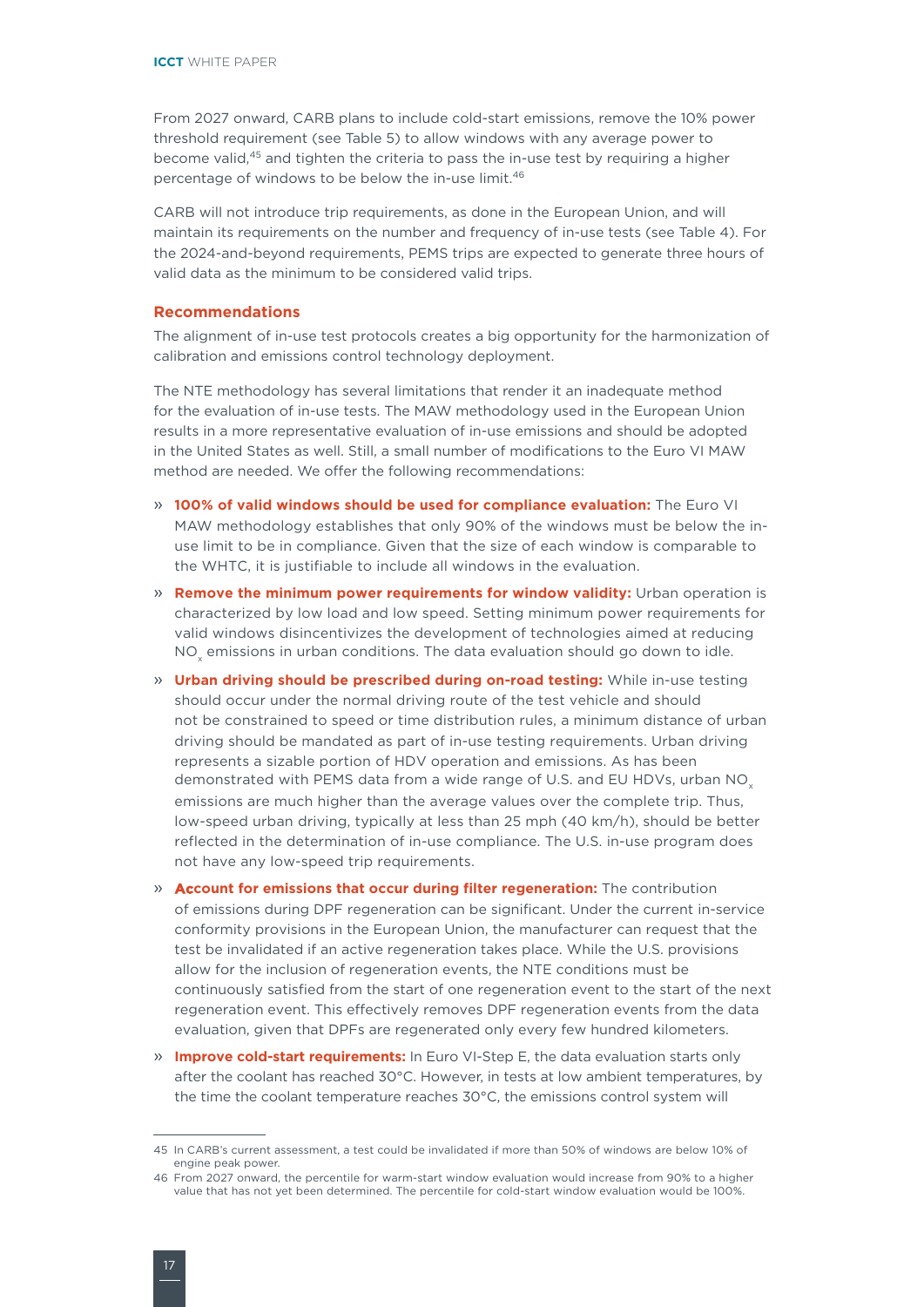<span id="page-22-0"></span>have warmed significantly. To align the cold-start definition with existing regulations, it is necessary to extend the cold-start temperature requirements to also include the emissions control system. The cold-start provisions for engine dynamometer testing establish that the lubricant, coolant, and aftertreatment systems must be between 20°C and 30°C at the start of the test. The cold-start definition for in-use testing should be aligned with the one used in engine dynamometer testing by setting a maximum temperature of 30°C for the aftertreatment system at the start of data evaluation.

» **In-use data should be made publicly available:** In the United States, the in-use second-by-second PEMS data and HDIUT compliance evaluation results are publicly available, enabling third parties to analyze the data. In the European Union, ISC data is not made public, creating a knowledge gap for future regulatory development.

## **LOW-LOAD CYCLE ON ENGINE DYNAMOMETER**

Emissions of HDVs are significant at low-speed, low-load operations (see [Figure 5](#page-20-0)), reflecting the ineffectiveness of SCR systems at low exhaust temperatures. CARB estimates suggest that low-speed, low-load emissions will represent half of all NO emissions of the HDV fleet by 2030, while representing less than 10% of the distance.<sup>47</sup>

CARB has proposed adding a new low-load cycle (LLC) to the existing set of engine dynamometer tests to capture more accurately the range of real-world activity of HDVs. An LLC candidate developed by SwRI is shown in [Figure 6](#page-22-1).<sup>48</sup> The test represents real-world vehicle operations, characterized by low engine loads and low vehicle speeds. At approximately 1.5 hours of test duration, and with several transitions between high and low load, incorporating the test would force the deployment of technologies for the active thermal management of the engine and the emissions control system, as summarized in Table 3.



<span id="page-22-1"></span>Figure 6. Low-load cycle candidate for future low NO<sub>v</sub> emission standards in California

<sup>47</sup> California Air Resources Board, "CARB Staff Current Assessment of the Technical Feasibility of Lower NO<sub>v</sub> Standards and Associated Test Procedures for 2022 and Subsequent Model Year MD- and HDDEs."

<sup>48</sup> California Air Resources Board, "Heavy-Duty Low NO<sub>v</sub> Program. Low Load Cycle," in *Public Workshop to Discuss Potential Changes to the Heavy-Duty Engine and Vehicle Emission Standards, Test Procedures, Warranty, and Other Related Heavy-Duty Programs.*, 2019, [https://ww2.arb.ca.gov/our-work/programs/](https://ww2.arb.ca.gov/our-work/programs/heavy-duty-low-nox/heavy-duty-low-nox-meetings-workshops) [heavy-duty-low-nox/heavy-duty-low-nox-meetings-workshops.](https://ww2.arb.ca.gov/our-work/programs/heavy-duty-low-nox/heavy-duty-low-nox-meetings-workshops)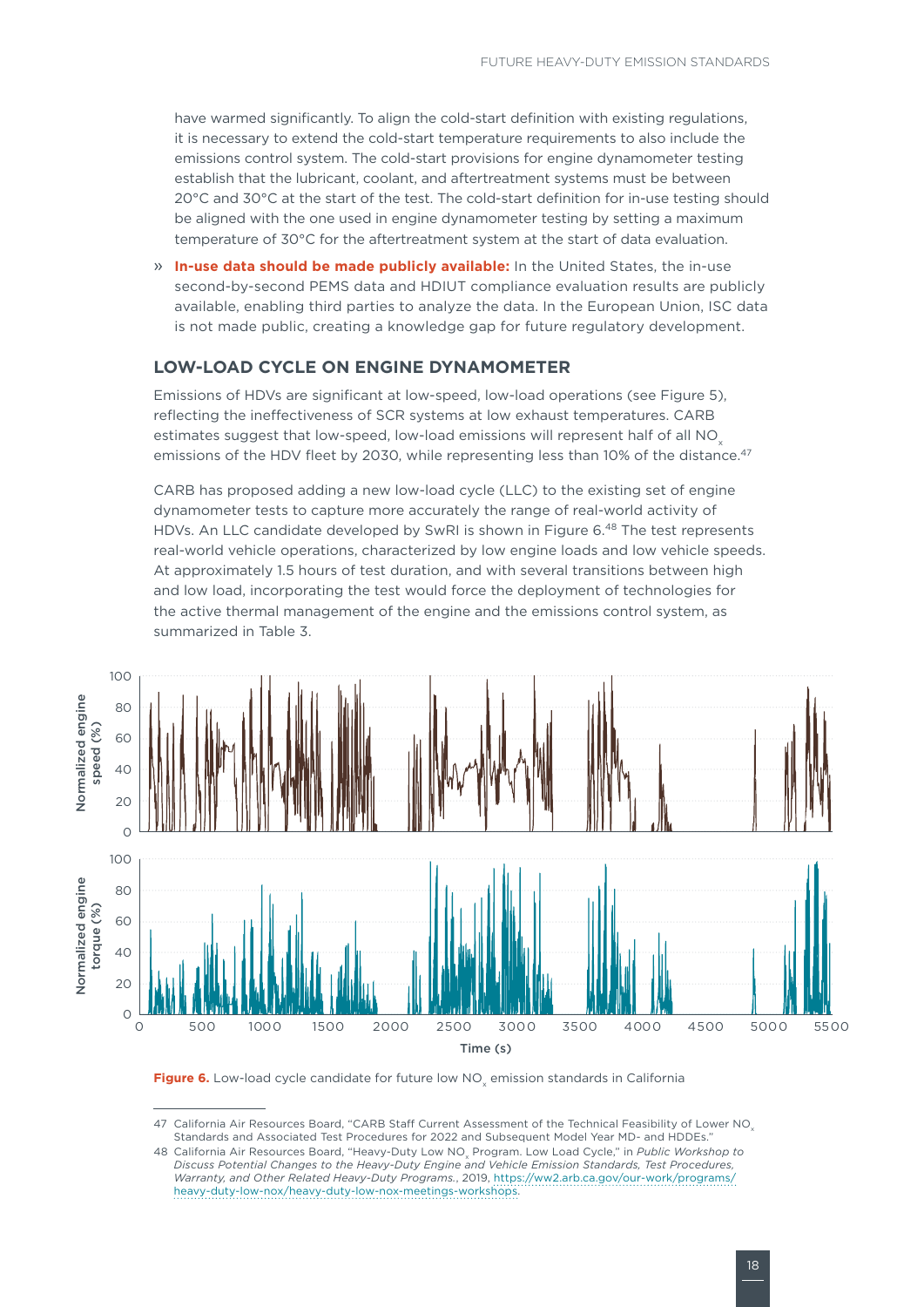The candidate cycle shown in [Figure](#page-22-1) 6 has an average engine load of 15% (excluding idling periods) and spends 40% of the time in idle. The cycle represents a vehicle with an average driving speed of around 27 km/h, excluding stops. The LLC targets the three types of operation in urban driving: Sustained low-load, high- to low-load transition, and low- to high-load transition. Examples of these types of operation are shown in [Figure 7](#page-23-0) using the candidate cycle and are described below.

- 1. **Sustained low-load operation:** This type of operation is typical of urban driving, where short transients are separated by idling events. Adequate thermal management would be required to maintain the aftertreatment system at operating temperature.
- 2. **High- to low-load transition:** This type of operation occurs as vehicles arrive at their destinations, transition from highways into urban centers, or stop momentarily for resting or refueling. The test aims to assess how long the aftertreatment system can maintain its temperature and performance during prolonged cool-off.
- 3. **Low- to high-load transition:** This type of operation takes place as vehicles switch from long idling or low-load urban operation to highway operation or after prolonged periods of downhill operation on the highway. The test aims to assess whether the aftertreatment system is able to handle abrupt increases in engine-out emissions.



#### Sustained low load operation

<span id="page-23-0"></span>Figure 7. Examples of the three types of operation targeted by the low-load cycle candidate.

### **Recommendations**

The introduction of a low-load cycle for engine certification, or type approval, would create a regulatory push to drive the adoption of technologies for the active thermal management of emission control systems, improving the emissions performance of HDVs and decreasing their impact on the air quality of urban centers. We offer the following recommendations:

» **Introduce a low-load cycle for engine certification:** In addition to the current transient and steady-state cycles, future HDV emission standards should introduce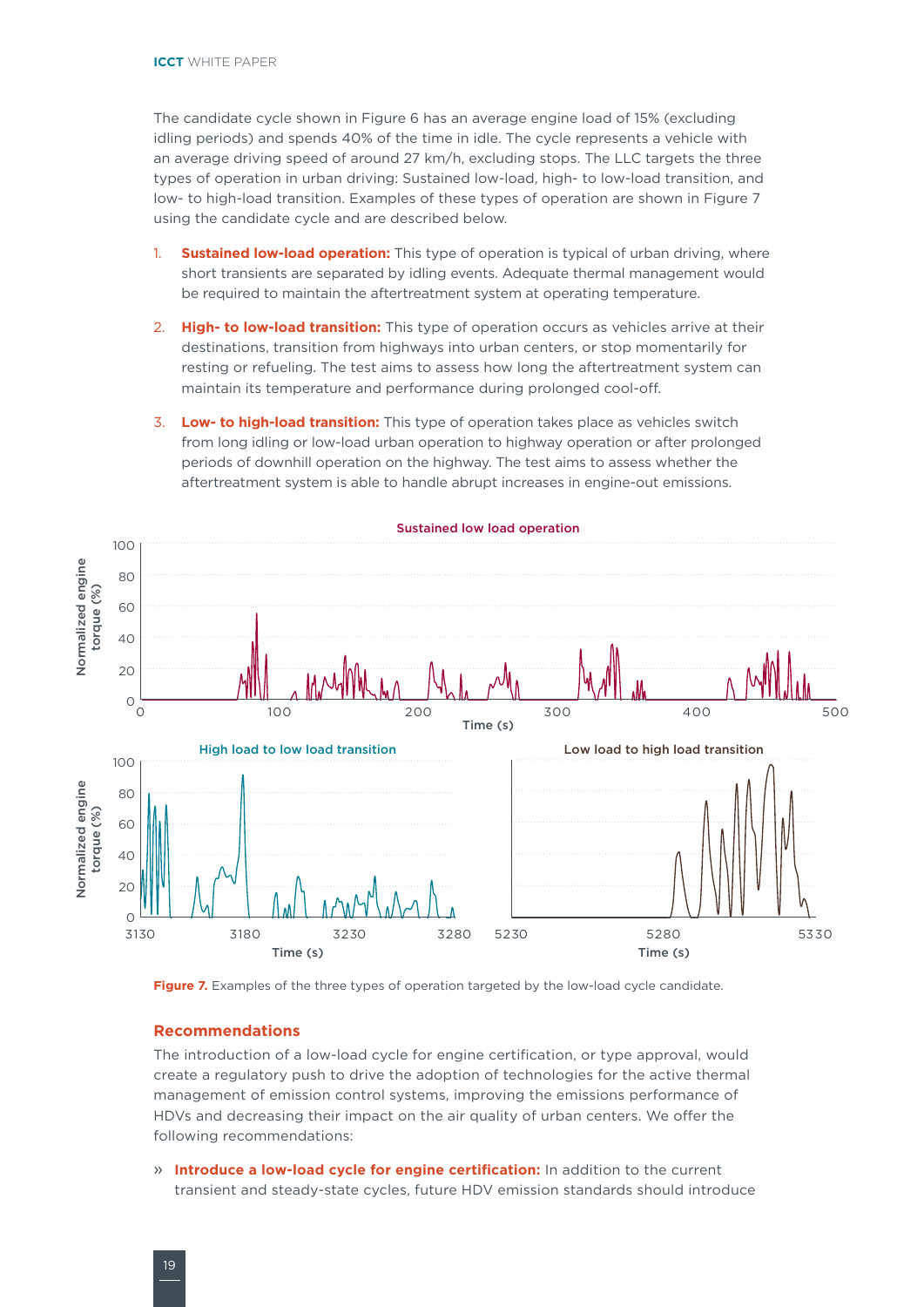<span id="page-24-0"></span>engine dynamometer tests that target low-load and low-speed operation. Such tests gain even more relevance in cases when in-use test protocols, as those in the United States and the European Union, exclude operating conditions at low engine power.

» **Set a stringent limit over the LLC to drive the adoption of technologies targeting low-load and low-speed operation:** The LLC standard could be aligned with CARB's proposal of 0.2 g/bhp-hr (~0.27 g/kWh) for the 2024–2026 timeframe, reduced to one to three times the FTP limit, or between 0.06 and 0.12 g/bhp-hr (~0.08 to 0.16 g/kWh), for 2027 and beyond. The gap between LLC values and real-world NO<sub>v</sub> emissions can be controlled with in-use compliance evaluation that eliminates power requirements for the validity of windows and requires 100% of the windows to be below the in-use standard.

## **IDLING LIMITS**

Idling represents a large portion of vehicle operation and is a significant source of  $NO<sub>x</sub>$ emissions. ICCT's analysis<sup>49</sup> of the EPA's HDIUT database shows that HDVs spend 30% to 40% of their time idling.50 While this is consistent with the real-world operation of urban trucks, it is higher than the 15% share observed in the operation of long-haul trucks.<sup>51</sup> This discrepancy is a result of changes in the operation of long-haul trucks during on-road testing, as trucks must come back to the testing facility within the same day.

As shown in Figure 8, idling NO<sub>x</sub> emissions represent about 20% of total NO<sub>x</sub> emissions. On average over the dataset analyzed, long-haul trucks produced the highest idling NO<sub>x</sub> emissions rates at 23.6 g/h, while delivery trucks produced less than half the NO<sub>x</sub> idling emissions at 9.1 g/h.



Figure 8. Percentage of NO<sub>v</sub> emissions emitted by different vehicle types over the speed segments assessed. Adapted from Badshah et al. (2019).

<sup>49</sup> Badshah, Posada, and Muncrief, *Current State of NO Emissions from In-Use Heavy Duty Diesel Vehicles in the U.S.* 

<sup>50</sup> Since engine speed is not available in the EPA data, idling is assumed to take place when the vehicle speed is less than 1 mph.

<sup>51</sup> Andrew Kotz and Kenneth J. Kelly, "MOVES Activity Updates Using Fleet DNA Data: Interim Report" (National Renewable Energy Laboratory, 2019), [https://www.nrel.gov/docs/fy19osti/70671.pdf.](https://www.nrel.gov/docs/fy19osti/70671.pdf)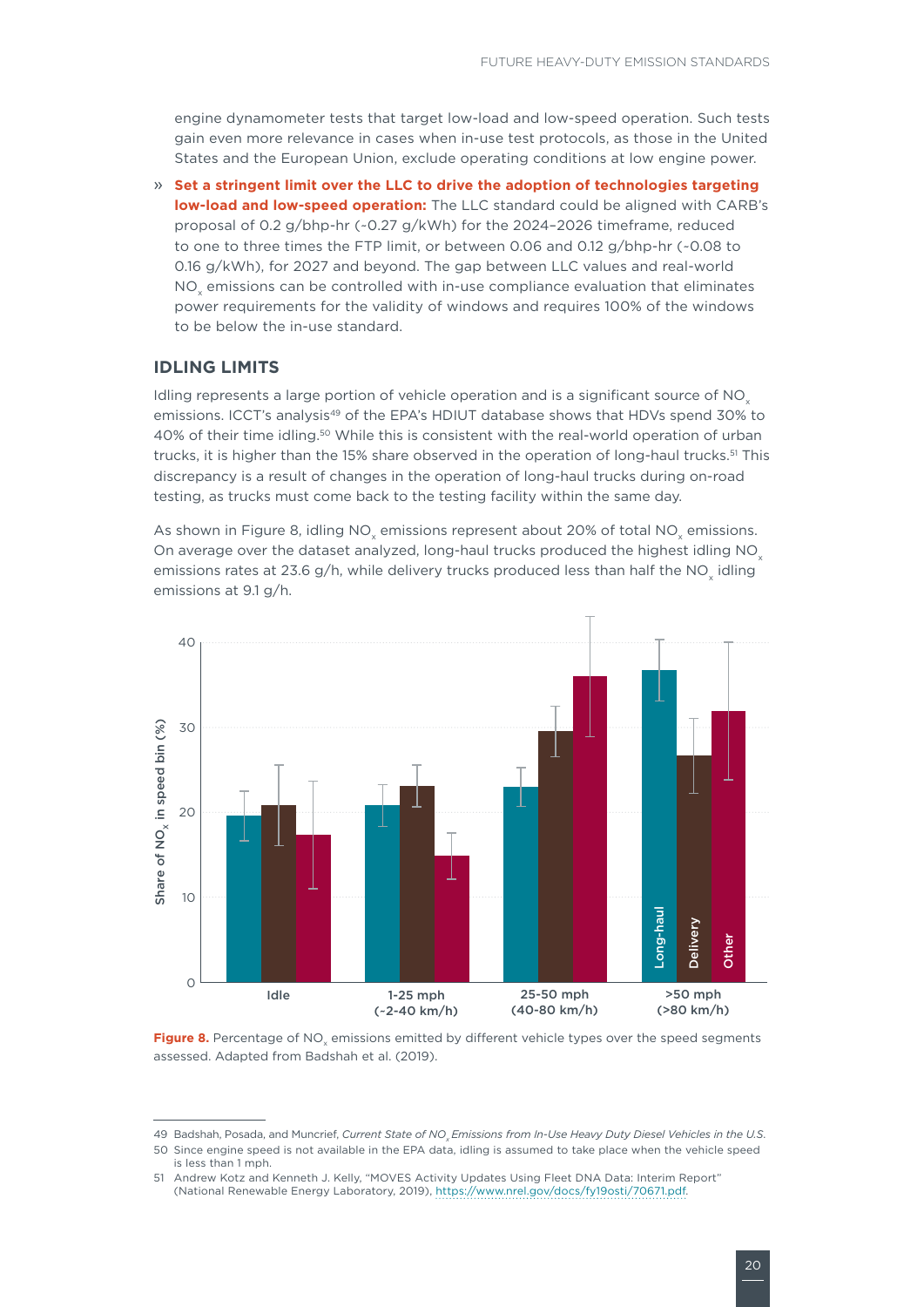Currently, California has optional idling  $NO<sub>x</sub>$  standards in place, limiting idling emissions to 30 g/h. CARB's idle limit is optional in the sense that it can also be fulfilled by equipping the vehicle with a system that automatically turns off the engine after 300 seconds of continuous idling. In CARB's current assessment for future emission standards, the NO<sub>v</sub> idling limit will tightened to 10 g/h in the 2024-2026 timeframe. The 2027 NO<sub>v</sub> idling limit would be based primarily on the technology assessment being carried out by SwRI.

## **Recommendation**

Reflecting the high contribution of idling  $NO<sub>x</sub>$  emissions during the operation of HDVs, future emissions regulations should introduce strict idling standards. We offer the following recommendation:

» **Introduce strict idling NO<sub>y</sub> standards:** An idling NO<sub>y</sub> limit well below 10 g/h can drive the adoption of technologies that prevent idling, such as automatic shutdown systems and stop/start, and of technologies that make idling unnecessary, such as battery-driven auxiliary power units and off-board power capabilities.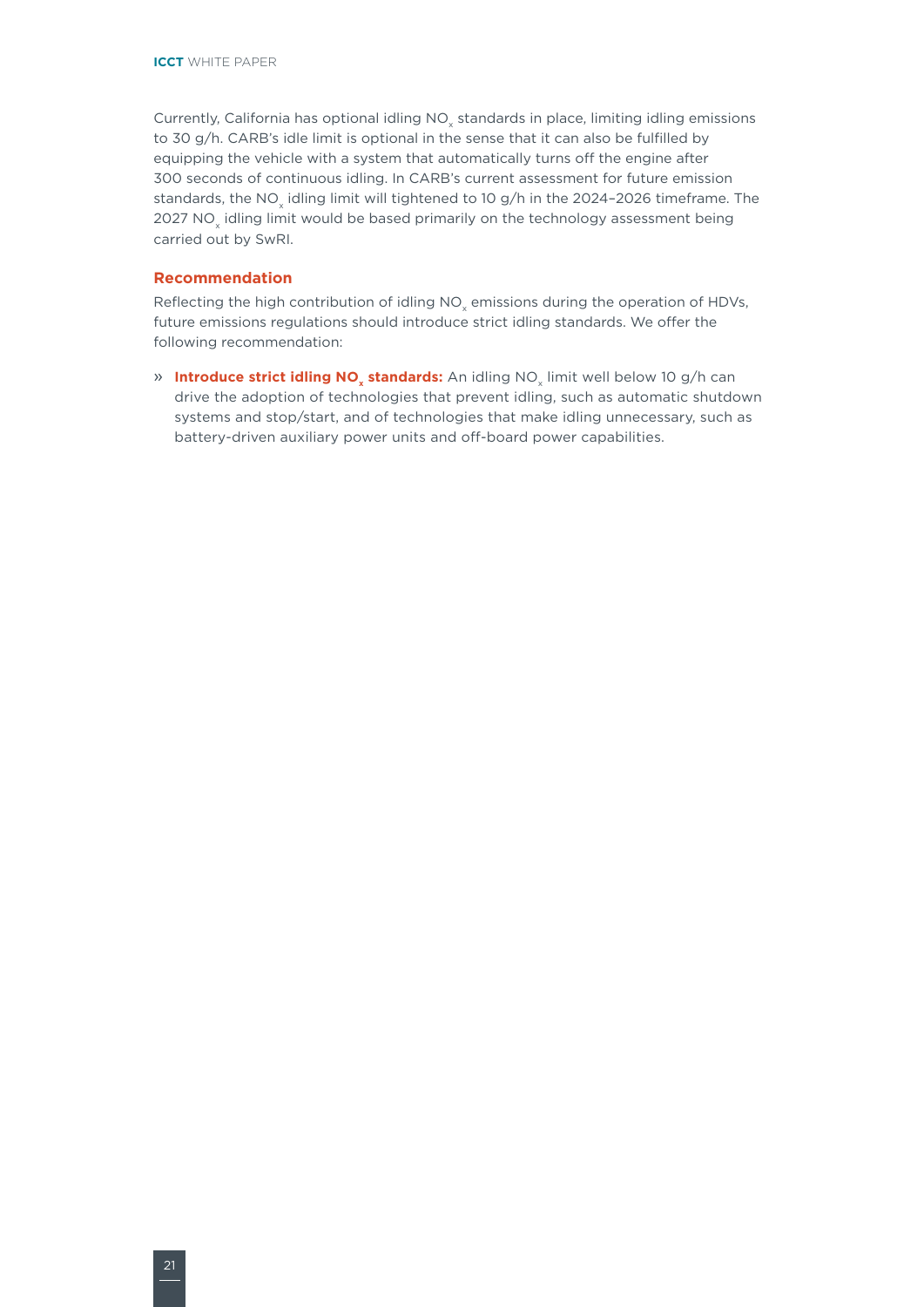## <span id="page-26-0"></span>**HOW TO GUARANTEE IT? PROVISIONS TO ENSURE LOW REAL-WORLD EMISSIONS OVER THE USEFUL LIFE**

## **DURABILITY DEMONSTRATION**

The deterioration of emission control systems can have a significant impact on the in-use emissions of on-road vehicles. Demonstration of durability of emissions control systems during certification helps to ensure adequate emissions performance over the useful life of HDVs. The effectiveness of durability demonstration programs depends on two elements: (1) the definition of useful life, and (2) the procedure for the determination of deterioration factors.

The distance definition of useful life for heavy trucks<sup>52</sup> is the same in the European Union and the United States at 700,000 km (435,000 mi). However, the United States defines the useful-life age limit at 10 years, while EU regulations do so at seven years. As shown in [Figure 9](#page-26-1),53 available HDV activity data from the European Union<sup>54</sup> and the United States<sup>55</sup> suggests that the current definitions of useful life are not representative of the vehicle fleet and must be roughly doubled.



<span id="page-26-1"></span>**Figure 9.** Survival-weighted vehicle-kilometers-traveled (VKT) for long-haul trucks in the European Union and the United States. Adapted from Meszler et al. (2018).

<sup>52</sup> Heavy trucks refer to vehicles with a gross vehicle weight above 16 tonnes (35,274 pounds) in the European Union—called N3 vehicles—and above 33,000 lbs. (14.97 tonnes) in the United States—called heavy-heavyduty vehicles.

<sup>53</sup> Dan Meszler Oscar Delgado, Felipe Rodríguez, and Rachel Muncrief, *European Heavy-Duty Vehicles – Cost Effectiveness of Fuel Efficiency Technologies for Long-haul Tractor-trailers in the 2025–2030 Timeframe* (ICCT: Washington, DC, January 2018), [http://theicct.org/publications/cost-effectiveness-of-fuel-efficiency](http://theicct.org/publications/cost-effectiveness-of-fuel-efficiency-tech-tractor-trailers)[tech-tractor-trailers.](http://theicct.org/publications/cost-effectiveness-of-fuel-efficiency-tech-tractor-trailers)

<sup>54</sup> European Commission, "TRACCS Database," 2014, [https://www.eea.europa.eu/data-and-maps/data/](https://www.eea.europa.eu/data-and-maps/data/external/traccs) [external/traccs](https://www.eea.europa.eu/data-and-maps/data/external/traccs).

<sup>55</sup> U.S. EPA, "MOVES and Related Models: Where Does EPA Obtain Default Vehicle Miles Traveled (VMT)?" 2014, [https://www.epa.gov/moves/where-does-epa-obtain-default-vehicle-miles-traveled-vmt.](https://www.epa.gov/moves/where-does-epa-obtain-default-vehicle-miles-traveled-vmt)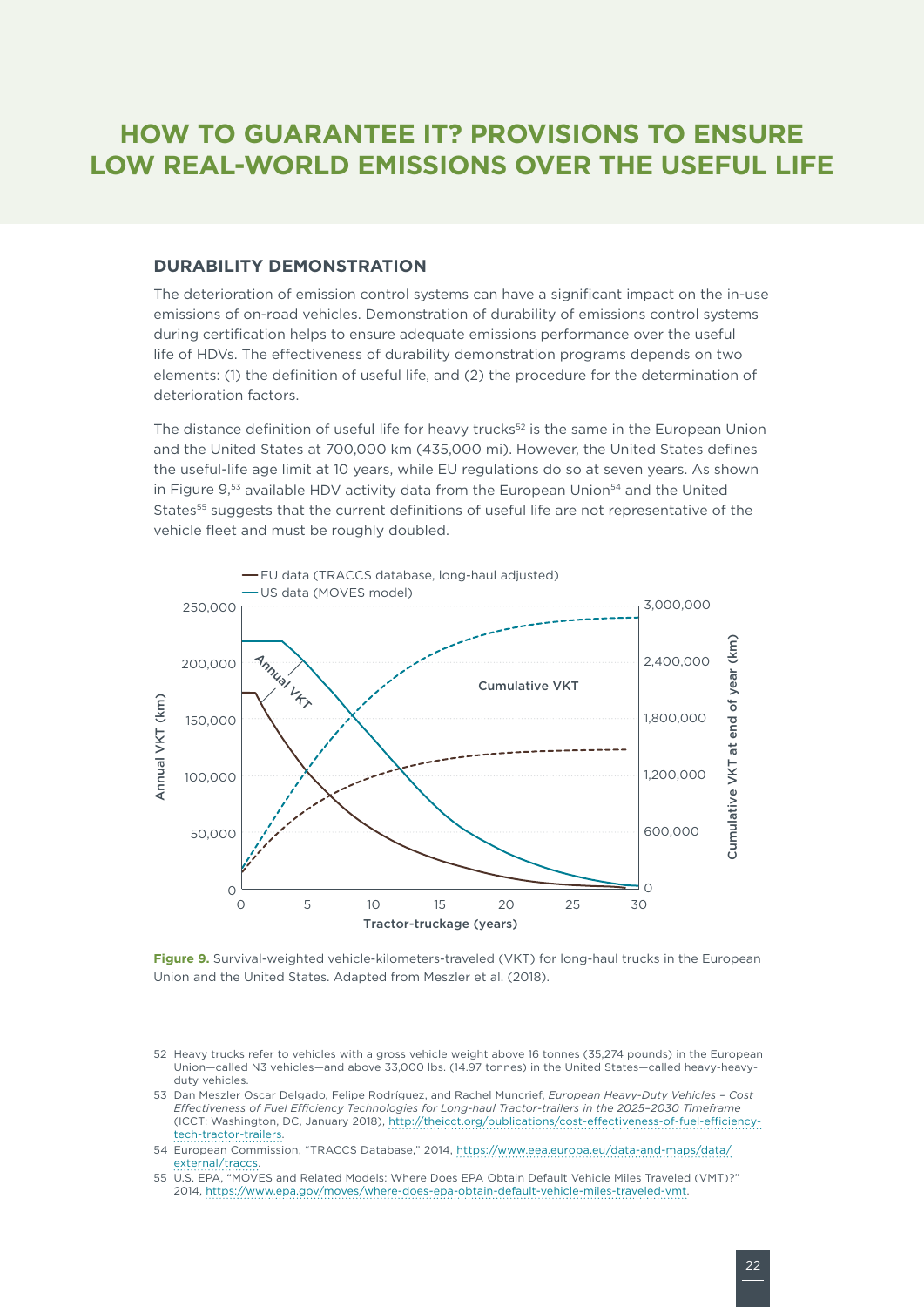<span id="page-27-0"></span>According to the latest information from November 2019, CARB intends to lengthen the definition of useful life to 600,000 miles (~965,000 km) or 11 years, whichever comes first, from 2027, and expand it to 800,000 miles (~1.3 million km) or 12 years from 2031 onwards.56 A previous proposal from September 2019 had suggested a useful life definition of 850,000 miles (~1.4 million km) or 18 years from 2027 onward.<sup>57</sup>

Durability demonstration procedures and methodology for calculating deterioration factors are also similar in both markets. The aging of the engine and aftertreatment system is performed on the engine dynamometer over a duration shorter than the definition of useful life. In the European Union, heavy truck engines must be aged for a minimum of 233,000 km (~145,000 mi). In the United States, there are no specific provisions for the aging cycles or the respective duration and aging is typically done to represent 35%-50% of useful life.<sup>58</sup> The full useful life emissions performance is estimated by linear extrapolation of the test results and is quantified through additive or multiplicative deterioration factors. To overcome the limitations of the current durability demonstration procedure and better capture the real-world deterioration of emission control systems and failures in their components, CARB intends to require that manufacturers perform durability testing representing full useful life.

## **Recommendations**

The current useful life definition for HDVs in the European Union and the United States does not match the retirement ages and lifetime activity of HDV fleets. Furthermore, the durability demonstration provisions are not suitable for capturing nonlinear deterioration or failure of components during the second half of useful life. We offer the following recommendations:

- » **Extend the definition of useful life for durability demonstration:** The current definition of useful life is not representative of the EU and U.S. fleets. The useful life definition should be more than doubled from today's values.
- » **Establish full useful life testing as the only option for durability demonstration:** The use of generic deterioration factors should not be allowed, as is currently the case under Euro VI, and the emission control systems should be aged for the full useful life to determine compliance with emission standards.

## **WARRANTY AND DEFECT REPORTING**

Certification tests, including durability demonstration, aim to ensure that the design of a vehicle and its emissions control system is capable of meeting emission standards before sale of a new vehicle is authorized. In-use compliance programs aim to ensure production vehicles are calibrated as certified, identify emissions deterioration in properly operating vehicles, and help to ensure that vehicles continue to meet emission standards throughout their life. However, it is also important to identify malfunctions in emission-related parts, which can increase in-use emissions by orders of magnitude. Thus, in addition to in-use testing (see section above), emissions warranty and defect reporting programs are also fundamental elements to ensure that emission-related part failures and defects are identified and repaired.

<sup>56</sup> California Air Resources Board, "Heavy-Duty Low NO program. Proposed Heavy-Duty Useful Life and Step 2 Warranty Amendments," External Workgroup, November 2019.

<sup>57</sup> California Air Resources Board, "Heavy-Duty Low NO<sub>v</sub> Program. Proposed Heavy-Duty Useful Life and Step 2 Warranty Amendments," in Public Workshop to Discuss Potential Changes to the Heavy-Duty Engine and Vehicle Emission Standards, Test Procedures, Warranty, and Other Related Heavy-Duty Programs., September 2019, [https://ww2.arb.ca.gov/our-work/programs/heavy-duty-low-nox/heavy-duty-low-nox](https://ww2.arb.ca.gov/our-work/programs/heavy-duty-low-nox/heavy-duty-low-nox-meetings-workshops)[meetings-workshops.](https://ww2.arb.ca.gov/our-work/programs/heavy-duty-low-nox/heavy-duty-low-nox-meetings-workshops)

<sup>58</sup> California Air Resources Board, "CARB Staff Current Assessment of the Technical Feasibility of Lower NO<sub>x</sub> Standards and Associated Test Procedures for 2022 and Subsequent Model Year MD- and HDDEs."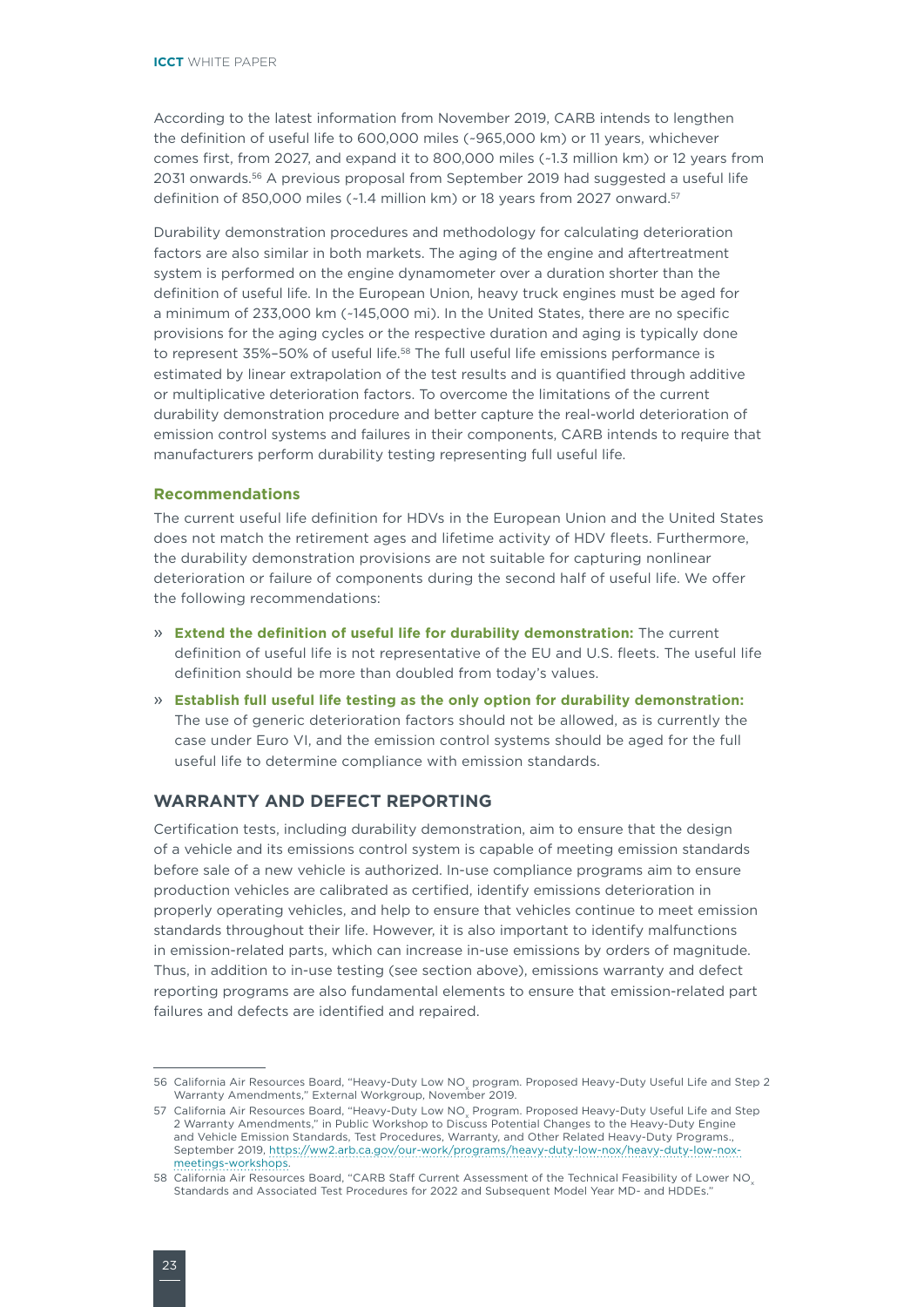Emissions warranty programs encourage vehicle owners to report and repair emissionrelated issues at no additional cost to the owner, while incentivizing manufacturers to build more-robust emission control systems. Emissions defect reporting programs provide information on the frequency of part failures in the emissions control system and allow the identification of emission-related parts with abnormally high failure rates.

In the United States, the warranty period for key components of heavy trucks is set at 100,000 mi (160,000 km) or five years, whichever occurs first. The warranty covers all components whose failure would increase a vehicle's emissions. In June 2018, CARB adopted amendments to lengthen the distance warranty to 350,000 mi (~560,000 km), or five years, applicable from 2022 onward. Despite these amendments, CARB's staff considers that the warranty period falls short of the real-world longevity of modern HDVs and proposes to further lengthen the warranty period from 2027 onward. CARB's latest proposal suggests extending the warranty period to 450,000 miles (~724,000 km) or 7 years by 2027 and expand it to 600,000 miles (~965,000 km) from 2031 onwards.<sup>59</sup>

Under the U.S. defect reporting program, manufacturers are required to identify faulty emission-related components by tracking component failures identified through the warranty program or other sources, to conduct detailed investigations of possible defects, to report the defective components with failure rates above well-defined thresholds, and to correct defects as soon as possible for future production.

Emissions warranty and defect reporting programs do not currently exist in the European Union. Manufacturers are not required to provide a warranty for vehicle emission controls or to regularly report emission-related warranty and repair claims or any other emission defects. In the absence of emissions warranty and defect reporting programs, vehicle owners have to bear the financial burden associated with repairing faulty or nondurable emission controls, and regulators do not have access to the information required to timely identify emission-related issues and enforce the corresponding corrective actions.

### **Recommendations**

Emissions warranty and defect reporting programs are fundamental elements to ensure in-use emissions compliance of HDVs and should form part of, or be a complement to, any future HDV emissions standard. We offer the following recommendations:

- » **Set an emissions warranty program with minimum warranty periods aligned with useful life definition:** An emissions warranty program encourages vehicle owners to report and repair emission-related issues at no cost to the owner and incentivizes manufacturers to build robust emissions control systems. The warranty period should be aligned with useful life definition to prevent emission levels above the regulatory limits in HDVs with mileages within applicable useful-life periods but beyond their warranty periods.
- » **Establish an emissions defect tracking and reporting program:** An emissions defect reporting program is a useful tool for collecting information on the frequency of emissions control part failures, identify emission parts with abnormally high failure rates, and take corrective actions. An effective program should require automatic interventions by manufacturers, such as recalls or extended warranties, whenever the failure rate exceeds a specific threshold. A transparent defect reporting program should be based on the number of warranty claims and limit the ability of manufacturers to choose their own methodologies to track failure rates.

<sup>59</sup> California Air Resources Board, "Heavy-Duty Low NOx program. Proposed Heavy-Duty Useful Life and Step 2 Warranty Amendments". External Workgroup. November 2019.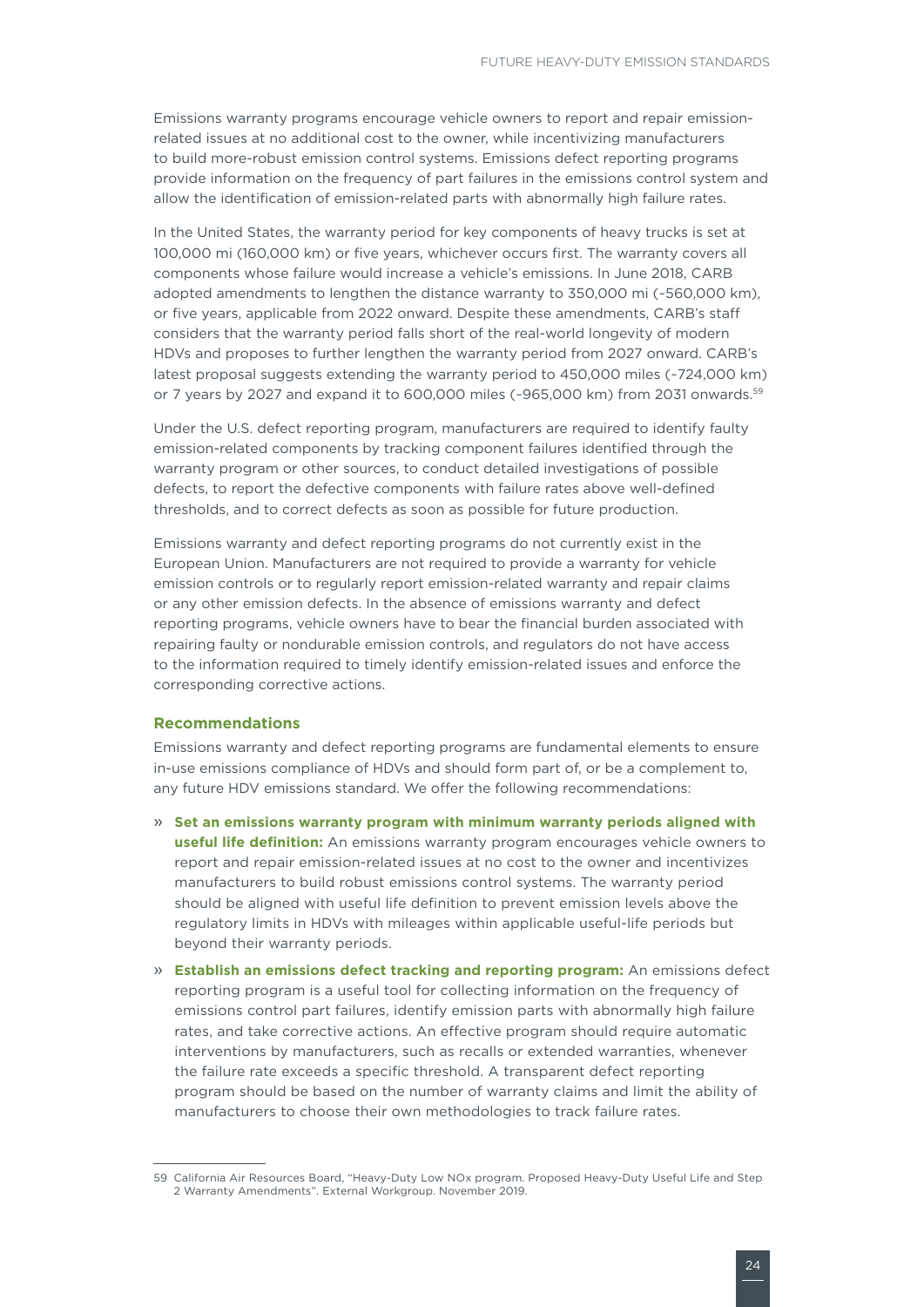## <span id="page-29-0"></span>**ON-BOARD DIAGNOSTICS AND MONITORING**

On-board diagnostics (OBD) systems are a fundamental element of emission control systems. Since the OBD system can pinpoint malfunctioning components, it is a useful complementary tool for a number of emission standards programs, such as warranty, defect reporting, and inspection and maintenance.

The effectiveness of OBD systems in diagnosing emission controls depends on which components and pollutants are monitored, the frequency of the monitoring, the definitions of what constitutes a malfunction—such as the OBD threshold limits (OTL)—how identified malfunctions are stored in the vehicle's memory, and the actions taken once a fault is identified—such as lighting the malfunction indicator lamp (MIL) or limiting the vehicle's performance, also called *inducement*.

Table 6 shows a brief comparison of the HDV OBD requirements in the European Union and California. Since the EPA accepts CARB's OBD as compliant, virtually every new HDV engine certified in the United States meets CARB's requirements.*<sup>60</sup>*

|                                 | <b>Euro VI OBD</b>                                                                                                                | <b>CARB's HDV OBD 2010</b>                                                                                                                                                                      |
|---------------------------------|-----------------------------------------------------------------------------------------------------------------------------------|-------------------------------------------------------------------------------------------------------------------------------------------------------------------------------------------------|
| NO <sub>v</sub> and PM          | $NO_x: 1.2$ g/kWh (2.6 $\times$ WHTC limit)                                                                                       | NO <sub><math>\cdot</math></sub> : 0.54 g/kWh (2.0 $\times$ WHTC limit)                                                                                                                         |
| <b>OTLs</b>                     | PM: 25 mg/kWh $(2.6 \times \text{WHTC limit})$                                                                                    | PM: 40 mg/kWh $(3.0 \times \text{WHTC limit})$                                                                                                                                                  |
| <b>Oxidation</b><br>catalyst    | Conversion efficiency for hydrocarbons                                                                                            | NMHC catalyst conversion, and DPF heating                                                                                                                                                       |
|                                 | Conversion efficiency; NO <sub>x</sub> OTL monitor;<br>urea solution delivery (quantity, quality,<br>consumption)                 | Conversion efficiency; NO <sub>y</sub> OTL monitor; urea<br>solution delivery (quantity, quality, consumption),<br>response of control system                                                   |
| <b>SCR</b>                      | Performance degradation: Torque is reduced<br>by 25% (general action), speed is limited to 20<br>km/h (severe action)             | Performance degradation: Torque is reduced by<br>25% percent (general action), speed is limited to 5<br>mph without idling being possible (severe action)                                       |
| <b>DPF</b>                      | Filtering performance; PM OTL monitor; major<br>failure (removal; electrical failure of sensors;<br>clogged filter); regeneration | Filtering performance; PM OTL monitor; pressure<br>differential; regeneration (frequency, completion),<br>missing substrate; active regeneration (fuel<br>delivery); response of control system |
| Fuel<br>delivery                | Pressure, quantity, timing, control                                                                                               | OTL monitor, pressure, quantity, timing, response<br>of control system                                                                                                                          |
| Air boost                       | OTL monitoring, flow rate, response, cooler<br>operation, control.                                                                | OTL monitor, flow rate, response, cooler operation,<br>response of control system                                                                                                               |
| <b>Variable</b><br>valve timing | Variable valve timing target and response                                                                                         | PM, NMHC, and CO OTL monitor; variable valve<br>timing target and response                                                                                                                      |
| <b>Engine</b><br>cooling        | Thermostat and total failure                                                                                                      | Thermostat, engine coolant temperature, circuit<br>malfunction                                                                                                                                  |
| <b>Sensors and</b><br>actuators | Proper operation; voltage, circuit integrity,<br>monitoring capacity                                                              | OTL monitoring for exhaust gas sensors;<br>performance (voltage, current); circuit continuity,<br>feedback control, monitoring capacity                                                         |

**Table 6.** Selected HDV OBD monitor requirements in the European Union and the United States

Under the U.S. regulation, if a malfunction is present, the diagnostic trouble codes (DTCs) must be permanently stored in the vehicle's control unit, and the MIL should be illuminated. This is in contrast to the European program that requires MIL illumination only for DTCs with emission impacts and does not require permanent fault code storage.<sup>61</sup>

<sup>60</sup> Francisco Posada and Anup Bandivadekar, *Global Overview of On-Board Diagnostic (OBD) Systems for Heavy-Duty Vehicles*, (ICCT: Washington, DC, February 9, 2015), [https://theicct.org/publications/global](https://theicct.org/publications/global-overview-board-diagnostic-obd-systems-heavy-duty-vehicles)[overview-board-diagnostic-obd-systems-heavy-duty-vehicles.](https://theicct.org/publications/global-overview-board-diagnostic-obd-systems-heavy-duty-vehicles)

<sup>61</sup> Mikael Lundström, "Heavy Duty OBD Around the World" (SAE On-Board Diagnostics Symposium, Stuttgart, 2019).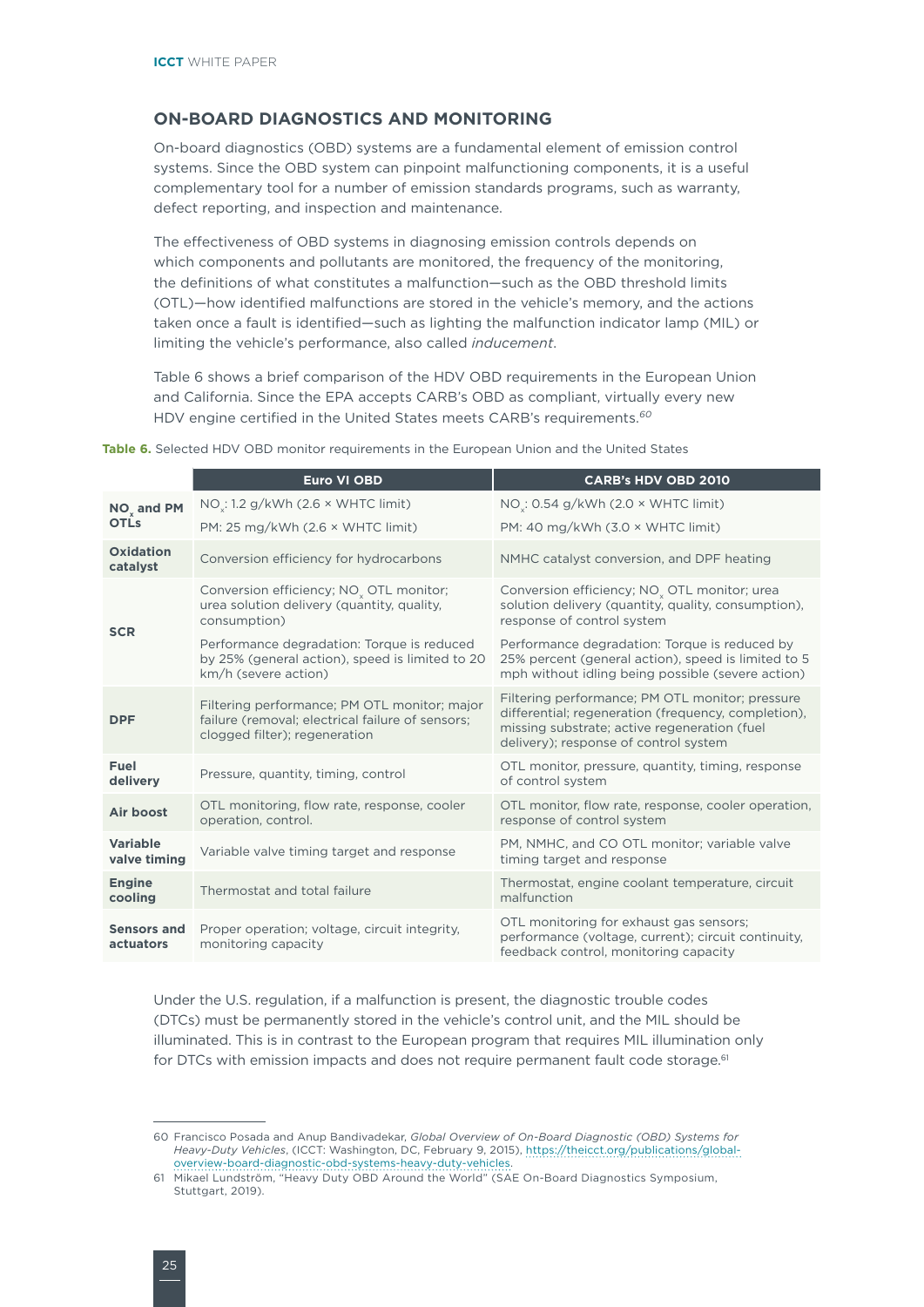Compared with the European OBD program, the U.S. program includes more comprehensive and more stringent monitoring requirements—including a larger number of DTCs—and more clearly defined provisions for such requirements, minimizing the room for misinterpretation of the regulation.

California is conducting a rulemaking process $62$  to amend the HDV OBD regulation. The amendments include an increase in the minimum in-use monitor performance ratio $63$ requirements from 0.1 to 0.3 for most monitors, revisions to the crankcase ventilation system monitoring requirements, additional monitoring requirements for hybrid vehicles, and revising the fines applicable to deficiencies in the OBD system, among others.

California64 has also adopted an on-board emissions monitoring (OBM) regulation, called Real Emissions Assessment Logging (REAL), requiring the HD OBD systems to collect and store NO<sub>y</sub> emissions and fuel consumption data from the vehicle's sensors. These data can be used by regulatory agencies for improving in-use compliance and the effectiveness of inspection and maintenance programs. The data could be accessed during inspection and maintenance procedures or as part of fleet self-monitoring programs. The European Union has also recently mandated the introduction of on-board monitoring for HDV fuel consumption as part of the CO<sub>2</sub> standards. The data is to be transmitted<sup>65</sup> to the European Commission to be used in tracking the gap between certified and in-use CO<sub>2</sub> values, in-service conformity, and CO<sub>2</sub> standard compliance, among other things. The EU framework, however, is limited to CO<sub>2</sub> and fuel consumption and does not contemplate the monitoring of other pollutants, such as NO<sub>x</sub>. China's stage VI emission standards, largely based on Euro VI, include requirements for vehicles to be equipped with a remote on-board terminal (remote OBD) for monitoring key emissionrelated parameters.66

### **Recommendations**

A robust and unambiguous OBD and OBM regulation would be instrumental in improving the durability and performance of emission control systems and could be a useful compliance and enforcement tool to ensure that the reductions mandated by the standards translate into lower in-use emissions. The current OBD program in Europe leaves the requirements for monitoring several emission control systems open to interpretation and can fail to identify malfunctions that can lead to high emissions. We offer the following recommendations:

» **Harmonize the OBD requirements of future emission standards:** California's OBD program includes the largest set of monitored components and systems as well as stringent and unambiguous guidelines for all OBD requirements. It can serve as the starting point for a global program that facilitates its implementation and reduces development costs for manufacturers.

<sup>62</sup> At the time of writing, California had not adopted the new amendments. [https://ww2.arb.ca.gov/resources/](https://ww2.arb.ca.gov/resources/documents/heavy-duty-obd-regulations-and-rulemaking) [documents/heavy-duty-obd-regulations-and-rulemaking](https://ww2.arb.ca.gov/resources/documents/heavy-duty-obd-regulations-and-rulemaking)

<sup>63</sup> To accommodate for the computing power required to perform monitoring routines, the OBD monitors do not run constantly but only at certain points of during vehicle operation. OBD systems have to count, for every monitored system, how often the boundary conditions to start the monitoring routine are met and how often the OBD monitoring was actually initiated. The ratio between these two results is called the in-use monitor performance ratio.

<sup>64</sup> California Air Resources Board, "CARB Gets 'REAL' to Further Cut Pollution from Diesel and Gas Vehicles | California Air Resources Board," November 15, 2018, [https://ww2.arb.ca.gov/news/carb-gets-real-further-cut](https://ww2.arb.ca.gov/news/carb-gets-real-further-cut-pollution-diesel-and-gas-vehicles)[pollution-diesel-and-gas-vehicles](https://ww2.arb.ca.gov/news/carb-gets-real-further-cut-pollution-diesel-and-gas-vehicles).

<sup>65</sup> Jan Dornoff, "One Goal, Multiple Pathways: A Review of Approaches for Transferring on-Board Fuel Consumption Meter Data to the European Commission," White Paper (The International Council on Clean Transportation, October 22, 2019), [https://theicct.org/publications/transferring\\_obfcm\\_fuel\\_data\\_ec.](https://theicct.org/publications/transferring_obfcm_fuel_data_ec)

<sup>66</sup> Liuhanzi Yang and Hui He, *China's Stage VI Emission Standard for Heavy-Duty Vehicles (Final Rule),* (ICCT: Washington, DC, July 20, 2018), [https://www.theicct.org/publications/china%E2%80%99s-stage-vi](https://www.theicct.org/publications/china%E2%80%99s-stage-vi-emissions-standard-heavy-duty-vehicles-final-rule)[emissions-standard-heavy-duty-vehicles-final-rule](https://www.theicct.org/publications/china%E2%80%99s-stage-vi-emissions-standard-heavy-duty-vehicles-final-rule).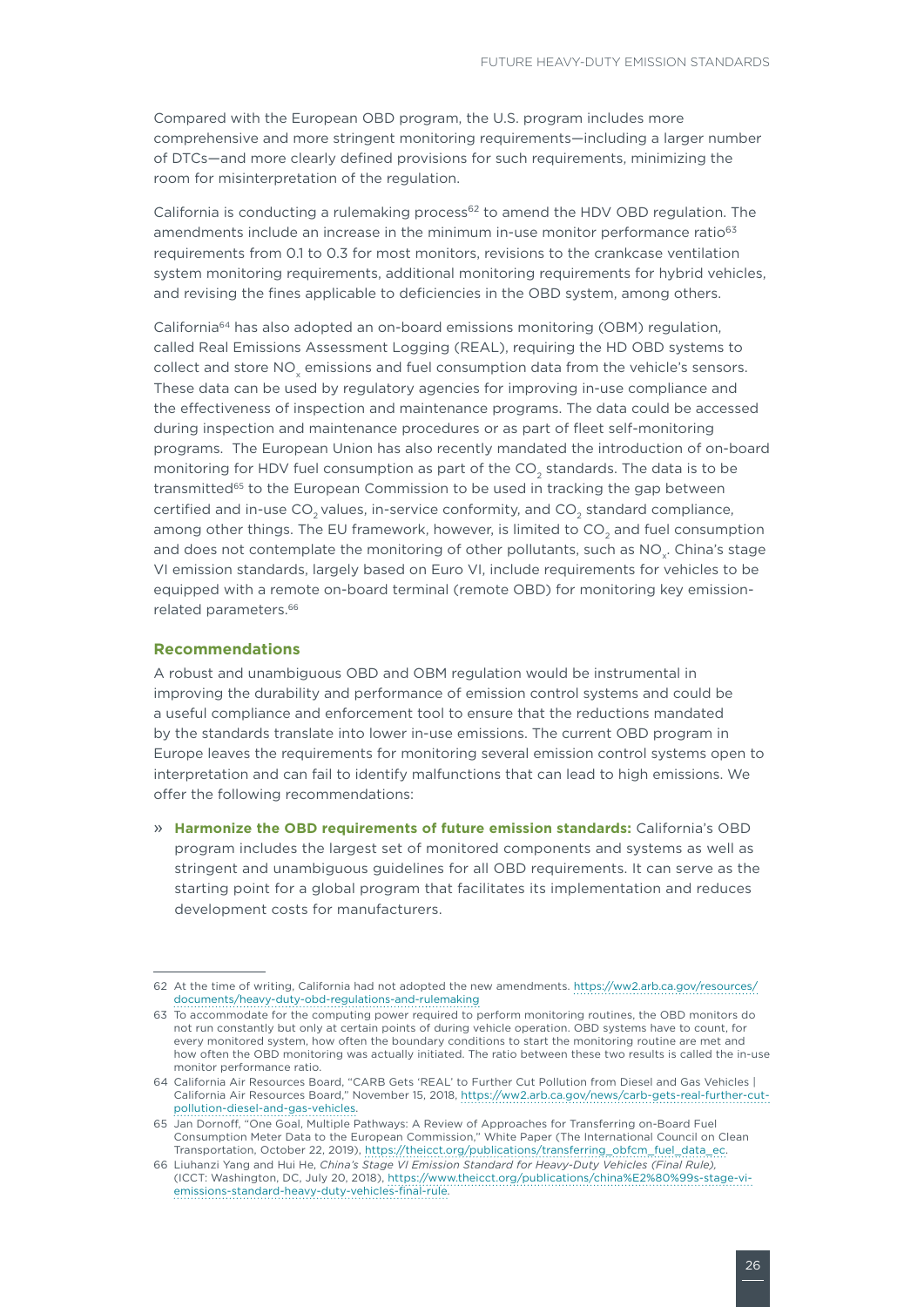- <span id="page-31-0"></span>» **OBD systems should be compatible with inspection and maintenance (I/M) programs:** Adoption of OBD for I/M programs can complement—but not replace inspection measurements, as the OBD system directly monitors the systems that affect vehicle emissions. To achieve this, the OBD data stream requirements should be extended to include all emissions-relevant vehicle signals—like exhaust and aftertreatment temperatures, EGR valve position and EGR rate, DPF pressure drop, NO<sub>x</sub> sensor readings, air flow rate, and air-fuel ratio, among others-through the OBD port in a standardized way.
- » **Investigate the use of on-board particle sensors to detect DPF failure as part of OBD requirements:** PM and PN can both be detected using real-time sensing technology. Such sensors can enable the development of tighter OTLs for PM and the introduction of OTLs for PN.
- » **Introduce on-board monitoring of pollutant emissions and fuel consumption:**  Requiring vehicles to collect and store the pollutant emission measurements and estimates from the vehicle's own sensors and models would enable regulators to identify durability issues faster, help ensure that vehicles maintain low emissions throughout their full lives, and permit demand-based periodic technical inspections. OBM can also be a valuable tool for assessing the limitations of the emission certification procedures, address emissions tampering, and possibly help to establish compliance of in-use vehicles. Furthermore, OBM can enable evaluating compliance with GHG regulations and monitoring fuel consumption progress in the in-use fleet.

## **MARKET SURVEILLANCE AND ENFORCEMENT**

Whereas some deviations between certified and real-world emissions of vehicles are unavoidable, excessive in-use emissions and a persistent disparity between certified and real-world emissions erodes public trust in vehicle manufacturers and the institutions regulating them. Thus, market surveillance and robust compliance and enforcement programs are indispensable elements of emission regulations.

Market surveillance refers to the independent verification, testing, and inspection of vehicles by regulatory agencies. Robust enforcement provisions include punitive elements such as type-approval revocations, recalls, fiscal penalties, consumer compensation, and legal prosecution.

The U.S. compliance and enforcement program is the oldest and most comprehensive in the world, with a strong focus on in-use testing and a solid record of recalls and other corrective enforcement actions. The program has a strong technical expertise and fosters an environment in which the cost of noncompliance is an effective deterrent.

The EU type-approval framework was overhauled in 2018.<sup>67</sup> Under the new framework the European Commission has the authority to carry out its own market surveillance testing, initiate and monitor vehicle recalls, and impose fines on manufacturers. EU member states are also empowered to take measures against noncompliant vehicles sold in their national markets. Regardless of where the vehicles were type-approved, member states can restrict or prohibit the use of affected vehicles and require corrective actions by manufacturers. Member states are required to establish market surveillance authorities independent of type-approval authorities, which must conduct a minimum number of vehicle compliance tests per year. In the new framework, the financial

<sup>67</sup> Parliament and Council of the European Union, "Regulation (EU) 2018/858 of the European Parliament and of the Council of 30 May 2018 on the Approval and Market Surveillance of Motor Vehicles and Their Trailers, and of Systems, Components and Separate Technical Units Intended for Such Vehicles, Amending Regulations (EC) No 715/2007 and (EC) No 595/2009 and Repealing Directive 2007/46/EC (Text with EEA Relevance.)," *Official Journal of the European Union* L 151 (June 14, 2018), [http://data.europa.eu/eli/](http://data.europa.eu/eli/reg/2018/858/oj) [reg/2018/858/oj.](http://data.europa.eu/eli/reg/2018/858/oj)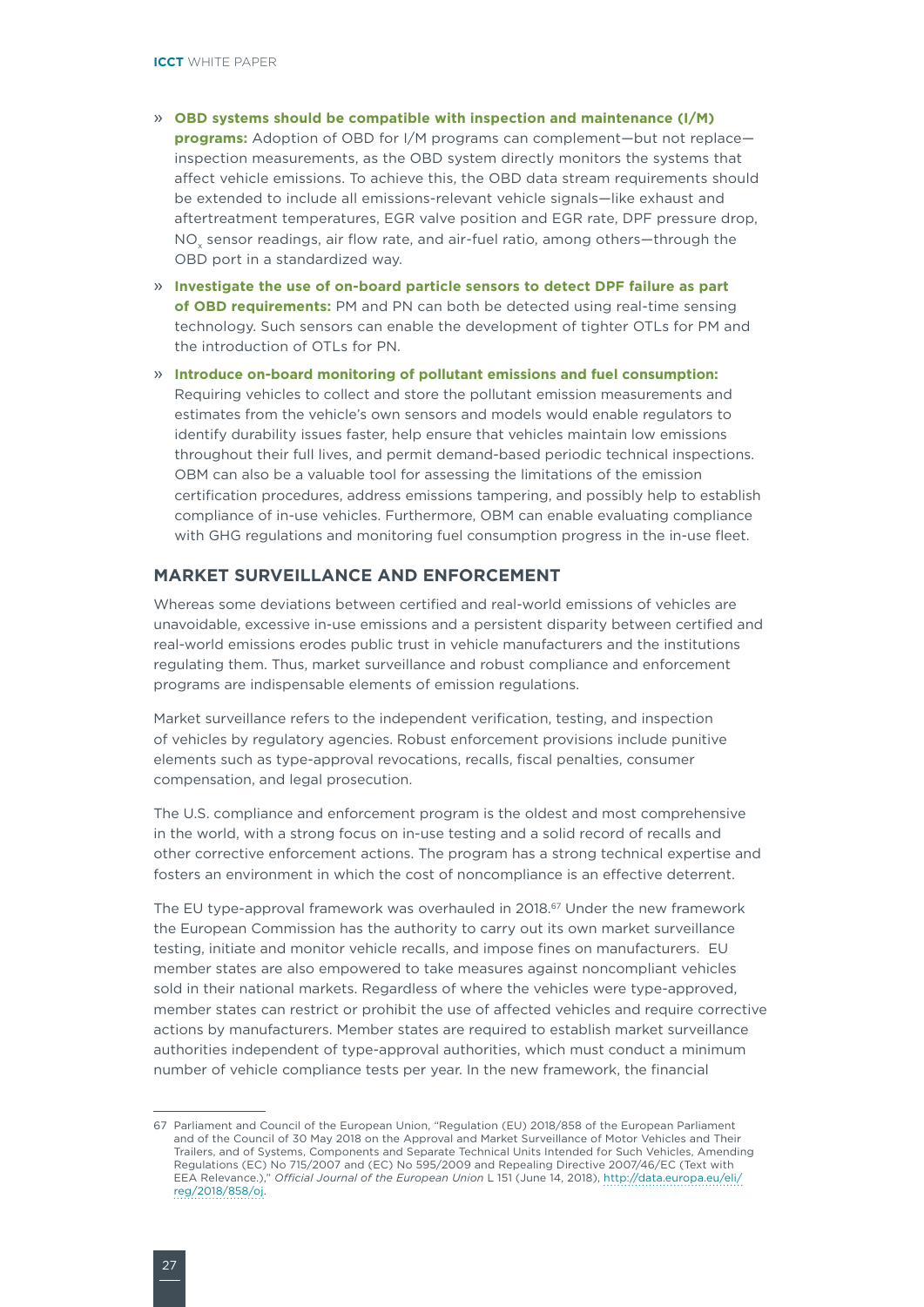relationship between manufacturers and technical services continues to exist. Technical services, which perform certification testing and inspection, are paid directly by manufacturers. This leads to conflicts of interest and casts a shadow on the impartiality of the certification activities.

## **Recommendations**

Based on existing practices, establishing an ideal, one-size-fits-all market surveillance program for all regions is a challenge. Nevertheless, such programs should set up a clear legal authority, avoid conflicts of interest between regulating agencies and regulated parties, conduct reliable testing, implement mandatory recalls and fiscal penalties, and prioritize data and information transparency.68

We offer the following specific recommendations to address high emissions associated with the improper design and calibration of emission control systems, component failures, durability issues, and tampering with aftertreatment systems:

- » **Develop a standardized methodology for fleet screening to identify potentially noncompliant vehicles:** Emissions warranty and defect reports, inspection and maintenance data, OBD system records, and remote sensing are viable screening methods to identify potentially high-emitting in-use vehicles. Market surveillance programs should leverage multiple data sources to monitor as large a sample of the in-use fleet as possible.
- » **Develop a remote sensing standard and establish a database of remote sensing records:** Remote sensing is a very effective technology for identifying high emitters, enabling robust and targeted market surveillance, particularly if the remote sensing records are consolidated and shared across market surveillance authorities. The development of a remote sensing standard would enable consistent application in different regions.
- » **Strengthen anti-tampering provisions:** To prevent the use of SCR emulators, the removal of aftertreatment components, the obstruction of exhaust gas recirculation valves, or the reprogramming of the engine control unit, the regulation must mandate and support the development of tamper-proof systems. The scope and design of future regulations should include a stronger focus on inhibiting tampering attempts, placing the burden on manufacturers and forcing the development of tamper-proof communication protocols between sensors, actuators, and control units.

<sup>68</sup> Zifei Yang, Rachel Muncrief, and Anup Bandivadekar, *Global Baseline Assessment of Compliance and Enforcement Programs for Vehicle Emissions and Energy Efficiency*, (ICCT: Washington, DC, November 2017),<https://www.theicct.org/publications/compliance-and-enforcement-global-baseline>.